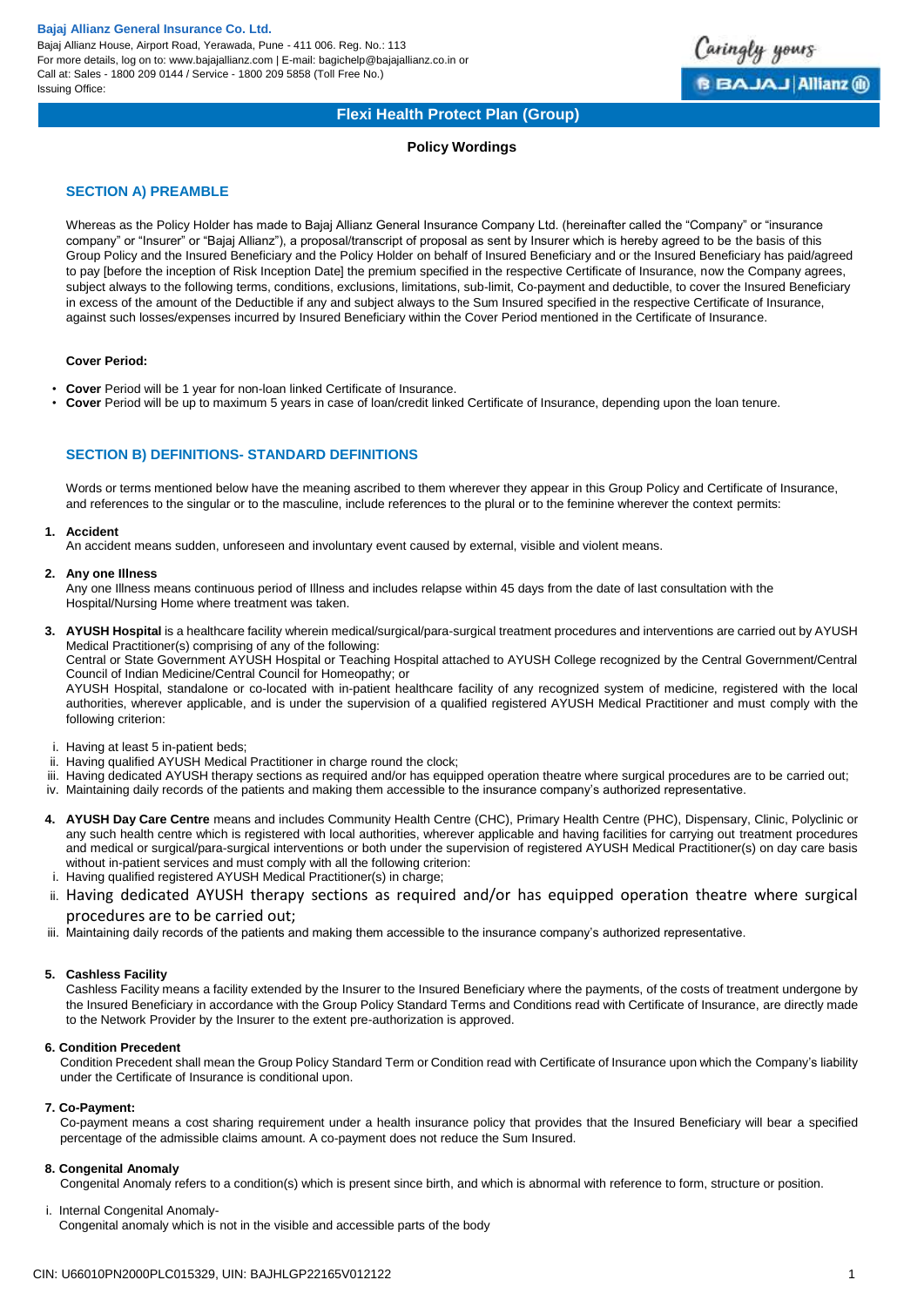Bajaj Allianz House, Airport Road, Yerawada, Pune - 411 006. Reg. No.: 113 For more details, log on to: www.bajajallianz.com | E-mail: bagichelp@bajajallianz.co.in or Call at: Sales - 1800 209 0144 / Service - 1800 209 5858 (Toll Free No.) Issuing Office:



# **Flexi Health Protect Plan (Group)**

ii. External Congenital Anomaly-Congenital anomaly which is in the visible and accessible parts of the body

## **9. Day care centre**

A Day care centre means any institution established for day care treatment of Illness and / or injuries or a medical setup with a Hospital and which has been registered with the local authorities, wherever applicable, and is under supervision of a registered and qualified medical practitioner AND must comply with all minimum criterion as under:-

- i. has qualified nursing staff under its employment,
- ii. has qualified medical practitioner (s) in charge,
- iii. has fully equipped operation theatre of its own where surgical procedures are carried out
- iv. maintains daily records of patients and will make these accessible to the insurance company's authorized personnel.

# **10. Day Care Treatment**

- Day care treatment means medical treatment, and/or surgical procedure which is:
- i. Undertaken under General or Local Anesthesia in a Hospital/Day care centre in less than 24 hrs because of technological advancement, and
- ii. Which would have otherwise required a Hospitalisation of more than 24 hours. Treatment normally taken on an out-patient basis is not included in the scope of this definition.

### **11. Deductible:**

Deductible means a cost sharing requirement under a health insurance policy that provides that the Insurer will not be liable for a specified rupee amount in case of indemnity policies and for a specified number of days/hours in case of Hospital cash policies which will apply before any benefits are payable by the Insurer. A deductible does not reduce the Sum Insured.

# **12. Dental Treatment**

Dental treatment means a treatment related to teeth or structures supporting teeth including examinations, fillings (where appropriate), crowns, extractions and surgery.

**13. Disclosure to information norm-** The Certificate of Insurance shall be void and all premium paid thereon shall be forfeited to the Company, in the event of misrepresentation, mis-description or non-disclosure of any material fact.

# **14. Emergency Care**

Emergency care means management for an Illness or Injury which results in symptoms which occur suddenly and unexpectedly, and requires immediate care by a medical practitioner to prevent death or serious long term impairment of the Insured Beneficiary's health.

**15. Grace Period** means the specified period of time immediately following the premium due date during which a payment can be made to renew or continue a Certificate of Insurance in force without loss of continuity benefits such as Waiting Periods and coverage of pre-existing diseases. Coverage is not available for the period for which no premium is received.

#### **16. Hospital**

A Hospital means any institution established for inpatient care and Day Care Treatment of Illness and/or Injuries and which has been registered as a Hospital with the local authorities under Clinical Establishments (Registration and Regulation) Act 2010 or under enactments specified under the Schedule of Section 56(1) of the said act Or complies with all minimum criteria as under:

- i. has qualified nursing staff under its employment round the clock;
- ii. has at least 10 inpatient beds in towns having a population of less than 10,00,000 and at least 15 inpatient beds in all other places;
- iii. has qualified medical practitioner(s) in charge round the clock;
- iv. has a fully equipped operation theatre of its own where surgical procedures are carried out;
- v. maintains daily records of patients and makes these accessible to the insurance company's authorized personnel;
- **17. Illness** means a sickness or a disease or pathological condition leading to the impairment of normal physiological function and requires medical treatment.
- a. **Acute condition**  Acute condition is a disease, Illness or Injury that is likely to respond quickly to treatment which aims to return the person to his or her state of health immediately before suffering the disease/ Illness/ Injury which leads to full recovery
- b. **Chronic condition**  A chronic condition is defined as a disease, Illness, or Injury that has one or more of the following characteristics:
- i. it needs ongoing or long-term monitoring through consultations, examinations, check-ups, and /or tests
- ii. it needs ongoing or long-term control or relief of symptoms
- iii. it requires rehabilitation for the patient or for the patient to be specially trained to cope with it
- iv. it continues indefinitely
- v. it recurs or is likely to recur

# **18. Hospitalisation**

Hospitalisation means admission in a Hospital for a minimum period of 24 consecutive 'In-patient Care' hours except for specified procedures/ treatments, where such admission could be for a period of less than 24 consecutive hours.

## **19. Injury/Bodily Injury:**

Injury means Accidental physical bodily harm excluding Illness or disease solely and directly caused by external, violent, visible and evident means which is verified and certified by a Medical Practitioner.

#### **20. Inpatient Care:**

Inpatient care means treatment for which the Insured Beneficiary has to stay in a Hospital for more than 24 hours for a covered event.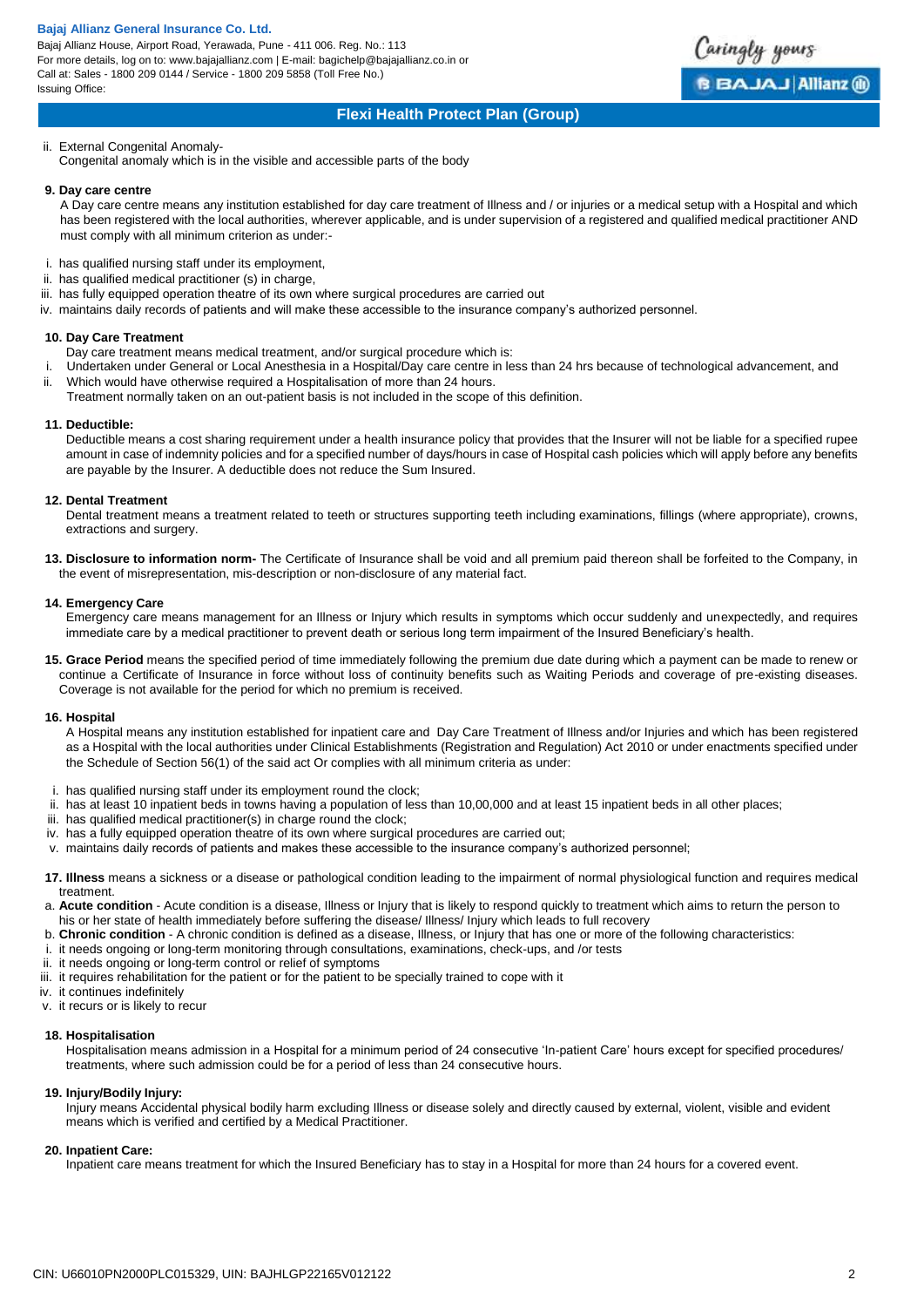Bajaj Allianz House, Airport Road, Yerawada, Pune - 411 006. Reg. No.: 113 For more details, log on to: www.bajajallianz.com | E-mail: bagichelp@bajajallianz.co.in or Call at: Sales - 1800 209 0144 / Service - 1800 209 5858 (Toll Free No.) Issuing Office:



# **Flexi Health Protect Plan (Group)**

## **21. Intensive Care Unit**

Intensive care unit means an identified section, ward or wing of a Hospital which is under the constant supervision of a dedicated medical practitioner(s), and which is specially equipped for the continuous monitoring and treatment of patients who are in a critical condition or require life support facilities and where the level of care and supervision is considerably more sophisticated and intensive than in the ordinary and other wards.

## **22. ICU Charges-**

ICU (Intensive Care Unit) Charges means the amount charged by a Hospital towards ICU expenses which shall include the expenses for ICU bed, general medical support services provided to any ICU patient including monitoring devices, critical care nursing and intensivist charges.

### **23. Maternity expenses**

Maternity expenses means;

- i. medical treatment expenses traceable to childbirth (including complicated deliveries and caesarean sections incurred during Hospitalisation);
- ii. expenses towards lawful medical termination of pregnancy during the Cover Period.
- **24. Medical Advise** manes any consultation or advice from a Medical Practitioner including the issue of any prescription or follow-up prescription

### **25. Medical Expenses**

Medical Expenses means those expenses that an Insured Beneficiary has necessarily and actually incurred for medical treatment on account of Illness or Accident on the advice of a Medical Practitioner, as long as these are no more than would have been payable if the Insured Beneficiary had not been insured and no more than other Hospitals or Medical Practitioners in the same locality would have charged for the same medical treatment.

**26. Medical Practitioner/ Physician/Doctor** is a person who holds a valid registration from the Medical Council of any State or Medical Council of India or Council for Indian Medicine or for Homeopathy set up by the Government of India or a State Government and is thereby entitled to practice medicine within its jurisdiction; and is acting within the scope and jurisdiction of license.

### **27. Medically Necessary Treatment:**

Medically necessary treatment means any treatment, tests, medication, or stay in Hospital or part of a stay in Hospital which:

- i. is required for the medical management of the Illness or Injury suffered by the Insured Beneficiary.
- must not exceed the level of care necessary to provide safe, adequate and appropriate medical care in scope, duration, or intensity;
- iii. must have been prescribed by a Medical Practitioner;
- iv. must conform to the professional standards widely accepted in international medical practice or by the medical community in India.
- **28. Migration** means, the right accorded to health insurance policyholders (including all members under family cover and members of group health insurance policy), to transfer the credit gained for pre-existing conditions and time bound exclusions, with the same Insurer.

#### **29. Network Provider**

Network Provider means Hospitals or health care providers enlisted by an Insurer, TPA or jointly by an Insurer and TPA to provide medical services to an Insured Beneficiary by a Cashless Facility.

### **30. New Born Baby**

Newborn baby means baby born during the Cover Period and is aged upto 90 days, both days inclusive.

#### **31. Non- Network Provider-**

Non-Network means any Hospital, Day care centre or other provider that is not part of the network.

**32. Notification of Claim** Notification of claim means the process of intimating a claim to the Insurer or TPA through any of the recognized modes of communication.

#### **33. OPD treatment:**

OPD treatment means the one in which the Insured visits a clinic / Hospital or associated facility like a consultation room for diagnosis and treatment based on the advice of a Medical Practitioner. The Insured is not admitted as a day care or in-patient.

**34. Portability** means the right accorded to an individual health insurance policyholder/Insured Beneficiary (including all members under family cover), to transfer the credit gained for pre-existing conditions and time-bound exclusions, from one Insurer to another.

#### **35. Pre-existing Disease / Condition** means any condition, ailment, Injury or disease

- That is/are diagnosed by a physician within 48 months prior to the effective date of the Certificate of Insurance issued by the Insurer, or
- b. For which Medical Advice or treatment was recommended by, or received from, a physician within 48 months prior to the effective date of the Certificate of Insurance or its reinstatement.

# **36. Qualified Nurse**

Qualified nurse means a person who holds a valid registration from the Nursing Council of India or the Nursing Council of any state in India.

#### **37. Reasonable and Customary Charges**

Reasonable and Customary charges means the charges for services or supplies, which are the standard charges for the specific provider and consistent with the prevailing charges in the geographical area for identical or similar services, taking into account the nature of the Illness / Injury involved.

### **38. Renewal**

Renewal means the terms on which the contract of insurance can be renewed on mutual consent with a provision of grace period for treating the Renewal continuous for the purpose of gaining credit for pre-existing diseases, time-bound exclusions and for all Waiting Periods.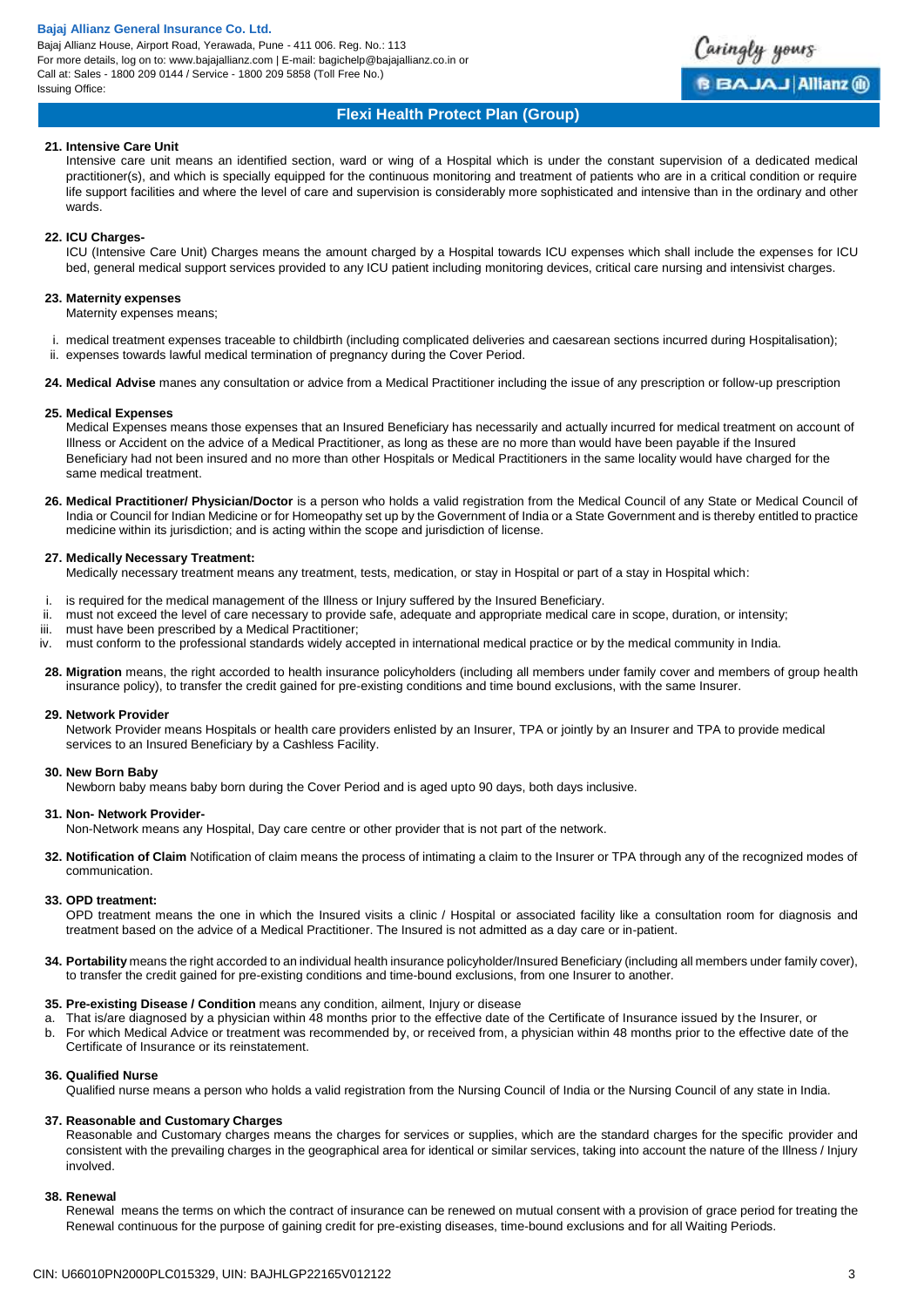Bajaj Allianz House, Airport Road, Yerawada, Pune - 411 006. Reg. No.: 113 For more details, log on to: www.bajajallianz.com | E-mail: bagichelp@bajajallianz.co.in or Call at: Sales - 1800 209 0144 / Service - 1800 209 5858 (Toll Free No.) Issuing Office:



# **Flexi Health Protect Plan (Group)**

### **39. Room Rent**

Room Rent means the amount charged by a Hospital towards Room and Boarding expenses and shall include the associated Medical Expenses.

#### **40. Surgery or Surgical Procedure**

Surgery or Surgical Procedure means manual and / or operative procedure (s) required for treatment of an Illness or Injury, correction of deformities and defects, diagnosis and cure of diseases, relief from suffering and prolongation of life, performed in a Hospital or Day care centre by a medical practitioner.

### **41. Unproven/Experimental treatment:**

Unproven/Experimental treatment means the treatment including drug experimental therapy which is not based on established medical practice in India, is treatment experimental or unproven.

# **SECTION B) DEFINITIONS- SPECIFIC DEFINITIONS**

#### **42. Acquired Immune Deficiency Syndrome**

Means a condition characterised by a combination of signs and symptoms, caused by Human Immunodeficiency Virus, which attacks and weakens the body's immune system making the HIV-positive person susceptible to life threatening conditions or other conditions, as may be specified from time to time, Provided however if this definition is changed/modified by way of amendment to Human Immunodeficiency Virus and Acquired Immune Deficiency Syndrome (Prevention and Control) Act, 2017 or through new legislation, then this definition shall be read with modified/changed definition/new legislation.

**43. Age** means completed years as at the commencement date/Risk Inception Date of the Certificate of Insurance.

# **44. Aggregate Deductible**

Aggregate deductible is a cost sharing requirement under the Certificate of Insurance that provides the Company will not be liable for a specified rupee amount of the covered expenses, which will apply before any indemnity/benefits are payable by the Company. A deductible does not reduce the Sum Insured. The deductible is applicable in aggregate towards Hospitalisation expenses incurred during the Cover Period

# **45. AYUSH Treatment**

refers to the medical and / or Hospitalisation treatments given under Ayurveda, Yoga and Naturopathy, Unani, Siddha and Homeopathy systems.

### **46. Bajaj Allianz Network Providers**

Bajaj Allianz Network Providers means the Hospitals which have been empanelled by Us as per the latest version of the schedule of Hospitals maintained by Us.

# **47. Bajaj Allianz Diagnostic Centre**

Bajaj Allianz Diagnostic Centre means the diagnostic centers which have been empanelled by Us as per the latest version of the schedule of diagnostic centers maintained by Us.

#### **48. Certificate of Insurance**

Certificate of Insurance means the document issued by the Company to the Insured Beneficiary as per the Group Policy, these Group Policy Standard Terms and Conditions detailing the Risk Inception Date and Risk Expiry Date as in Cover Period, Insured Beneficiary(s) name, address, age, coverage, sums insured, Deductible, condition(s), exclusions and or endorsement(s) and the Standard Terms and Conditions of the coverage as fully mentioned in the respective Certificate of Insurance read with Group Policy. Provided however if there is any contradiction between what is stated in the wordings attached to Certificate of Insurance and these Group Policy Wordings, then these Group Policy Wordings shall prevail.

**49. Cover Period:** means the period of insurance from commencement date/risk inception date [RID] to risk end date [RED], as specified in the Certificate of Insurance issued to the respective Insurance Beneficiary during which he/she is insured as per Terms and Conditions of Certificate of Insurance read with the Group Policy.

### **50. Dependent child**

A child is considered a dependent for insurance purposes until his 35<sup>th</sup> birthday (even if not enrolled in an educational institution) provided he is financially dependent, on the primary insured member/proposer. .

#### **For differently abled children**- No cap on age.

(Differently abled child is the consequence of an impairment that may be physical, mental, developmental, or some combination of these that results in restrictions on an individual's ability to participate in what is considered "normal" in their everyday society. Physical-Mobility impairment includes – Upper or lower limb Functional & Physical loss, Visual Impairment, Hearing Loss. Mental Includes: Autism, Cerebral Palsy, Downs Syndrome, Disabilities affecting intellectual abilities - Intellectual Disability (Mental Retardation), Neurodevelopmental disorder (impairments of the growth & development of the brain or central nervous system).

- **51. Dislocation -** A dislocation is a separation of two bones where they meet at a joint. Joints are areas where two bones come together. A dislocated joint is a joint where the bones are no longer in their normal positions.
- **52. Employee or Employees** means such person or persons in direct/onroll employment with the **Insured** in the **Business**, but shall also include any person deployed on contract basis [under Contract Labour (Regulation and Abolition) Act, 1970] or by any other arrangement of whatsoever by a Contractor or Sub-Contractor of the **Insured** provided specifically declared at the time of Insurance contract and also shown as covered in the **Schedule and by an endorsement.**
- **53. Fracture:** A fracture is a complete or incomplete break in a bone resulting from the application of excessive force.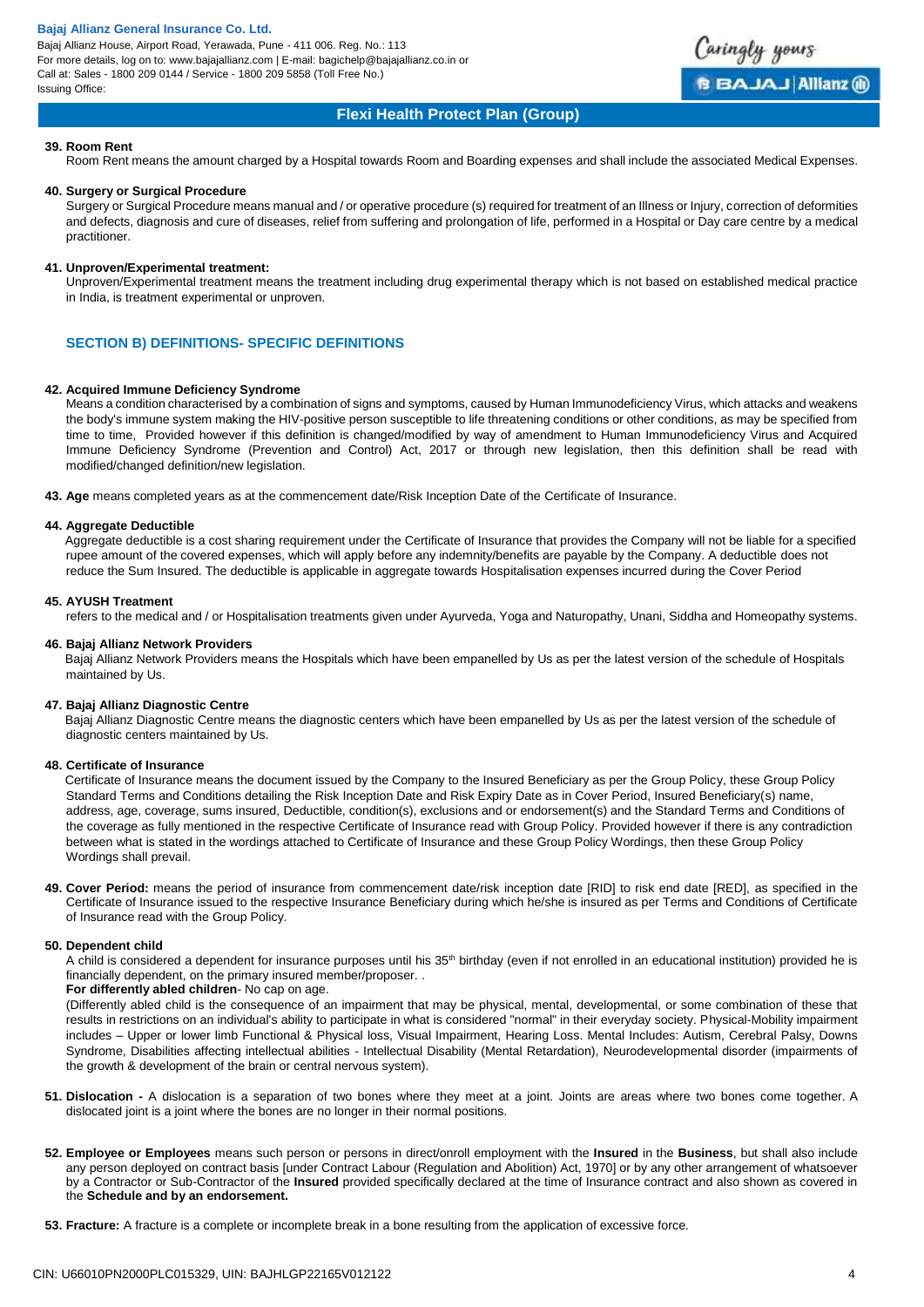Bajaj Allianz House, Airport Road, Yerawada, Pune - 411 006. Reg. No.: 113 For more details, log on to: www.bajajallianz.com | E-mail: bagichelp@bajajallianz.co.in or Call at: Sales - 1800 209 0144 / Service - 1800 209 5858 (Toll Free No.) Issuing Office:



# **Flexi Health Protect Plan (Group)**

#### **54. Group**

The definition of a group as per the provisions of Insurance Regulatory and Development Authority of India (Health Insurance) Regulations, 2016, read with group guidelines issued by IRDAI vide circular 015/IRDA/Life/Circular/GI Guidelines/2005 dated 14th July 2005, as amended/modified/further guidelines issued, from time to time.

- **55. Group Policy or Master Policy** means the proposal, the Group Policy Schedule, and any endorsements attaching to or forming part thereof either on the effective date or during the Policy Period and these Group Policy Wordings/Terms and Conditions under which Certificates of Insurance shall be issued to the Insured Beneficiary. The validity of the Master Policy shall be for a period as mentioned in the Group Policy Schedule.
- **56. Group Policy Schedule** means the group policy schedule attached to and forming part of the Group Policy.
- **57. HIV** means Human Immunodeficiency Virus;
- **58. HIV-affected person** means an individual who is HIV-positive or whose partner (with whom such individual normally resides) is HIV-positive or has lost a partner (with whom such individual resided) due to AIDS;
- **59. "HIV-positive person"** means a person whose HIV test has been confirmed positive;

#### **60. Infection**

An infection is the invasion of an organism's body tissues by disease-causing agents, their multiplication, and the reaction of host tissues to the infectious agents and the toxins they produce. An infectious disease, also known as a transmissible disease or communicable disease, is an illness resulting from an infection.

- **61. Insured Beneficiary** means individual persons who is member of the Group for whom the Policy Holder has taken the Group Policy basis which Certificate of Insurance is issued by the Company to the Insured Beneficiary.
- **62. Intensive Care Unit** shall, apart from standard definition, also include but not limited to NICU, PICU, ICU, SICU, CCU etc.
- **63. Policy Period or Group Policy Period** means period of Insurance for which the Group Policy/Master Policy is valid in the name of Group Manager/Group Policy Holder.
- **64. Nominee is the person selected by the Insured Beneficiary to receive the benefit in case of death of the Insured** Beneficiary/ Insured Beneficiary thus giving a valid discharge to the Insurer on settlement of claim under an Certificate of Insurance.

#### **65. Non- Network Provider-**

Non-Network means any Hospital, Day care centre or other provider that is not part of the network.

- **66. Notification of Claim** Notification of claim means the process of intimating a claim to the Insurer or TPA through any of the recognized modes of communication.
- **67. Policy Holder/Proposer/Group Administered or "Insured"** is the Organization or Legal Entity which has taken the Group Policy on behalf of all Insured Beneficiary(s)/Insured Beneficiary who are homogeneous group of person who assemble together for a commonality of purpose and there is a clear evident relationship between the member of group and Policy Holder for services other than insurance**.**
- **68. Proposal and Declaration Form -** means any initial or subsequent declaration made by the Insured Beneficiary and is deemed to be attached and which forms a part of the Certificate of Insurance.
- **69. Specialist Consultant** means a person who holds a medical postgraduate or higher degree in the specific line of treatment under Allopathic medicine.
- **70. Sum Insured/SI** means the pre-defined limit specified in the Certificate of Insurance. Sum Insured and Cumulative Bonus represents the maximum, total and cumulative liability for any and all claims made under the Certificate of Insurance, in respect of that Insured Beneficiary (on Individual basis) or all Insured Beneficiary(s) (on Floater basis) during the Cover Period.
- **71. Waiting Period** means a period from the inception of the Certificate of Insurance during which specified diseases/treatments are not covered. On completion of the period, diseases/treatments shall be covered provided the Certificate of Insurance has been continuously renewed without any break.
- **72. You, Your, Yourself/ Your Family** named in the Certificate of Insurance means the Insured Beneficiary or Insured Beneficiary(s) that We insure as set out in the Certificate of Insurance.
- **73. We, Us, Our, Ours**, **Company** means the Bajaj Allianz General Insurance Company Limited.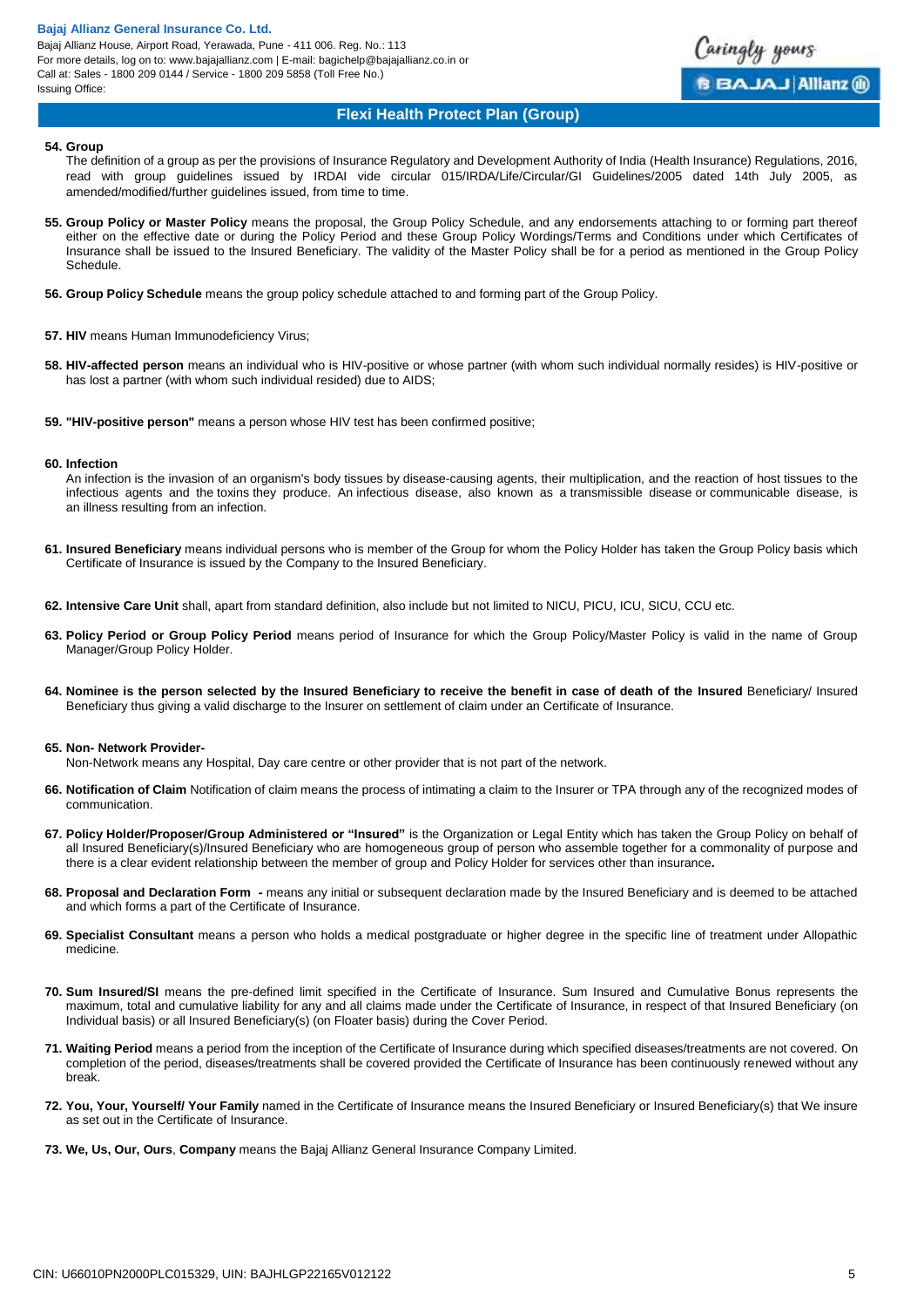Bajaj Allianz House, Airport Road, Yerawada, Pune - 411 006. Reg. No.: 113 For more details, log on to: www.bajajallianz.com | E-mail: bagichelp@bajajallianz.co.in or Call at: Sales - 1800 209 0144 / Service - 1800 209 5858 (Toll Free No.) Issuing Office:



Caringly yours

**BBAJAJ Allianz ®** 

# **SECTION C) COVERAGE**

#### **A) BASE COVERAGE (Mandatory)**

It is mandatory to opt at least one Base Cover and terms and conditions of respective sections will be applicable for Base Covers which are opted by You and displayed on Your Certificate of Insurance:

- BASE COVER 1: MEDICAL EXPENSES INSURANCE
- BASE COVER 2: HOSPITAL DAILY ALLOWANCE
- BASE COVER 3: TOP UP PLANS
- BASE COVER 4: RECOVERY RELIEF

# **BASE COVER 1: MEDICAL EXPENSES INSURANCE**

### **Section 1 . In-patient Hospitalisation/Inpatient Care Treatment**

If You are Hospitalised for Inpatient Care on the advice of a Medical Practitioner (as defined under this Group Policy read with the Certificate of Insurance) because of Illness or Injury sustained or contracted by Insured Beneficiary during the Cover Period, then We will indemnify to You, Reasonable and Customary Medical Expenses incurred for:

- i. Room and Boarding expenses as provided by the Hospital/Nursing Home at actuals or as per Option opted specified under the Certificate of **Insurance**
- ii. If admitted in ICU, the Company will pay up to ICU expenses at actuals
- iii. Nursing Expenses as provided by the Hospital
- iv. Surgeon, Anesthetist, Medical Practitioner, Consultants, Specialists Fees.
- v. Anesthesia, Blood, Oxygen, Operation Theatre Charges, surgical appliances,
- vi. Medicines & Drugs, Consumables, Dialysis, Chemotherapy, Radiotherapy, physiotherapy
- vii. Cost of prosthetic devices and other devices or equipment if implanted internally like pacemaker during a surgical process
- viii. Relevant laboratory diagnostic tests, X-ray and such similar expenses that are medically necessary prescribed by the treating Medical Practitioner.

#### **Note:**

- a) In case of admission to a room at rates /eligibility exceeding the opted limits / Option as mentioned under (i), the reimbursement of all other expenses incurred at the Hospital, with the exception of cost of Pharmacy/medicines, consumables, implants, medical devices & diagnostics, shall be payable in the same proportion as the admissible rate per day bears to the actual rate per day of Room Rent charges
- b) Proportionate deductions shall not apply in respect of the Hospitals which do not follow differential billings or for those expenses in respect of which differential billing is not adopted based on the room category.
- c) Proportionate deductions shall not apply for ICU charges in case of admission to ICU.

This cover will be applicable each year for Certificate of Insurance with term more than 1 year.

# **Section 2. Pre-Hospitalisation Medical Expenses**

The Reasonable and Customary Medical Expenses incurred during 60 days or as per Option opted (as mentioned in Certificate of Insurance) immediately before the Insured Beneficiary was Hospitalised, provided that such Medical Expenses were incurred for the same Illness/Injury for which subsequent Hospitalisation was required, and the Company has accepted an Inpatient Care claim under Section1- "In-patient Hospitalisation/Inpatient Care Treatment".

### **Section 3. Post-Hospitalisation Medical Expenses**

The Reasonable and Customary Medical Expenses incurred during 90 days or as per Option opted (as mentioned in Certificate of Insurance) immediately after the Insured Beneficiary was discharged post Hospitalisation provided that: Such costs are incurred in respect of the same Illness/Injury for which the earlier Hospitalisation was required, and the Company has accepted an Inpatient Care claim under Section1- "Inpatient Hospitalisation/Inpatient Care Treatment".

#### **Section 4. Medical Advancement Surgery Cover**

You are eligible for Reasonable and Customary Medical Expenses if You undergo Medical Advancement Surgeries as listed in Annexure III maximum up to 25% of the SI or as per Option opted as mentioned in the Certificate of Insurance.

This cover will be applicable each year for Certificate of Insurance with term more than 1 year.

#### **Section 5. Day Care Treatment**

*We* will pay *You* the Medical Expenses as listed above under Section1- In-patient Hospitalisation/Inpatient Care Treatment for Day care procedures / Surgeries taken as an Inpatient in a Hospital or Day care centre but not in the outpatient department. Indicative list of **Day Care Treatment** is given in the annexure I of this Group Policy wordings.

# **Exclusions specific to Day Care Treatment-**

i. Treatment normally taken on an out-patient basis

ii. Any dental treatment or procedure

Indicative list of **Day Care Treatment** is given in the annexure I of this Group Policy wordings.

# **Section 6. Organ donor expenses**

*We* will pay expenses towards organ donor's treatment for harvesting of the donated organ, provided that,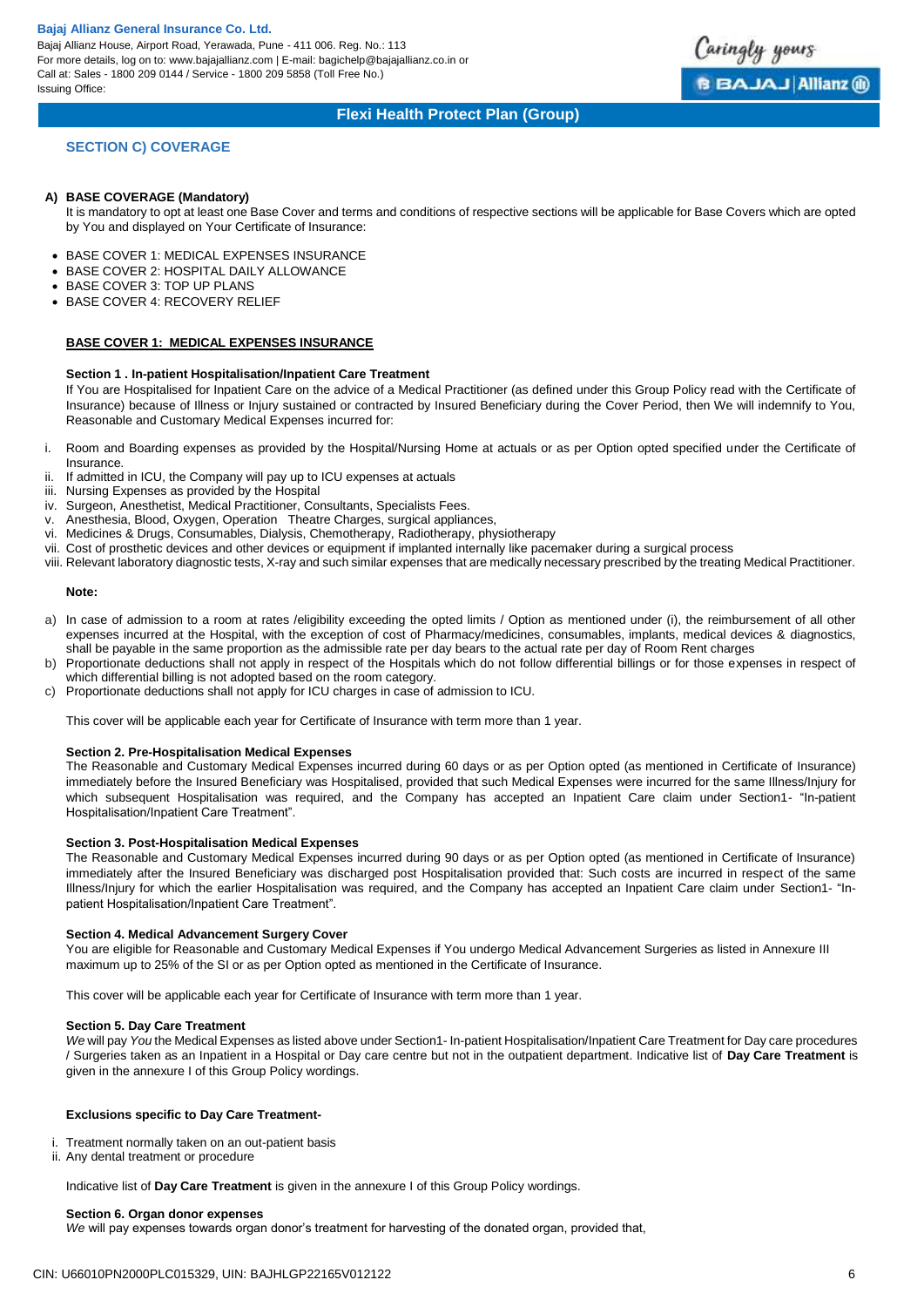Bajaj Allianz House, Airport Road, Yerawada, Pune - 411 006. Reg. No.: 113 For more details, log on to: www.bajajallianz.com | E-mail: bagichelp@bajajallianz.co.in or Call at: Sales - 1800 209 0144 / Service - 1800 209 5858 (Toll Free No.) Issuing Office:



# **Flexi Health Protect Plan (Group)**

- a. The organ donor is any person whose organ has been made available in accordance and in compliance with THE TRANSPLANTATION OF HUMAN ORGANS (AMENDMENT) BILL, 2011 and the organ donated is for the use of the Insured Beneficiary, and
- b. We have accepted an In-patient Hospitalisation treatment claim for the Insured Beneficiary(ies) under Section1- "In-patient
- Hospitalisation/Inpatient Care Treatment".
- c. We will pay if Insured Beneficiary is the receiver of the organ.

This cover will be applicable each year for Certificate of Insurance with term more than 1 year.

# **BASE COVER 2: HOSPITAL DAILY ALLOWANCE**

### **1. Hospital daily allowance**

We will pay Daily Allowance for each completed day that You had to be Hospitalised for medical reasons because of the Illness or Injury or Both (as opted), sustained or contracted during the Cover Period for maximum period (days) specified in the Certificate of Insurance. For the purpose of this benefit, allowance will be as below:

- a. Daily Allowance as stated in the Certificate of Insurance, for each continuous and completed period of 24 hours of Hospitalisation
- b. Two times the Daily Allowance for each continuous and completed period of 24 hours required to be spent by the Insured Beneficiary in the Intensive Care Unit of a Hospital during any period of Hospitalisation.
- c. One day Daily Allowance, for Day Care Treatment carried out in the Day Care Centre.

This benefit will be applicable each year for Certificate of Insurance with term more than 1 year.

### **Extension applicable to Hospital Daily Allowance Benefit**

## **Extension 1- Maternity Hospital Daily Allowance Benefit**

In consideration of payment of additional premium at the inception of the **Certificate of Insurance** by You to Us and realization thereof by Us, it is hereby agreed and declared that if the claim under this section is accepted for You, then We will pay daily allowance as specified in the Certificate of Insurance for each continuous and completed period of 24 hours of Hospitalisation underwent for normal delivery or caesarean section and complications of maternity (including and not limited to medical complications) subject to maximum of 2 deliveries/termination during lifetime.

Options available to Maternity Hospital Cash Benefit

- Option 1:- Benefit payable after 9 months of Waiting Period
- Option 2:- Benefit payable after 12 months of Waiting Period
- Option 3:- Benefit payable after 24 months of Waiting Period
- Option 3:- Benefit payable after 36 months of Waiting Period

Option 5:- No Waiting Period.

# **Conditions applicable to Maternity Hospital Cash Benefit**

a. Maximum payable Hospitalisation duration shall be 3 days for normal delivery and termination or 5 days for caesarean section and complications (excluding ectopic pregnancy) or actual Hospitalisation period whichever is lower.

b. This benefit will be applicable each year for Certificate of Insurance with term more than 1 year.

#### **Note:**

If this Extension is opted, then Excl. 18 will be deemed to be inoperative for the purpose this coverage.

#### **BASE COVER 3: TOP UP PLANS**

We hereby agree to pay Reasonable & Customary Medical Expenses in respect of an admissible Hospitalisation claim in excess of the Annual Aggregate Deductible /Per Claim Deductible/Corporate Deductible (at a Group Level) as per Plan opted by Insured Beneficiary subject to the Sum Insured, limits, terms, conditions and definitions, exclusions contained or otherwise.

# **COVERAGES APPLICABLE TO BASE COVER 3**

**Section 1:** Inpatient Hospitalisation/Inpatient Care Treatment

- i) Room and Boarding expenses as provided by the Hospital/Nursing Home at actuals or as per Option opted and specified under the Certificate of Insurance
- If admitted in ICU, the Company will pay up to ICU expenses at actuals
- iii) Nursing Expenses as provided by the Hospital
- iv) Surgeon, Anesthetist, Medical Practitioner, Consultants, Specialists Fees.
- v) Anesthesia, Blood, Oxygen, Operation Theatre Charges, surgical appliances,
- vi) Medicines & Drugs, Consumables, Dialysis, Chemotherapy, Radiotherapy, physiotherapy
- vii) Cost of prosthetic devices and other devices or equipment if implanted internally like pacemaker during a surgical process
- viii) Relevant laboratory diagnostic tests, X-ray and such similar expenses that are medically necessary prescribed by the treating Medical Practitioner. This cover will be applicable each year for Certificate of Insurance with term more than 1 year.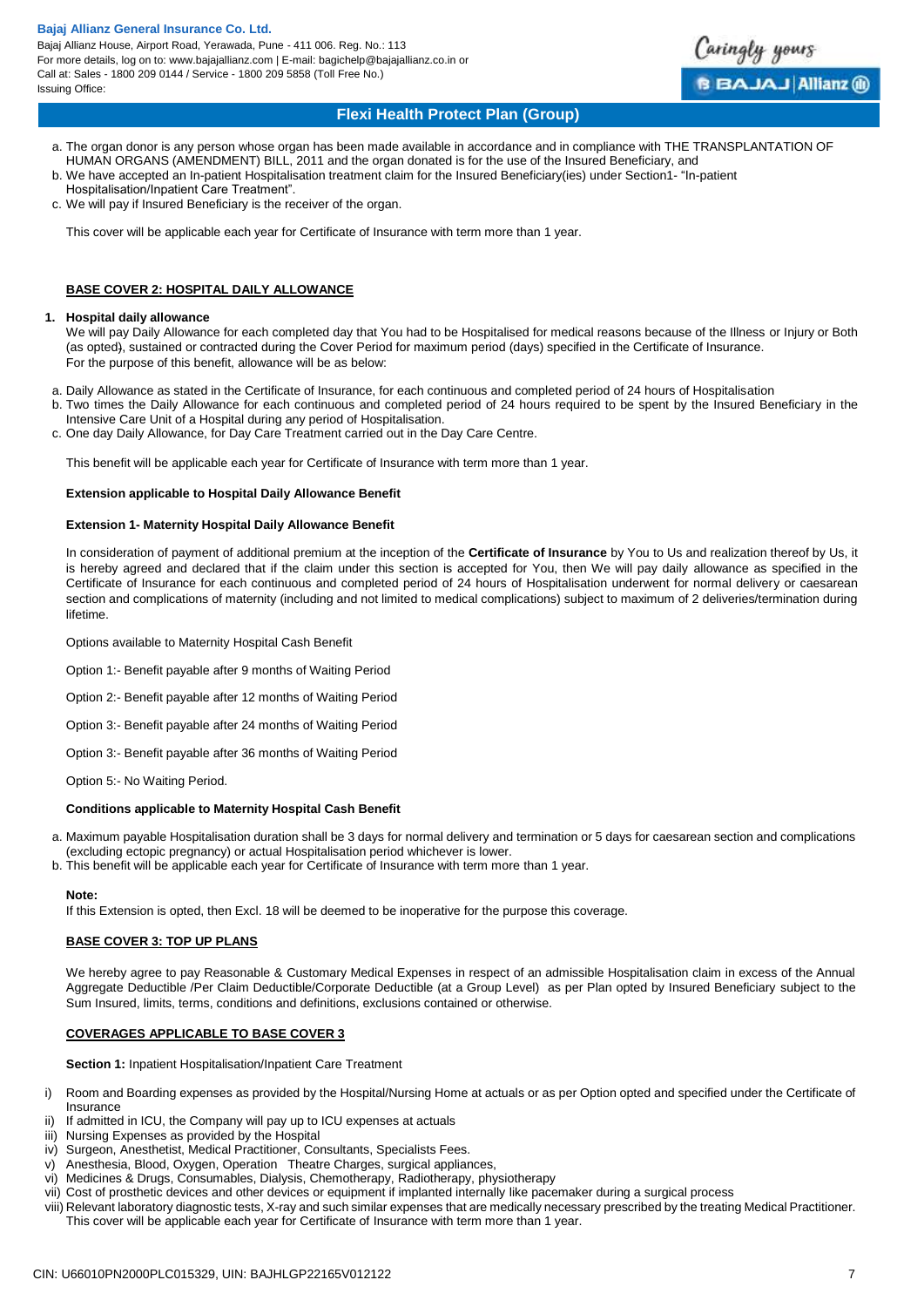Bajaj Allianz House, Airport Road, Yerawada, Pune - 411 006. Reg. No.: 113 For more details, log on to: www.bajajallianz.com | E-mail: bagichelp@bajajallianz.co.in or Call at: Sales - 1800 209 0144 / Service - 1800 209 5858 (Toll Free No.) Issuing Office:



# **Flexi Health Protect Plan (Group)**

#### **Section 2: Pre-Hospitalisation Medical Expenses**

The Reasonable and Customary Medical Expenses incurred during 60 days or as per Option opted (as mentioned in Certificate of Insurance) immediately before the Insured Beneficiary was Hospitalized, provided that such Medical Expenses were incurred for the same Illness/Injury for which subsequent Hospitalisation was required, and the Company has accepted an Inpatient Care claim under Section1- "Inpatient Hospitalisation/Inpatient Care Treatment".

### **Section 3: Post-Hospitalisation Medical Expenses**

The Reasonable and Customary Medical Expenses incurred during 90 days or as per Option opted (as mentioned in Certificate of Insurance) immediately after the Insured Beneficiary was discharged post Hospitalisation provided that: Such costs are incurred in respect of the same Illness/Injury for which the earlier Hospitalisation was required, and the Company has accepted an Inpatient Care claim under Section1- "Inpatient Hospitalisation/Inpatient Care Treatment".

### **Section 4: Medical Advancement Surgery Cover**

You are eligible for Reasonable and Customary Medical Expenses if You undergo Medical Advancement Surgeries as listed in Annexure III maximum up to 25% of the SI or as per Option opted amount or percent as mentioned in the Certificate of Insurance. This cover will be applicable each year for Certificate of Insurance with term more than 1 year.

### **Section 5: Day Care Treatment**

*We* will pay *You* the Medical Expenses as listed above under Section 1- In-patient Hospitalisation/Inpatient Care Treatment for Day care procedures / Surgeries taken as an Inpatient Care in a Hospital or Day care centre but not in the outpatient department. Indicative list of **Day Care Treatment** is given in the annexure I of this Group Policy wordings.

### **Exclusions specific to Day Care Treatment-**

- i. Treatment normally taken on an out-patient basis
- Any dental treatment or procedure

Indicative list of **Day Care Treatment** is given in the annexure I of this Group Policy wordings.

#### **Section 6: Organ donor expenses**

*We* will pay expenses towards organ donor's treatment for harvesting of the donated organ, provided that,

- a. The organ donor is any person whose organ has been made available in accordance and in compliance with THE TRANSPLANTATION OF HUMAN ORGANS (AMENDMENT) BILL, 2011and the organ donated is for the use of the Insured Beneficiary, and
- b. We have accepted an Inpatient Care treatment claim for the Insured Beneficiary(ies) under Section1- "In-patient Hospitalisation/Inpatient Care Treatment".
- c. We will pay if Insured Beneficiary is the receiver of the organ.

This cover will be applicable each year for Certificate of Insurance with term more than 1 year. Insured Beneficiary can opt for any one of the Deductible plan as specified below under Base cover 3.

### **Plan 1: Aggregate Deductible**

If You are Hospitalised on the advice of a Doctor because of Illness or Injury sustained or contracted during the Cover Period, then We will pay You, subject to aggregate deductible as specified on the Certificate of Insurance for Reasonable and Customary Medical Expenses incurred for specified Coverages.

#### **Plan 2: Per Claim Deductible**

If You are Hospitalised on the advice of a Doctor because of Illness or Injury sustained or contracted during the Cover Period, then We will pay You, subject to deductible for each and every claim as specified on the Group Policy document or Certificate of Insurance for Reasonable and Customary Medical Expenses incurred for specified Coverages.

#### **Plan 3: Aggregate Deductible at a Group Level**

If Insured Beneficiary is Hospitalised on the advice of a Doctor because of Illness or Injury sustained or contracted during the Cover Period, then We will pay subject to Aggregate Deductible opted at Group Level as specified on the Group Policy Schedule for Reasonable and Customary Medical Expenses incurred for specified Coverages. The Aggregate Deductible will be applicable to all claims in aggregate made by the Insured Beneficiaries of the Group.

Claims above the Aggregate Deductible limit will be payable once the Aggregate Deductible is exhausted.

### **Note:**

- i. For the purpose of calculating the Deductibles and assessment of admissibility, all claims must be submitted in accordance with the claims process under Section D: Conditions, as applicable.
- ii. The consumption of the Deductible amount will be on the basis of the admissible claim amount after applying the Sub Limits of the Group Policy.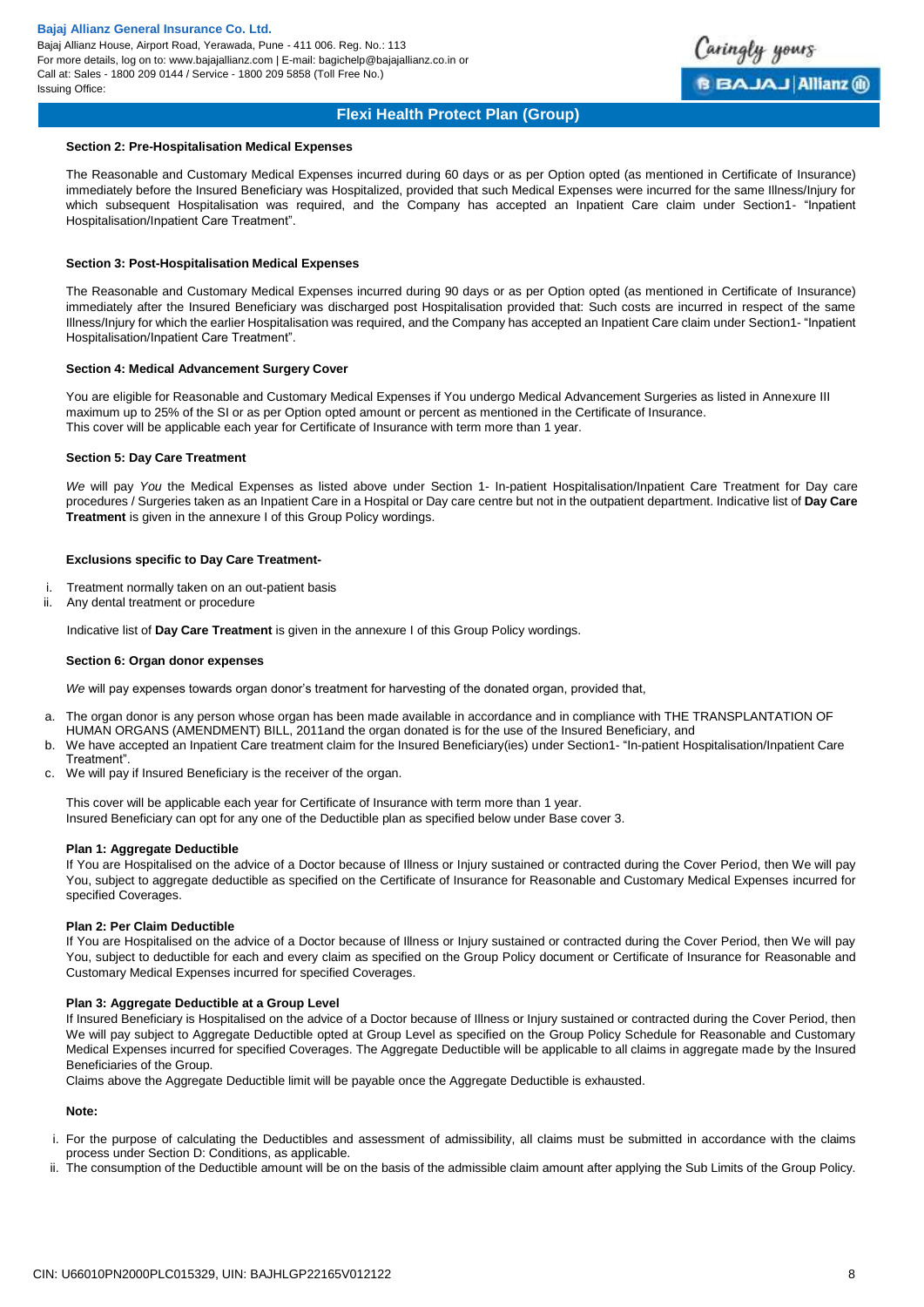Bajaj Allianz House, Airport Road, Yerawada, Pune - 411 006. Reg. No.: 113 For more details, log on to: www.bajajallianz.com | E-mail: bagichelp@bajajallianz.co.in or Call at: Sales - 1800 209 0144 / Service - 1800 209 5858 (Toll Free No.) Issuing Office:



# **Flexi Health Protect Plan (Group)**

# **BASE COVER 4: RECOVERY RELIEF**

In the event of any Illness or Injury or Both (as opted) sustained or contracted during the Cover Period requiring Continuous Hospitalisation of Insured Beneficiary for exceeding the deductible (in days), the Company will pay allowance amount as mentioned in the Certificate of Insurance, subject otherwise to all other terms, conditions and exclusions of the Certificate of Insurance read with Group Policy.

# **Plans available**

**Plan 1: Multiple event**: The Recovery Relief benefit amount towards Medical Expenses will be paid for each event of Hospitalisation not exceeding 5 Hospitalisations in a Cover Period.

**Plan 2: One event:** The Recovery Relief benefit amount towards Medical Expenses will be paid only once during Cover Period.

#### **Illustration-**

If Insured Beneficiary has opted option of 5 days deductible and benefit of 10,000 gets admitted to a Hospital for 6 days in March and 11 days July then payment will be made as below under the two Plans.

| Event                  |                            | Plans                           |                                 |
|------------------------|----------------------------|---------------------------------|---------------------------------|
|                        | Length of stay in Hospital |                                 | Plan 2: One Event               |
| Hospitalisation 1      | 6 days                     | 10,000 (On 6 <sup>th</sup> Day) | 10,000 (On 6 <sup>th</sup> Day) |
| Hospitalisation 2      | 11 days                    | 10,000 (On 6 <sup>th</sup> Day) | No Benefit is payable           |
| <b>Benefit Payable</b> |                            | 20,000                          | 10,000                          |

Special conditions applicable to Recovery Relief Cover:

- The maximum benefit under this section payable to the Insured Beneficiary or his family members individually or collectively is as shown under this section of Certificate of Insurance.
- This benefit will be applicable each year for policies with term more than 1 year.

# **SECTION D) EXCLUSIONS UNDER THE GROUP POLICY AND CERTIFICATE OF INSURANCE- STANDARD EXCLUSIONS**

### **I. Exclusion Name: Waiting Period**

- 1. Pre-Existing Diseases Waiting Period (Code-Excl01)
- a) Expenses related to the treatment of a Pre-Existing Disease (PED) and its direct complications shall be excluded until the expiry of 36 months or as per the Option opted and specified on the Certificate of Insurance of continuous coverage after the date of inception of the first Flexi Health Protect Plan (Group) and the Certificate of Insurance with Us.
- b) In case of enhancement of Sum Insured the exclusion shall apply afresh to the extent of Sum Insured increase.
- c) If the Insured Beneficiary is continuously covered without any break as defined under the Portability norms of the extant IRDAI (Health
- Insurance) Regulations then Waiting Period for the same would be reduced to the extent of prior coverage.
- d) Coverage under the Certificate of Insurance after the expiry of 36 months for any pre-existing disease is subject to the same being declared at the time of application and accepted by Us.
- 2. Specified disease/procedure Waiting Period (Code-Excl02)
- a) Expenses related to the treatment of the listed Conditions, surgeries/treatments shall be excluded until the expiry of 24 months or as per the Option opted and specified on the Certificate of Insurance of continuous coverage after the date of inception of the first Flexi Health Protect Plan (Group) and the Certificate of Insurance with Us. This exclusion shall not be applicable for claims arising due to an Accident.
- In case of enhancement of Sum Insured the exclusion shall apply afresh to the extent of Sum Insured increase.
- c) If any of the specified disease/procedure falls under the Waiting Period specified for Pre-Existing diseases, then the longer of the two Waiting Periods shall apply.
- d) The Waiting Period for listed conditions shall apply even if contracted after the Risk Inception Date of Certificate of Insurance or declared and accepted without a specific exclusion.
- e) If the Insured Beneficiary is continuously covered without any break as defined under the applicable norms on Portability stipulated by IRDAI, then Waiting Period for the same would be reduced to the extent of prior coverage.
- f) List of specific diseases/procedures is as below:

| 1. Any type gastrointestinal ulcers | 2. Cataracts,           |
|-------------------------------------|-------------------------|
| 3. Any type of fistula              | 4. Macular Degeneration |
| 5. Benign prostatic hypertrophy     | 6. Hernia of all types  |
| 7. All types of sinuses             | 8. Fissure in ano       |
| 9. Haemorrhoids, piles              | 10. Hydrocele           |
| 11. Dysfunctional uterine bleeding  | 12. Fibromyoma          |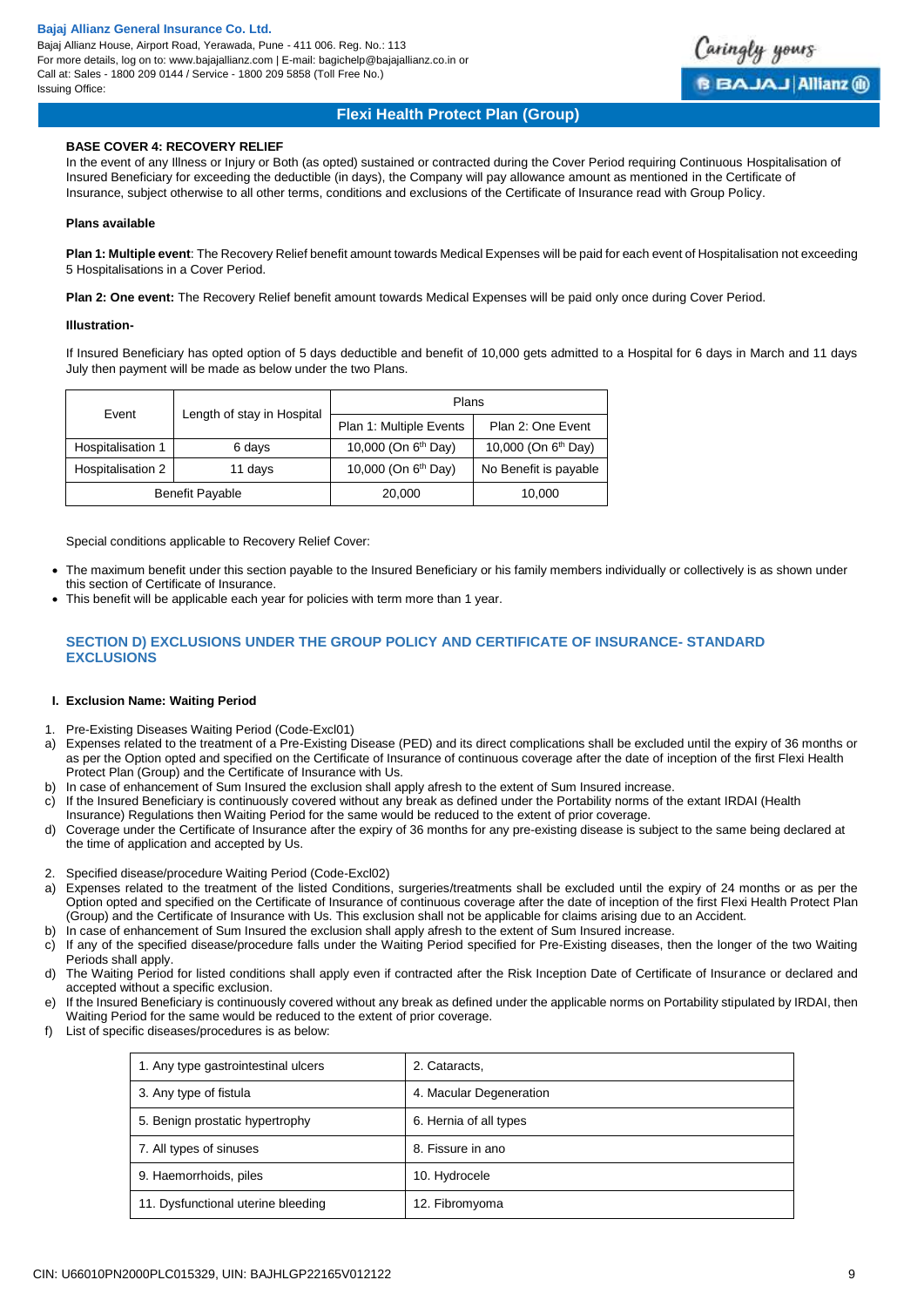Bajaj Allianz House, Airport Road, Yerawada, Pune - 411 006. Reg. No.: 113 For more details, log on to: www.bajajallianz.com | E-mail: bagichelp@bajajallianz.co.in or Call at: Sales - 1800 209 0144 / Service - 1800 209 5858 (Toll Free No.) Issuing Office:



# **Flexi Health Protect Plan (Group)**

| 13. Endometriosis                                                                                                                                                           | 14. Hysterectomy                                                                                             |
|-----------------------------------------------------------------------------------------------------------------------------------------------------------------------------|--------------------------------------------------------------------------------------------------------------|
| 15. Uterine Prolapse                                                                                                                                                        | 16. Stones in the urinary and biliary systems                                                                |
| 17. Surgery on ears/tonsils/adenoids/<br>paranasal sinuses                                                                                                                  | 18. Surgery on all internal or external tumours/cysts/<br>nodules/polyps of any kind including breast lumps. |
| 19. Mental Illness*                                                                                                                                                         | 20. Diseases of gall bladder including cholecystitis                                                         |
| 21. Pancreatitis                                                                                                                                                            | 22. All forms of Cirrhosis                                                                                   |
| 23. Gout and rheumatism                                                                                                                                                     | 24. Tonsilitis                                                                                               |
| 25. Surgery for varicose veins and varicose<br>ulcers                                                                                                                       | 26. Chronic Kidney Disease                                                                                   |
| 27. Alzheimer's Disease                                                                                                                                                     | 28. Joint replacement surgery,                                                                               |
| 29. Surgery for vertebral column disorders<br>(unless necessitated due to an Accident)                                                                                      | 30. Surgery to correct deviated nasal septum                                                                 |
| 31. Hypertrophied turbinate                                                                                                                                                 | 32. Congenital internal diseases or anomalies                                                                |
| 33. Treatment for correction of eye sight due<br>to refractive error recommended by<br>Ophthalmologist for medical reasons with<br>refractive error greater or equal to 7.5 | 34. Bariatric Surgery                                                                                        |
| 35. Parkinson's Disease                                                                                                                                                     | 36. Genetic disorders                                                                                        |

### **\*List of Mental Illness and ICD codes as per Annexure IV**

- 3. 30-day Waiting Period (Code-Excl03)
- a) Expenses related to the treatment of any Illness within 30 days from the first Certificate of Insurance commencement date shall be excluded except claims arising due to an Accident, provided the same are covered.
- b) This exclusion shall not, however apply if the Insured Beneficiary has Continuous Coverage for more than twelve months.
- c) The within referred Waiting Period is made applicable to the enhanced Sum Insured in the event of granting higher Sum Insured subsequently.

#### **II. General Exclusions**

- 1. Investigation & Evaluation (Code-Excl04)
- a) Expenses related to any admission primarily for diagnostics and evaluation purposes only are excluded even if the same requires confinement at a Hospital.
- b) Any diagnostic expenses which are not related or not incidental to the current diagnosis and treatment are excluded.
- 2. Rest Cure, rehabilitation and respite care (Code-Excl05)
- a) Expenses related to any admission primarily for enforced bed rest and not for receiving treatment. This also includes:
- i. Custodial care either at home or in a nursing facility for personal care such as help with activities of daily living such as bathing, dressing,
- moving around either by skilled nurses or assistant or non-skilled persons.
- ii. Any services for people who are terminally ill to address medical, physical, social, emotional and spiritual needs.
- 3. Obesity/Weight Control (Code-Excl06)

Expenses related to the surgical treatment of obesity that does not fulfil all the below conditions:

- 1) Surgery to be conducted is upon the advice of the Doctor
- 2) The surgery/Procedure conducted should be supported by clinical protocols
- 3) The member has to be 18 years of age or older and
- Body Mass Index (BMI):
	- a) greater than or equal to 40 or
	- b) greater than or equal to 35 in conjunction with any of the following severe co-morbidities following failure of less invasive methods of weight loss:
		- i. Obesity-related cardiomyopathy
		- ii. Coronary heart disease
		- iii. Severe Sleep Apnea
		- iv. Uncontrolled Type2 Diabetes
- 4. Change-of-gender treatments (Code-Excl07) Expenses related to any treatment, including surgical management, to change characteristics of the body to those of the opposite sex.
- 5. Cosmetic or plastic Surgery (Code-Excl08)

Expenses for cosmetic or plastic surgery or any treatment to change appearance unless for reconstruction following an Accident, Burn(s) or Cancer or as part of medically necessary treatment to remove a direct and immediate health risk to the insured. For this to be considered a medical necessity, it must be certified by the attending Medical Practitioner.

6. Hazardous or Adventure sports: (Code- Excl09 )

Expenses related to any treatment necessitated due to participation as a professional in hazardous or adventure sports, including but not limited to, para-jumping, rock climbing, mountaineering, rafting, motor racing, horse racing or scuba diving, hand gliding, sky diving, deep-sea diving.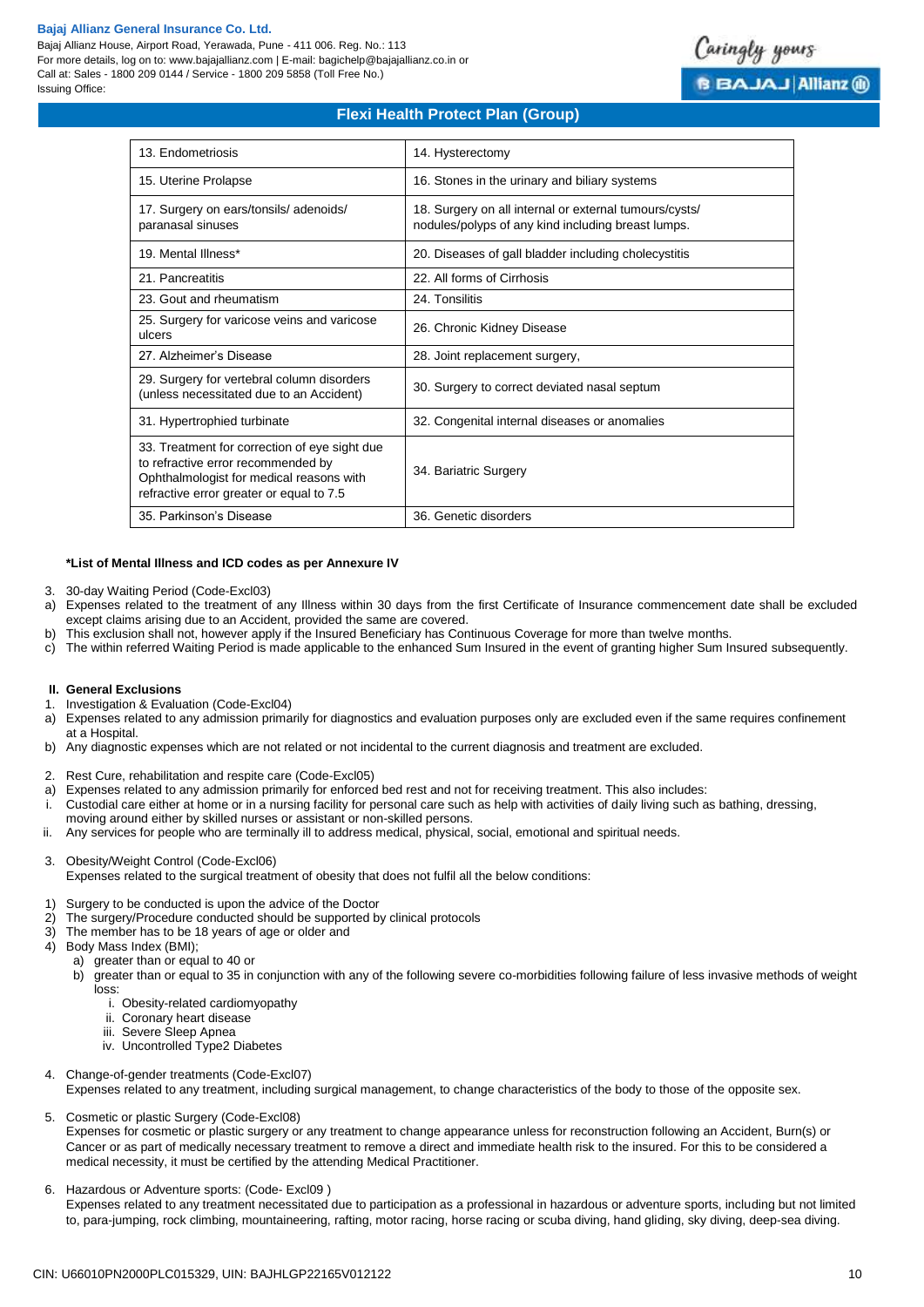Bajaj Allianz House, Airport Road, Yerawada, Pune - 411 006. Reg. No.: 113 For more details, log on to: www.bajajallianz.com | E-mail: bagichelp@bajajallianz.co.in or Call at: Sales - 1800 209 0144 / Service - 1800 209 5858 (Toll Free No.) Issuing Office:



# **Flexi Health Protect Plan (Group)**

# 7. Breach of law (Code-Excl10)

Expenses for treatment directly arising from or consequent upon any Insured Beneficiary committing or attempting to commit a breach of law with criminal intent.

8. Excluded Providers (Code-Excl11)

Expenses incurred towards treatment in any Hospital or by any Medical Practitioner or any other provider specifically excluded by the Insurer and disclosed in its website / notified to the Policy Holder/Insured Beneficiary are not admissible. However, in case of life threatening situations or following an Accident, expenses up to the stage of stabilization are payable but not the complete claim.

- 9. Treatment for Alcoholism, drug or substance abuse or any addictive condition and consequences thereof. (Code-Excl12)
- 10. Treatments received in heath hydros, nature cure clinics, spas or similar establishments or private beds registered as a nursing home attached to such establishments or where admission is arranged wholly or partly for domestic reasons. (Code-Excl13)
- 11. Dietary supplements and substances that can be purchased without prescription, including but not limited to Vitamins, minerals and organic substances unless prescribed by a medical practitioner as part of Hospitalisation claim or day care procedure. (Code-Excl14)

# 12. Refractive Error (Code-Excl15)

Expenses related to the treatment for correction of eyesight due to refractive error less than 7.5 dioptres.

# 13. Unproven Treatments (Code-Excl16)

Expenses related to any unproven treatment, services and supplies for or in connection with any treatment. Unproven treatments are treatments, procedures or supplies that lack significant medical documentation to support their effectiveness.

# 14. Sterility and Infertility (Code-Excl17)

Expenses related to sterility and infertility. This includes:

- a) Any type of contraception, sterilization
- b) Assisted Reproduction services including artificial insemination and advanced reproductive technologies such as IVF, ZIFT, GIFT, ICSI
- c) Gestational Surrogacy<br>d) Reversal of sterilization
- Reversal of sterilization

## 15. Maternity: Code Excl18

Medical treatment expenses traceable to childbirth (including complicated deliveries and caesarean sections incurred during Hospitalization) except ectopic pregnancy;

ii. Expenses towards miscarriage (unless due to an Accident) and lawful medical termination of pregnancy during the Cover Period.

# **SECTION D) EXCLUSIONS UNDER THE GROUP POLICY AND CERTIFICATE OF INSURANCE - SPECIFIC EXCLUSIONS**

# **III. General Exclusions**

- 1. Any dental treatment that comprises of cosmetic surgery, dentures, dental prosthesis, dental implants, orthodontics, surgery of any kind unless as a result of Injury to natural teeth and also requiring Hospitalisation.
- 2. Medical Expenses where Inpatient care is not warranted and does not require supervision of qualified nursing staff and qualified medical practitioner round the clock
- 3. War, invasion, acts of foreign enemies, hostilities (whether war be declared or not), civil war, commotion, unrest, rebellion, revolution, insurrection, military or usurped power or confiscation or nationalization or requisition of or damage by or under the order of any government or public local authority.
- Any Medical Expenses incurred due to Act of Terrorism will be covered under the Certificate of Insurance.
- 4. The cost of spectacles, contact lenses, hearing aids the cost of crutches, dentures, artificial teeth and all other external appliances and/or devices whether for diagnosis or treatment except for Cost of Artificial Limbs, Cost of prosthetic devices and other devices or equipment if implanted internally like pacemaker during a surgical process etc.
- 5. External medical equipment of any kind used at home as post Hospitalisation care including cost of instrument used in the treatment of Sleep Apnoea Syndrome (C.P.A.P), Continuous Peritoneal Ambulatory Dialysis (C.P.A.D) and Oxygen concentrator for Bronchial Asthmatic condition.
- 6. Congenital external diseases or defects or anomalies, growth hormone therapy, stem cell implantation or surgery except for Hematopoietic stem cells for bone marrow transplant for haematological conditions.
- 7. Intentional self-Injury (including but not limited to the use or misuse of any intoxicating drugs or alcohol).
- 8. Vaccination or inoculation unless forming a part of post bite treatment or if medically necessary and forming a part of treatment recommended by the treating Medical Practitioner.
- 9. All non-medical Items as per Annexure II.
- 10. Any treatment received outside India is not covered under this Certificate of Insurance.
- 11. Circumcision unless required for the treatment of Illness or Accidental bodily Injury,
- 12. Treatment for any other system other than modern medicine (allopathy)

# **SECTION E) GENERAL TERMS AND CONDITIONS - STANDARD GENERAL TERMS AND CONDITIONS**

# **1. Disclosure of Information**

The Certificate of Insurance shall be void and all premium paid thereon shall be forfeited to the Company in the event of misrepresentation, mis-description or non-disclosure of any material fact.

# **2. Condition Precedent to Admission of Liability**

The terms and conditions of the Group Policy and Certificate of Insurance must be fulfilled by the Insured Beneficiary for the Company to make any payment for claim(s) arising under the Certificate of Insurance.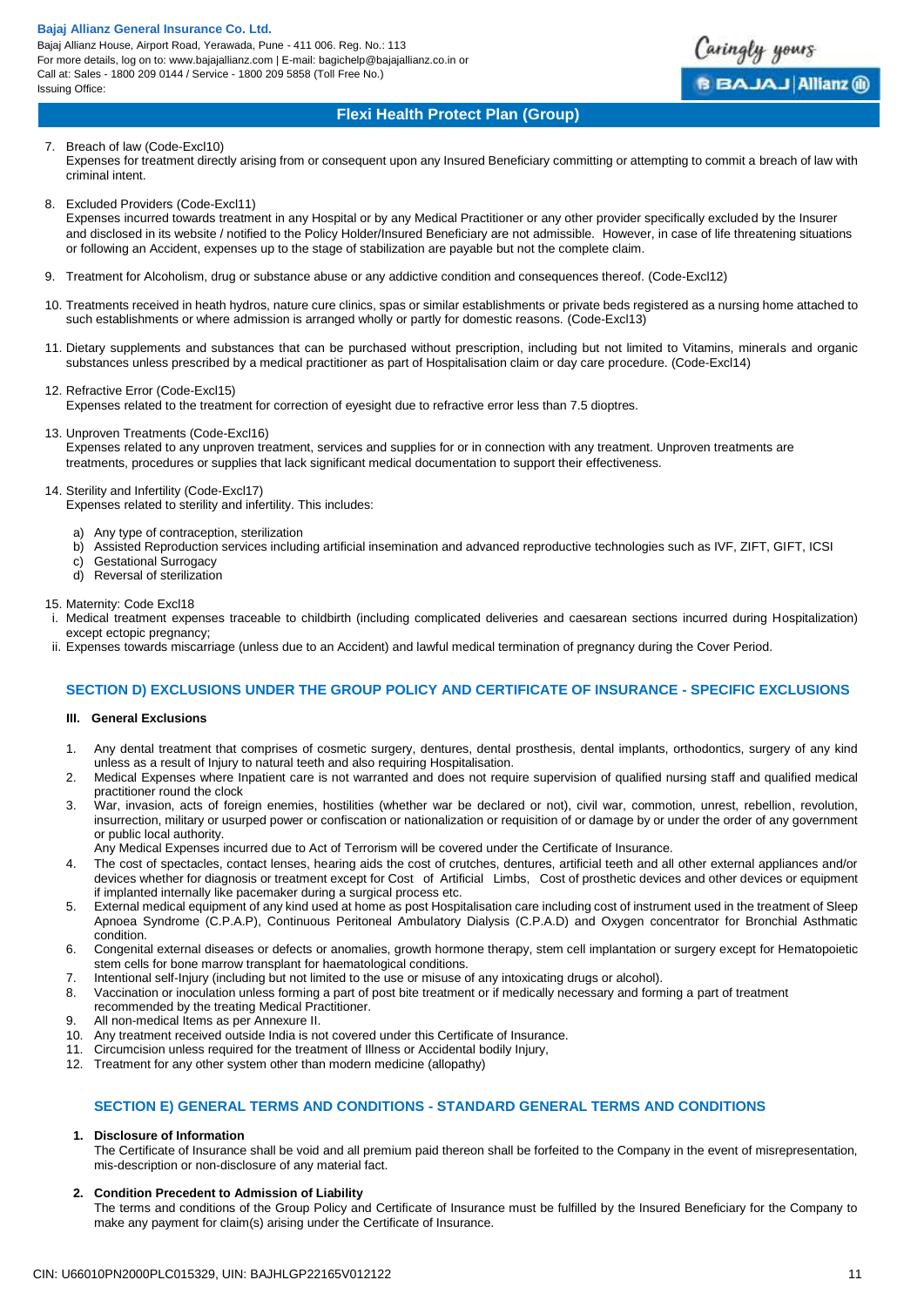Bajaj Allianz House, Airport Road, Yerawada, Pune - 411 006. Reg. No.: 113 For more details, log on to: www.bajajallianz.com | E-mail: bagichelp@bajajallianz.co.in or Call at: Sales - 1800 209 0144 / Service - 1800 209 5858 (Toll Free No.) Issuing Office:



# **Flexi Health Protect Plan (Group)**

# **3. Premium Payment in Installments**

- If the Insured Beneficiary has opted for Payment of Premium on an installment basis i.e. Half Yearly, Quarterly or Monthly, as mentioned in Your Certificate of Insurance, the following Conditions shall apply (notwithstanding any terms contrary elsewhere in the Certificate of Insurance)
- i. Grace Period of 15 days would be given to pay the installment premium due for the Certificate of Insurance.
- ii. During such grace period, Coverage will not be available from the installment premium payment due date till the date of receipt of premium by Company.
- iii. The Benefits provided under "Waiting Periods", "Specific Waiting Periods" Sections shall continue in the event of payment of premium within the stipulated grace Period.
- iv.No interest will be charged If the installment premium is not paid on due date.
- v. In case of installment premium due not received within the grace Period, the Certificate of Insurance will get cancelled.

# **4. Multiple Policies**

- i. In case of multiple policies taken by an Insured Beneficiary during a period from the same or one or more insurers to indemnify treatment costs, the Certificate of Insurance shall have the right to require a settlement of his/her claim in terms of any of his/her policies. In all such cases the Insurer chosen by the Certificate of Insurance shall be obliged to settle the claim as long as the claim is within the limits of and according to the terms of the chosen policy/Certificate of Insurance.
- ii. Insured Beneficiary having multiple policies shall also have the right to prefer claims under the Certificate of Insurance for the amounts disallowed under any other policy / policies/Certificate of Insurance even if the Sum Insured is not exhausted. Then the Insurer shall independently settle the claim subject to the terms and conditions of the Certificate of Insurance.
- iii. If the amount to be claimed exceeds the Sum Insured under a single policy/Certificate of Insurance, the Insured Beneficiary shall have the right to choose Insurer from whom he/she wants to claim the balance amount.
- iv. Where an Insured Beneficiary has policies from more than one Insurer to cover the same risk on indemnity basis, the Insured Beneficiary shall only be indemnified the Hospitalisation costs in accordance with the terms and conditions of the chosen policy/Certificate of Insurance.

## **5. Claim Settlement (provision for Penal Interest)**

- The Company shall settle or reject a claim, as the case may be, within 30 days from the date of receipt of last necessary document.
- ii. In the case of delay in the payment of a claim, the Company shall be liable to pay interest to the Insured Beneficiary from the date of receipt of last necessary document to the date of payment of claim at a rate 2% above the bank rate.
- iii. However, where the circumstances of a claim warrant an investigation in the opinion of the Company, it shall initiate and complete such investigation at the earliest, in any case not later than 30 days from the date of receipt of last necessary document. In such cases, the Company shall settle or reject the claim within 45 days from the date of receipt of last necessary document.
- iv. In case of delay beyond stipulated 45 days, the Company shall be liable to pay interest to the Insured Beneficiary at a rate 2% above the bank rate from the date of receipt of last necessary document to the date of payment of claim.

(Explanation: "Bank rate" shall mean the rate fixed by the Reserve Bank of India (RBI) at the beginning of the financial year in which claim has fallen due)

# **6. Renewal of Certificate of Insurance**

The Certificate of Insurance shall ordinarily be renewable except on grounds of fraud, moral hazard, misrepresentation by the Insured Beneficiary. The Company is not bound to give notice that it is due for Renewal.

- Renewal of Certificate of Insurance shall not be denied on the ground that the Insured Beneficiary had made a claim or claims in the preceding policy years
- Request for Renewal along with requisite premium shall be received by the Company before the end of the Cover Period.
- iii. At the end of the Cover Period, the Certificate of Insurance shall terminate and can be renewed within the Grace Period to maintain continuity of benefits without Break in Certificate of Insurance. Coverage is not available during the grace period.
- iv. If not renewed within Grace Period after due Renewal date, the Certificate of Insurance shall terminate.

# **7. Cancellation**

The Insured Beneficiary may cancel the Certificate of Insurance by giving 15days' written notice, and in such an event, the Company shall refund premium on short term rates for the unexpired Cover Period as per the rates detailed below.

| Cover Period Term                           | 1 Year | 2 Year | 3 Year                            | 4 Year | 5 Year |
|---------------------------------------------|--------|--------|-----------------------------------|--------|--------|
| Within 15 Days                              |        |        | As per Free Look Period condition |        |        |
| Exceeding 15 days but less than 3 months    | 65%    | 80%    | 80%                               | 85%    | 85%    |
| Exceeding 3 months but less than 6 months   | 45%    | 65%    | 75%                               | 80%    | 80%    |
| Exceeding 6 months but less than 9 months   | 20%    | 55%    | 65%                               | 70%    | 75%    |
| Exceeding 9 months but less than 12 months  | $0\%$  | 45%    | 60%                               | 65%    | 70%    |
| Exceeding 12 months but less than 15 months | $0\%$  | 35%    | 50%                               | 60%    | 65%    |
| Exceeding 15 months but less than 18 months | 0%     | 20%    | 45%                               | 55%    | 60%    |
| Exceeding 18 months but less than 21 months | $0\%$  | 10%    | 35%                               | 50%    | 55%    |
| Exceeding 21 months but less than 24 months | $0\%$  | 0%     | 30%                               | 45%    | 55%    |
| Exceeding 24 months but less than 27 months | $0\%$  | 0%     | 20%                               | 40%    | 50%    |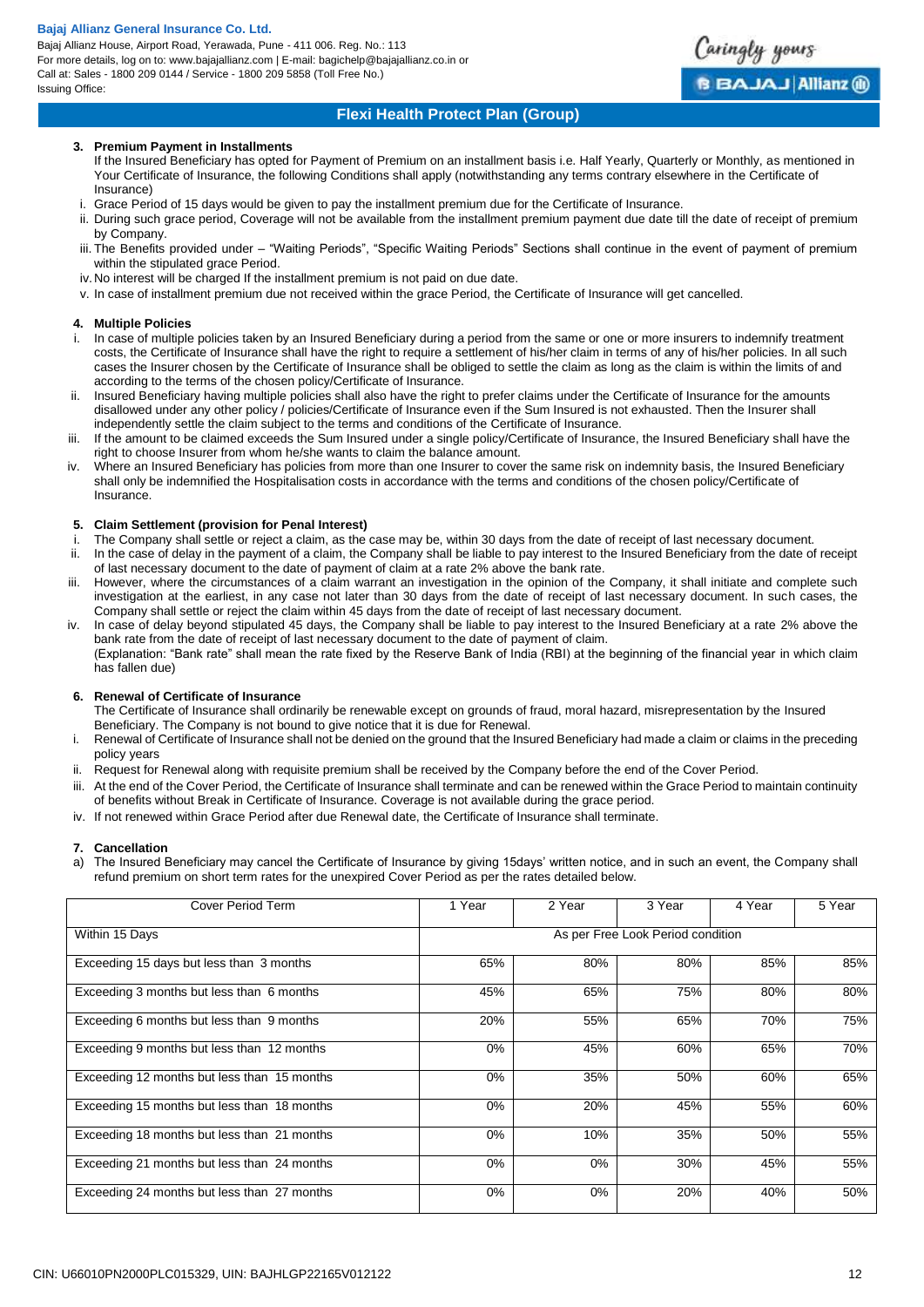Bajaj Allianz House, Airport Road, Yerawada, Pune - 411 006. Reg. No.: 113 For more details, log on to: www.bajajallianz.com | E-mail: bagichelp@bajajallianz.co.in or Call at: Sales - 1800 209 0144 / Service - 1800 209 5858 (Toll Free No.) Issuing Office:



**BBAJAJ Allianz ®** 

# **Flexi Health Protect Plan (Group)**

| Exceeding 27 months but less than 30 months | $0\%$ | 0%    | 15%   | 35%   | 45% |
|---------------------------------------------|-------|-------|-------|-------|-----|
| Exceeding 30 months but less than 33 months | $0\%$ | $0\%$ | 5%    | 25%   | 40% |
| Exceeding 33 months but less than 36 months | $0\%$ | 0%    | $0\%$ | 20%   | 35% |
| Exceeding 36 months but less than 39 months | $0\%$ | 0%    | $0\%$ | 15%   | 30% |
| Exceeding 39 months but less than 42 months | $0\%$ | 0%    | $0\%$ | 10%   | 25% |
| Exceeding 42 months but less than 45 months | $0\%$ | 0%    | $0\%$ | 5%    | 20% |
| Exceeding 45 months but less than 48 months | $0\%$ | 0%    | 0%    | 0%    | 15% |
| Exceeding 48 months but less than 51 months | $0\%$ | 0%    | $0\%$ | $0\%$ | 10% |
| Exceeding 51 months but less than 54 months | $0\%$ | 0%    | $0\%$ | $0\%$ | 10% |
| Exceeding 54 months but less than 57 months | $0\%$ | 0%    | $0\%$ | 0%    | 0%  |

Notwithstanding anything contained herein or otherwise, no refunds of premium shall be made in respect of Cancellation where, any claim has been admitted or has been lodged or any benefit has been availed by the Insured Beneficiary under the Certificate of Insurance.

b) The Company may cancel the Certificate of Insurance at any time on grounds of misrepresentation, non-disclosure of material facts, fraud by the Insured Beneficiary, by giving 15 days' written notice. There would be no refund of premium on cancellation on grounds of misrepresentation, non-disclosure of material facts or fraud.

### Cancellation grid for premium received on instalment basis-

The premium will be refunded as per the below table:

| Period in Risk (from latest instalment date)          | <b>Premium Refund Pro Rate</b> |  |
|-------------------------------------------------------|--------------------------------|--|
|                                                       | % of Half Yearly Premium       |  |
| Exceeding 15 days but less than or equal to 3 months  | 30%                            |  |
| Exceeding 3 months but less than or equal to 6 months | $0\%$                          |  |

#### Note:

In case of Renewal policies, period is risk "Exceeding 15 days but less than 3 months" should be read as "within 3 months".

#### **8. Portability**

The Insured Beneficiary will have the option to port the Policy to other insurers by applying to such insurer to port the entire Policy along with all the members of the family, if any, at least 45 days before, but not earlier than 60 days from the Policy renewal date as per IRDAI guidelines related to Portability. If such person is presently covered and has been continuously covered without any lapses under any health insurance policy with an Indian General/Health insurer, the proposed Insured Beneficiary will get the accrued continuity benefits in waiting periods as per IRDAI guidelines on Portability.

For Detailed Guidelines on Portability, kindly refer the link [https://www.irdai.gov.in/ADMINCMS/cms/Circulars\\_List.aspx?mid=3.2.3](https://www.irdai.gov.in/ADMINCMS/cms/Circulars_List.aspx?mid=3.2.3)

#### **9. Complete Discharge**

Any payment to the Insured Beneficiary or his/ her nominees or his/ her legal representative or to the Hospital/Nursing Home or Assignee, as the case may be, for any benefit under the Certificate of Insurance shall in all cases be a full, valid and an effectual discharge towards payment of claim by the Company to the extent of that amount for the particular claim.

### **10. Possibility of Revision of Terms of the Group Policy and Certificate of Insurance Including the Premium Rates:**

The Company, with prior approval of IRDAI, may revise or modify the terms of the Group Policy and or Certificate of Insurance including the premium rates. The Insured Beneficiary shall be notified three months before the changes are affected.

### **11. Moratorium Period:**

After completion of eight continuous years under the Certificate of Insurance no look back would be applied. This period of eight years is called as moratorium period. The moratorium would be applicable for the Sums Insured of the first Certificate of Insurance and subsequently completion of eight continuous years would be applicable from date of enhancement of Sums Insured only on the enhanced limits. After the expiry of Moratorium Period no claim under the Certificate of Insurance shall be contestable except for proven fraud and permanent exclusions specified in the Group Policy and Certificate of Insurance contract. The Certificate of Insurance would however be subject to all limits, sub limits, co-payments, deductibles as per the Group Policy and Certificate of Insurance contract.

# **12. Norms on Migration**

The Insured Beneficiary will have the option to migrate the Certificate of Insurance to other health insurance products/plans offered by the Company by applying for migration of the Certificate of Insurance atleast 30 days before the Certificate of Insurance renewal date as per IRDAI guidelines on Migration. If such Insured Beneficiary is presently covered and has been continuously covered without any lapses under any health insurance product/plan offered by the Company, the Insured Beneficiary will get the accrued continuity benefits in waiting periods as per IRDAI guidelines on migration.

For Detailed Guidelines on migration, kindly refer the link [https://www.irdai.gov.in/ADMINCMS/cms/Circulars\\_List.aspx?mid=3.2.3](https://www.irdai.gov.in/ADMINCMS/cms/Circulars_List.aspx?mid=3.2.3)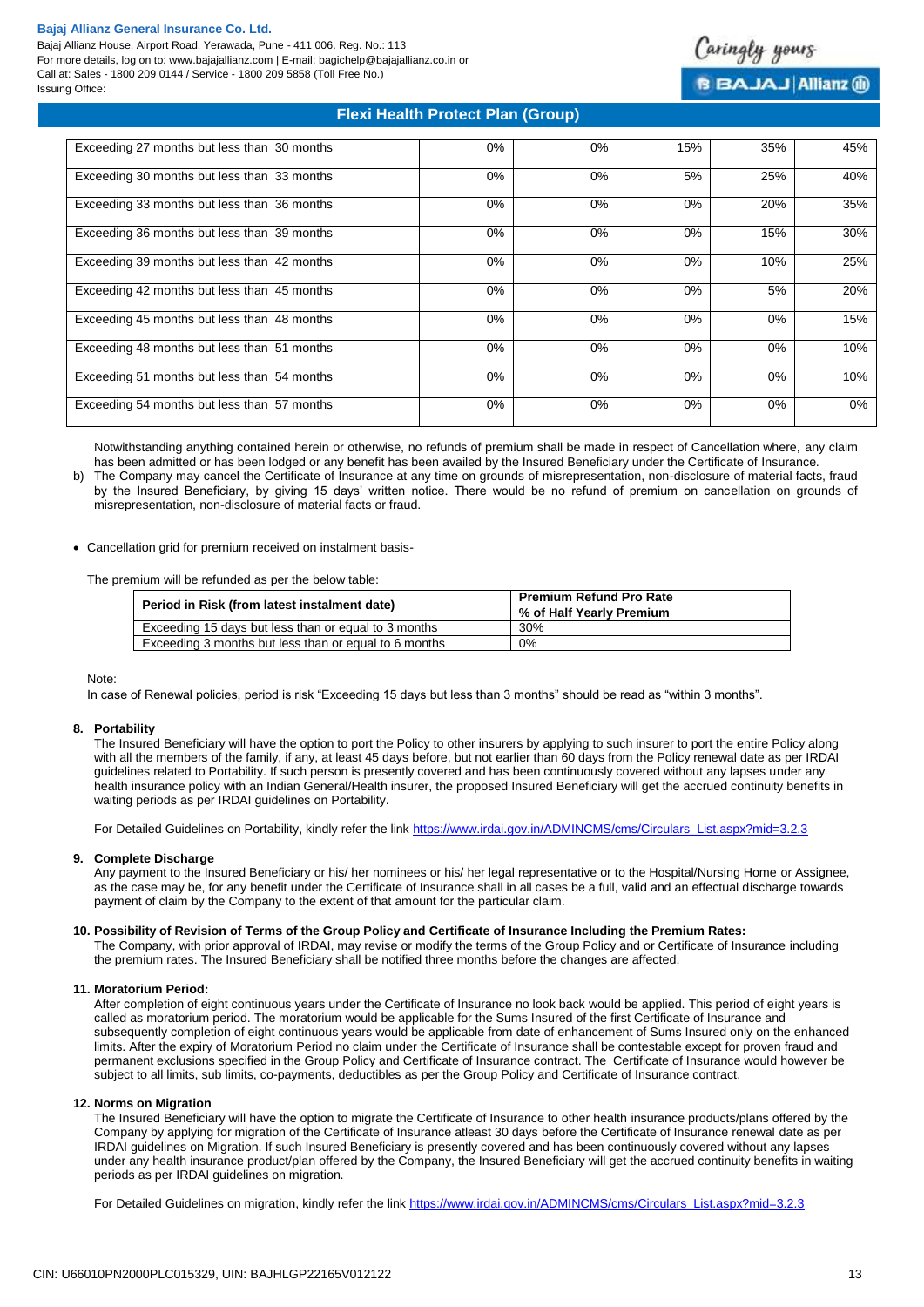Bajaj Allianz House, Airport Road, Yerawada, Pune - 411 006. Reg. No.: 113 For more details, log on to: www.bajajallianz.com | E-mail: bagichelp@bajajallianz.co.in or Call at: Sales - 1800 209 0144 / Service - 1800 209 5858 (Toll Free No.) Issuing Office:



aringly yours

**BBAJAJAIIianz** @

# **13. Withdrawal of Policy**

- i. In the likelihood of this Group Policy/product being withdrawn in future, the Company will intimate the Group Manager about the same 90 days prior to expiry of the Group Policy.
- ii. Insured Beneficiary will have the option to Migrate to similar health insurance product available with the Company at the time of renewal with all the accrued continuity benefits such as cumulative bonus, waiver of Waiting Period as per IRDAI guidelines, provided the Certificate of Insurance has been maintained without a break.

### **14. Fraud**

- i. If any claim made by the Insured Beneficiary, is in any respect fraudulent, or if any false statement, or declaration is made or used in support thereof, or if any fraudulent means or devices are used by the Insured Beneficiary or anyone acting on his/her behalf to obtain any benefit under the Certificate of Insurance, all benefits under the Certificate of Insurance and the premium paid shall be forfeited.
- Any amount already paid against claims which are found fraudulent later under the Certificate of Insurance shall be repaid by all person(s) named in Certificate of Insurance, who shall be jointly and severally liable for such repayment.
- iii. For the purpose of this clause, the expression "fraud" means any of the following acts committed by the Insured Beneficiary or by his agent, with intent to deceive the Insurer or to induce the Insurer to issue Certificate of Insurance:
- a. the suggestion, as a fact of that which is not true and which the Insured Beneficiary does not believe to be true;
- b. the active concealment of a fact by the Insured Beneficiary having knowledge or belief of the fact;
- c. any other act fitted to deceive; and
- d. any such act or omission as the law specially declares to be fraudulent
- iv. The Company shall not repudiate the claim under Certificate of Insurance on the ground of Fraud, if the Insured Beneficiary / beneficiary can prove that the misstatement was true to the best of his knowledge and there was no deliberate intention to suppress the fact or that such misstatement of or suppression of material fact are within the knowledge of the Insurer. Onus of disproving is upon the Insured Beneficiary, if alive, or beneficiaries.

### **15. Nomination**

The Insured Beneficiary is required at the inception of the Certificate of Insurance to make a nomination for the purpose of payment of claims under the Certificate of Insurance in the event of death of the Insured Beneficiary. Any change of nomination shall be communicated to the Company in writing and such change shall be effective only when an endorsement on the Certificate of Insurance is made. For Claim settlement under reimbursement, the Company will pay the Insured Beneficiary. ln the event of death of the Insured Beneficiary, the Company will pay the nominee {as named in the Certificate of Insurance/Endorsement (if any) and in case there is no subsisting nominee, to the legal heirs or legal representatives of the Insured Beneficiary whose discharge shall be treated as full and final discharge of its liability under the Certificate of Insurance.

### **16. Redressal Of Grievance**

Grievance–In case of any grievance relating to servicing the Certificate of Insurance, the Insured Beneficiary may submit in writing to the Certificate of Insurance issuing office or regional office for redressal.

For updated details of grievance officer[, https://www.bajajallianz.com/about-us/customer-service.html](https://www.bajajallianz.com/about-us/customer-service.html)

IRDAI Integrated Grievance Management System - https://igms.irda.gov.in/

Insurance Ombudsman –The Insured Beneficiary may also approach the office of Insurance Ombudsman of the respective area/region for redressal of grievance. The contact details of the Insurance Ombudsman offices have been provided as Annexure-V.

#### **17. Free Look Period**

The Free Look Period shall be applicable at the inception of the Certificate of Insurance and not on renewals or at the time of Porting the Certificate of Insurance.

The Insured Beneficiary shall be allowed a period of fifteen days from date of receipt of the Certificate of Insurance to review the terms and conditions of the Certificate of Insurance, and to return the same if not acceptable.

If the Insured Beneficiary has not made any claim during the Free Look Period, the Insured Beneficiary shall be entitled to

- i. a refund of the premium paid less any expenses incurred by the Company on medical examination of the Insured Beneficiary and the stamp duty charges; or
- ii. where the risk has already commenced and the option of return of the Certificate of Insurance is exercised by the Insured Beneficiary, a deduction towards the proportionate risk premium for Cover Period, or
- iii. Where only a part of the insurance coverage has commenced, such proportionate premium commensurate with the insurance coverage during such Cover Period;

# **SECTION E) GENERAL TERMS AND CONDITIONS – SPECIFIC TERMS AND CONDITIONS**

#### **18. Conditions Precedent**

Where this Policy requires You to do or not to do something, then the complete satisfaction of that requirement by You or someone claiming on *Your* behalf is a precondition to any obligation We have under this Policy. If You or someone claiming on *Your* behalf fails to completely satisfy that requirement, then We may refuse to consider *Your* claim.

#### **19. Insured Beneficiary**

Only those persons named as the Insured Beneficiary(s) in the Certificate of Insurance shall be covered under the Certificate of Insurance. Cover under the Certificate of Insurance shall be withdrawn from any Insured Beneficiary upon such Insured Beneficiary giving 14 days written notice to be received by Us.

#### **20. Cancellation**

- i. The Group Policy may be cancelled by or on behalf of the Company by giving the Insured at least 15 days of written notice.<br>ii. The Group Policy may be cancelled by the Policy Holder at any time before the expiry of the
- The Group Policy may be cancelled by the Policy Holder at any time before the expiry of the Policy Period by giving at least 15 days written notice to the Company.
- Once Group Policy is cancelled as above, then onwards no further Certificate of Insurance will be issued but COI already issued will be valid till completion of Cover Period of respective COI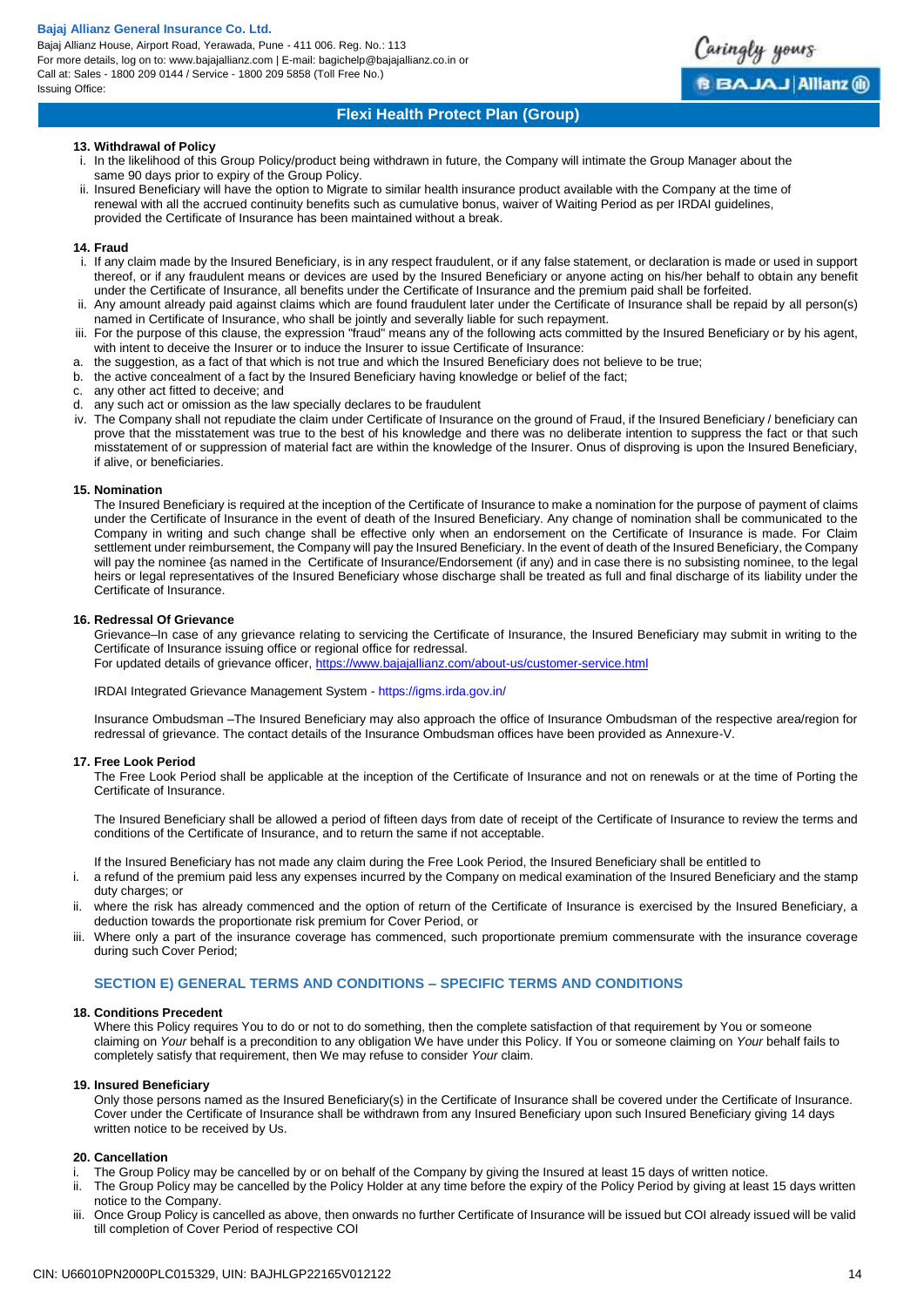Bajaj Allianz House, Airport Road, Yerawada, Pune - 411 006. Reg. No.: 113 For more details, log on to: www.bajajallianz.com | E-mail: bagichelp@bajajallianz.co.in or Call at: Sales - 1800 209 0144 / Service - 1800 209 5858 (Toll Free No.) Issuing Office:



# **Flexi Health Protect Plan (Group)**

# **21. Additional Norms on Migration**

Insured Beneficiary shall apply for migration of the Certificate of Insurance at least 30 days before the Certificate of Insurance Renewal due date. All revised guidelines of IRDAI from time to time as to Migration shall apply.

## **22. Change of Sum Insured**

Sum Insured can be changed (increased/ decreased) only at the time of Renewal or at any time, subject to underwriting by the Company. For any increase in SI, the Waiting Period shall start afresh only for the enhanced portion of the Sum Insured.

# **23. Notice & Communication**

- i. Any notice, direction, instruction or any other communication related to the Certificate of Insurance should be made in writing.
- ii. Such communication shall be sent to the address of the Company or through any other electronic modes specified in the Certificate of **Insurance**
- iii. The Company shall communicate to the Insured Beneficiary at the address or through any other electronic mode mentioned in the Certificate of Insurance.

# **24. Endorsements (Changes in Certificate of Insurance)**

- i. The Certificate of Insurance read with The Group Policy constitutes the complete contract of insurance. The Certificate of Insurance read with The Group Policy cannot be modified by anyone (including an insurance agent or broker) except the Company. Any change made by the Company shall be evidenced by a written Endorsement signed and stamped.
- ii. The Insured Beneficiary may be changed only at the time of Renewal. The new Insured Beneficiary must be the legal heir/immediate family member of Insured Beneficiary. Such change would be subject to acceptance by the Company and payment of premium (if any). The renewed Insured Beneficiary shall be treated as having been renewed without break.
- iii. The Insured Beneficiary may be changed during the Cover Period only in case of his/her demise or him/her moving out of India.

### **25. Terms and conditions of the Group Policy**

The terms and conditions contained herein and in the Group Policy Schedule shall be deemed to form part of the Certificate of Insurance and shall be read together as one document.

### **26. Renewal: Subject to pre-condition of Master Policy being valid and subsisting**

Renewal of Group Policy shall be a pre-condition for Renewal of Certificate of Insurance and if Group Policy is not renewed and lapsed then Certificate of Insurance cannot be Renewed.

### **27. Additional Norms on Portability**

The Insured Beneficiary will have the option to port the Certificate of Insurance to other insurers by applying to such Insurer to port the entire Certificate of Insurance along with all the members of the family, if any, at least 45 days before, but not earlier than 60 days from the Certificate of Insurance Renewal date as per IRDAI guidelines related to portability. If such Insured Beneficiary is presently covered and has been continuously covered without any lapses under any health insurance policy with an Indian General/Health Insurer, the proposed Insured Beneficiary will get the accrued continuity benefits in Waiting Periods as per IRDAI guidelines on portability.

# **28. Withdrawal of Group Policy**.

- In the likelihood of this Group Policy/product being withdrawn in future, the Company will intimate the Group Manager about the same 90 days prior to expiry of the Group Policy.
- Insured Beneficiary will have the option to migrate to similar health insurance product available with the Company at the time of Renewal with all the accrued continuity benefits such as cumulative bonus, waiver of Waiting Period as per IRDAI guidelines, provided the Certificate of Insurance has been maintained without a break.

#### **29. Automatic change in Coverage under the Certificate of Insurance**

The coverage for the Insured Beneficiary(s) shall automatically terminate:

- In the case of his/ her (Insured Beneficiary) demise. However, the cover shall continue for the remaining Insured Beneficiaries till the end of Cover Period. The other Insured Beneficiaries may also apply to renew the Certificate of Insurance. In case, the other Insured Beneficiary is minor, the Certificate of Insurance shall be renewed only through any one of his/her natural guardian or guardians appointed by court. All relevant particulars in respect of such person (including his/her relationship with the Insured Beneficiary) must be submitted to the Company along with the application. Provided no claim has been made, and termination takes place on account of death of the Insured Beneficiary, pro-rata refund of premium of the deceased Insured Beneficiary for the balance period of the Certificate of Insurance will be effective.
- ii. Upon exhaustion of Sum Insured and cumulative bonus, for the policy year. However, the **Certificate of Insurance** is subject to Renewal on the due date as per the applicable terms and conditions.

# **30. Territorial Jurisdiction and Territorial Limit**

- i. All disputes or differences under or in relation to the interpretation of the terms, conditions, validity, construct, limitations and/or exclusions contained in the **Certificate of Insurance** shall be determined by the Indian court and according to Indian law.
- All medical treatment for the purpose of the Certificate of Insurance will have to be taken in India only.
- iii. We cover Medical Expenses for treatment availed outside India only if opted for Optional Cover- International Cover emergency Care only. iv. Our liability to make any payment shall be to make payment within India and in Indian Rupees only.
- The Certificate of Insurance constitutes the complete contract of insurance. No change or alteration shall be valid or effective unless approved in writing by Us, which approval shall be evidenced by an Endorsement on the Certificate of Insurance.
- vi. The section headings of this Policy and Certificate of Insurance are included for descriptive purposes only and do not form part of this Policy and Certificate of Insurance for the purpose of its construction or interpretation.

# **31. Arbitration**

i. If any dispute or difference shall arise as to the quantum to be paid under the Certificate of Insurance, (liability being otherwise admitted) such difference shall independently of all other questions, be referred to the decision of a sole arbitrator to be appointed in writing by the Insured Beneficiary and the Company or if they cannot agree upon a single arbitrator within thirty days of any party invoking arbitration, the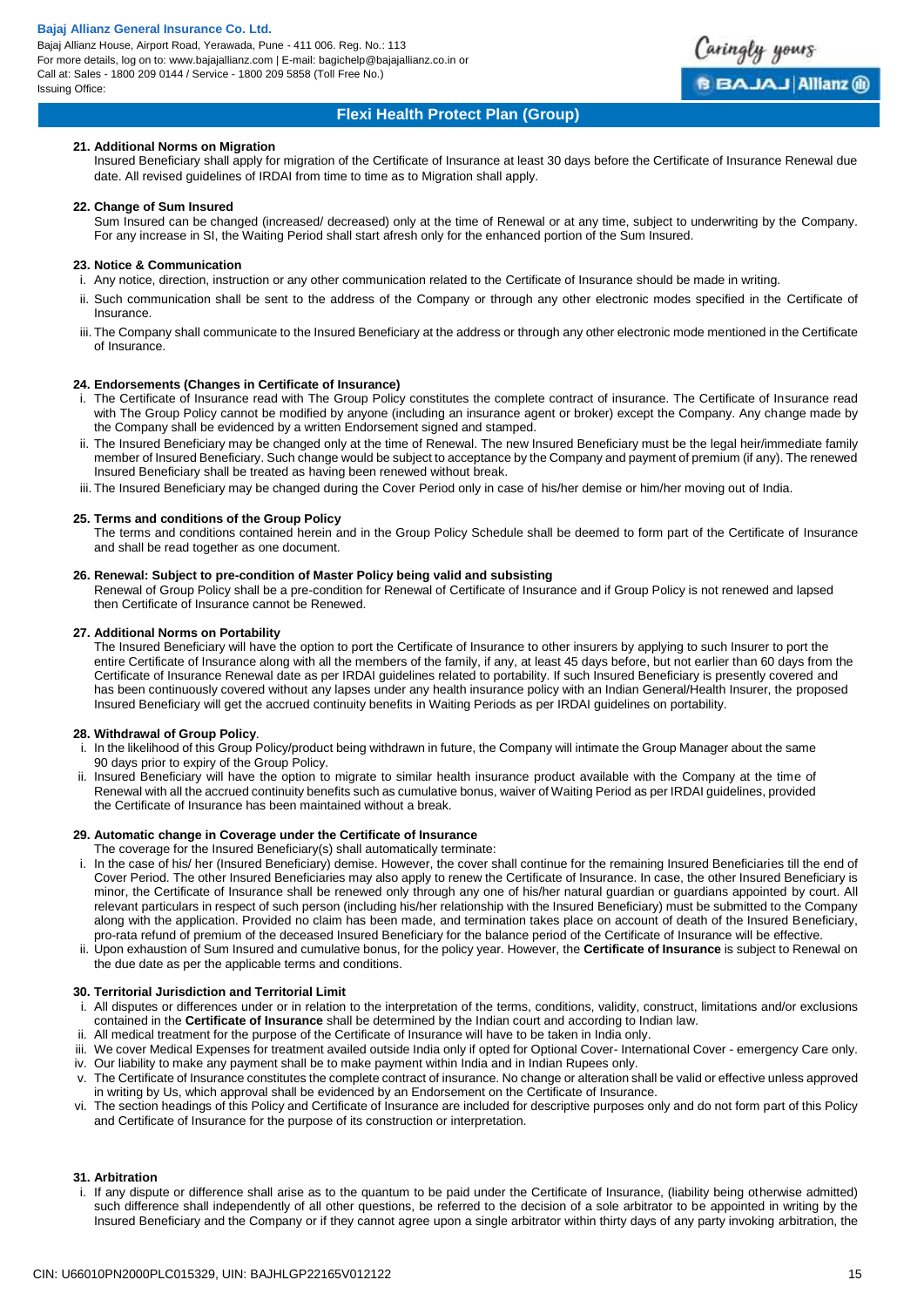Bajaj Allianz House, Airport Road, Yerawada, Pune - 411 006. Reg. No.: 113 For more details, log on to: www.bajajallianz.com | E-mail: bagichelp@bajajallianz.co.in or Call at: Sales - 1800 209 0144 / Service - 1800 209 5858 (Toll Free No.) Issuing Office:



same shall be referred to a panel of three arbitrators, comprising two arbitrators, one to be appointed by each of the Insured Beneficiary and the Company to the dispute/difference and the third arbitrator to be appointed by such two arbitrators and arbitration shall be conducted under and in accordance with the provisions of the Arbitration and Conciliation Act 1996, as amended by Arbitration and Conciliation (Amendment) Act, 2015 (No. 3 of 2016).

aringly yours

**B BAJAJ Allianz @** 

- ii. It is clearly agreed and understood that no difference or dispute shall be preferable to arbitration as herein before provided, if the Company has disputed or not accepted liability under or in respect of the Certificate of Insurance.
- iii. It is hereby expressly stipulated and declared that it shall be a condition precedent to any right of action or suit upon the Certificate of Insurance that award by such arbitrator/arbitrators of the amount of expenses shall be first obtained.

## **32. Additional conditions for Arbitration:**

In Arbitration clause in Section E) General Terms and Conditions - Standard General Terms And Conditions, the word parties/Parties mean the respective Insured Beneficiary and the Insurer.

- a. It is also hereby further expressly agreed and declared that if the Insurer shall disclaim/repudiate the claim and the liability to the respective Insured Beneficiary/Insured Beneficiary's Legal Heirs for any claim under the Certificate of Insurance issued to the Insured Beneficiary, and such claim shall not, within 12 calendar months from the date of such disclaimer/repudiation have been made the subject matter of a suit or proceeding before a Court of law or any other competent statutory forum/tribunal, then all benefits/indemnities under the Certificate of Insurance shall be forfeited and the rights of Insured Beneficiary shall stand extinguished and the liability of the Insurer shall also stand discharged.
- b. The seat and venue of the arbitration shall be Pune. This condition remains valid, should the Certificate of Insurance become void.
- In the event that these arbitration provisions shall be held to be invalid then all such disputes or differences shall be referred to the exclusive jurisdiction of the Indian Courts subject to other Terms and Conditions of this Group Policy read with Certificate of Insurance.

### **33. Claims Procedure**

All Claims will be settled by In house claims settlement team of the Company. However the Company reserves to engage TPA at any time, at the sole discretion of the Company.

If You meet with any Injury or suffer an Illness that may result in a claim, then as a condition precedent to Our liability, You must comply with the following:

### **Cashless Claims Procedure:**

Cashless Facility is only available at Bajaj Allianz Network Providers. In order to avail of Cashless Facility, the following procedure must be followed by You:

- i. For planned treatment or Hospitalisation, prior to taking treatment and/or incurring Medical Expenses at a Bajaj Allianz Network Providers, You or *Your* representative must intimate Us 48 hours before the planned Hospitalisation and request pre-authorisation by way of the written form.
- ii. After considering Your request and after obtaining any further information or documentation We have sought, We may, if satisfied, send You or the Bajaj Allianz Network Providers, an authorisation letter. The authorisation letter, the ID card issued to You along with this Policy and any other information or documentation that We have specified must be produced to the Bajaj Allianz Network Providers identified in the preauthorization letter at the time of Your admission to the same.
- If the procedure above is followed. You will not be required to directly pay for the bill amount in the Bajaj Allianz Network Providers that We are liable under Section A1-In-Patient Hospitalisation Treatment above and the original bills and evidence of treatment in respect of the same shall be left with the Bajaj Allianz Network Providers. Pre-authorisation does not guarantee that all costs and expenses will be covered. We reserve the right to review each claim for Medical Expenses and accordingly coverage will be determined according to the terms and conditions of this Policy.
- iv. In case any treatment or procedure is to be taken on an Emergency basis, You or Your representative must intimate Us in writing immediately within 24 hours of Hospitalisation.

# **Reimbursement Claims Procedure:**

If Pre-authorisation as per Cashless Claims Procedure for Cashless Facility above is denied by Us or if treatment is taken in a Hospital other than a Bajaj Allianz Network Providers or if You do not wish to avail Cashless Facility, then:

- i. You or someone claiming on *Your* behalf must inform Us in writing immediately within 48 hours of Hospitalisation in case of emergency Hospitalisation and 48 hours prior to Hospitalisation in case of planned Hospitalisation
- ii. You must immediately consult a Medical Practitioner and follow the advice and treatment that he recommends.
- You must take reasonable steps or measures to minimize the quantum of any claim that may be made under this Policy.
- iv. You must have Yourself examined by Our medical advisors if We ask for this, and as often as We consider this to be necessary at Our cost.
- v. You or someone claiming on Your behalf must promptly and in any event within 30 days of discharge from a Hospital give Us the documentation as listed out in greater detail below and other information We ask for to investigate the claim or Our obligation to make payment for it.
- vi. In the event of the death of the Insured Beneficiary, someone claiming on his behalf must inform Us in writing immediately and send Us a copy of the post mortem report (if any) within 30 days
- vii. If the original documents are submitted with the co-insurer, the Xerox copies attested by the co-insurer should be submitted.

# **Note:**

- 1. Condition (v) is applicable to all covers.<br>2. Waiver of conditions (i) and (vi) may l
- Waiver of conditions (i) and (vi) may be considered in extreme cases of hardship where it is proved to Our satisfaction that under the circumstances in which You were placed, it was not possible for You or any other person to give notice or file claim within the prescribed time limit.
- 3. Condition (vi) related: In case You are claiming for the same event under an indemnity based Policy of another Insurer and are required to submit the original documents related to Your treatment with that particular Insurer, then You may provide Us with the attested Xerox copies of such documents along with a declaration from the particular Insurer specifying the availability of the original copies of the specified treatment documents with it.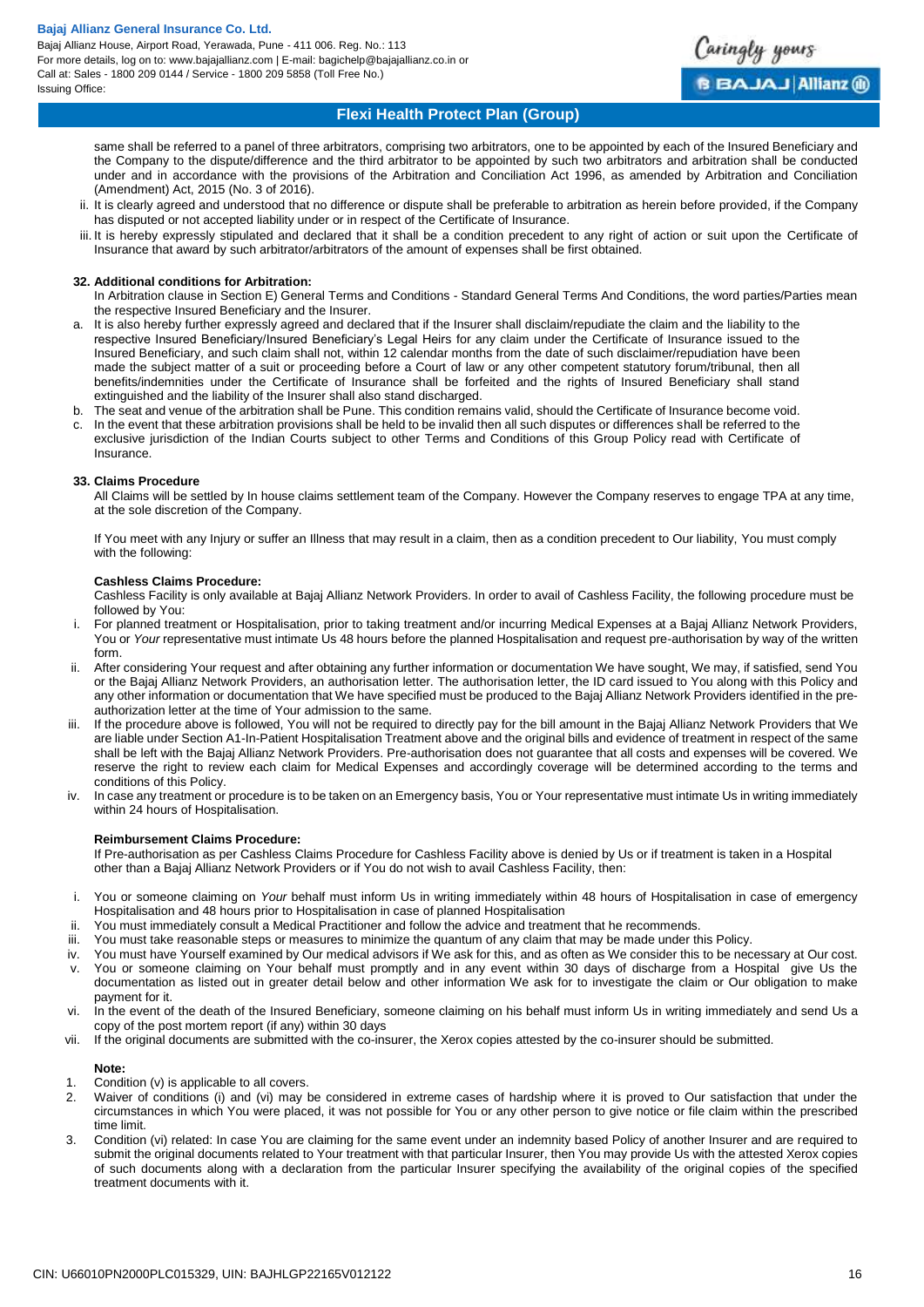Bajaj Allianz House, Airport Road, Yerawada, Pune - 411 006. Reg. No.: 113 For more details, log on to: www.bajajallianz.com | E-mail: bagichelp@bajajallianz.co.in or Call at: Sales - 1800 209 0144 / Service - 1800 209 5858 (Toll Free No.) Issuing Office:

# **Flexi Health Protect Plan (Group)**

Caringly yours

**BBAJAJ Allianz ®** 

# **List of Claim documents: -**

# **BASE COVER 1 – MEDICAL EXPENSES INSURANCE AND BASE COVER 3: TOP UP PLANS**

- 1. Claim form with NEFT details & cancelled cheque duly signed by Insured Beneficiary
- 2. Original/Attested copies of Discharge Summary / Discharge Certificate / Death Summary with Surgical & anesthetics notes<br>3. Attested copies of Indoor case papers, if available
- 3. Attested copies of Indoor case papers, if available
- 4. Original/Attested copies Final Hospital Bill with break up of surgical charges, surgeon's fees, OT charges etc
- 5. Original Paid Receipt against the final Hospital Bill.
- 6. Original bills towards Investigations done / Laboratory Bills.
- 7. Original/Attested copies of Investigation Reports against Investigations done.
- 8. Original bills and receipts paid for the transportation from Registered Ambulance Service Provider. Treating Medical Practitioner certificate to transfer the Injured person to a higher medical centre for further treatment (if Applicable).
- 9. Cashless settlement letter or other Company settlement letter 10. First consultation letter for the current ailment.
- First consultation letter for the current ailment.
- 11. In case of implant surgery, invoice & sticker.

# **BASE COVER 2** - **HOSPITAL DAILY ALLOWANCE AND BASE COVER 4**: **RECOVERY RELIEF COVER**

- 1. First Consultation letter from the Doctor
- 2. Duly completed claim form signed by the Claimant
- 3. Copy of Hospital Discharge Card<br>4. Copy of Hospital Bill Money Rece
- 4. Copy of Hospital Bill Money Receipt, duly signed with a Revenue Stamp
- 5. Copy of All Laboratory and Diagnostic Test Reports. E.g. X-Ray, E.C.G, USG, MRI Scan, Haemogram, etc.
- 6. Aaadhar card & PAN card Copies (Not mandatory if the same is linked with the Certificate of Insurance while issuance or in previous claim) 7. Additional Documents Required For Recovery Relief Cover-
- For Employed persons: Certificate from HR with details of medical leave availed during the period of Injury
- Certificate from the treating doctor mentioning the extent of Injury along with the period of disability
- Certificate from Treating doctor with date of full recovery & resuming of duties

**Note-** The list of documents given above is an indicative list and Insurer reserves rights for asking additional documents related to claim(s) in case required.

Please send the documents on below address Bajaj Allianz General Insurance Company Ltd 2nd Floor, Bajaj Finserv Building, Behind Weikfield IT park, Off Nagar Road, Viman Nagar Pune 411014| Toll free: 1800-103-2529, 1800-22-5858

# **34. Paying a Claim**

- i. You agree that We will only make payment when You or someone claiming on *Your* behalf has provided Us with necessary documentation and information.
- ii. We will make payment to You or *Your* Nominee. If there is no Nominee and You are incapacitated or deceased, We will pay *Your* heir, executor or validly appointed legal representative and any payment We make in this way will be a complete and final discharge of Our liability to make payment.
- iii. On receipt of all the documents and on being satisfied with regard to the admissibility of the claim as per Policy terms and conditions, the Company will settle the claim within 30 (thirty) days of the receipt of the last necessary document. Upon acceptance of an offer of settlement by the Insured Beneficiary, the payment of the amount due shall be made within 7 days from the date of acceptance of the offer by the Insured Beneficiary. In the cases of delay in the payment, the Insurer shall be liable to pay interest at a rate which is 2% above the bank rate prevalent at the beginning of the financial year in which the claim is reviewed by it.
- iv. However, where the circumstances of a claim warrant an investigation, the Company will initiate and complete such investigation at the earliest, in any case not later than 30 days from the date of receipt of last necessary document. In such cases, the Company will settle the claim within 45 days from the date of receipt of last necessary document. In case of delay beyond stipulated 45 days, the Company will be liable to pay interest at a rate which is 2% above the bank rate from the date of receipt of last necessary document to the date of payment of claim.
- v. If the Insurer, for any reasons decides to reject the claim under the Policy the reasons regarding the rejection shall be communicated to the Insured Beneficiary in writing within 30 days of the receipt of documents. The Insured Beneficiary may take recourse to the Grievance Redressal procedure stated under Policy.

# **35. Basis of Claims Payment**

- I. If You suffer a relapse within 45 days from the date when You last obtained medical treatment or consulted a Medical Practitioner and for which a claim has been made, then such relapse shall be deemed to be part of the same claim.
- The day care procedures listed are subject to the exclusions, terms and conditions of the Policy and will not be treated as independent coverage under the Policy.
- III. We shall make payment in Indian Rupees only.

# **36. Cost Sharing**

- The Certificate of Insurance is subject to Cost sharing mentioned below;
- Cataract Limit : Our obligation to make payment in respect of surgeries for cataracts (after the expiry of the 24 months period referred to in Exclusion I, 2 ) above, shall be restricted to 20% of the Sum Insured for each eye, subject to maximum of Rs 1,00,000/- for each of You.

# **37. Nationality:**

- Indian nationals residing in India would be considered for this Policy.
- This Policy can be opted by Non-Resident Indians also and premium paid in Indian currency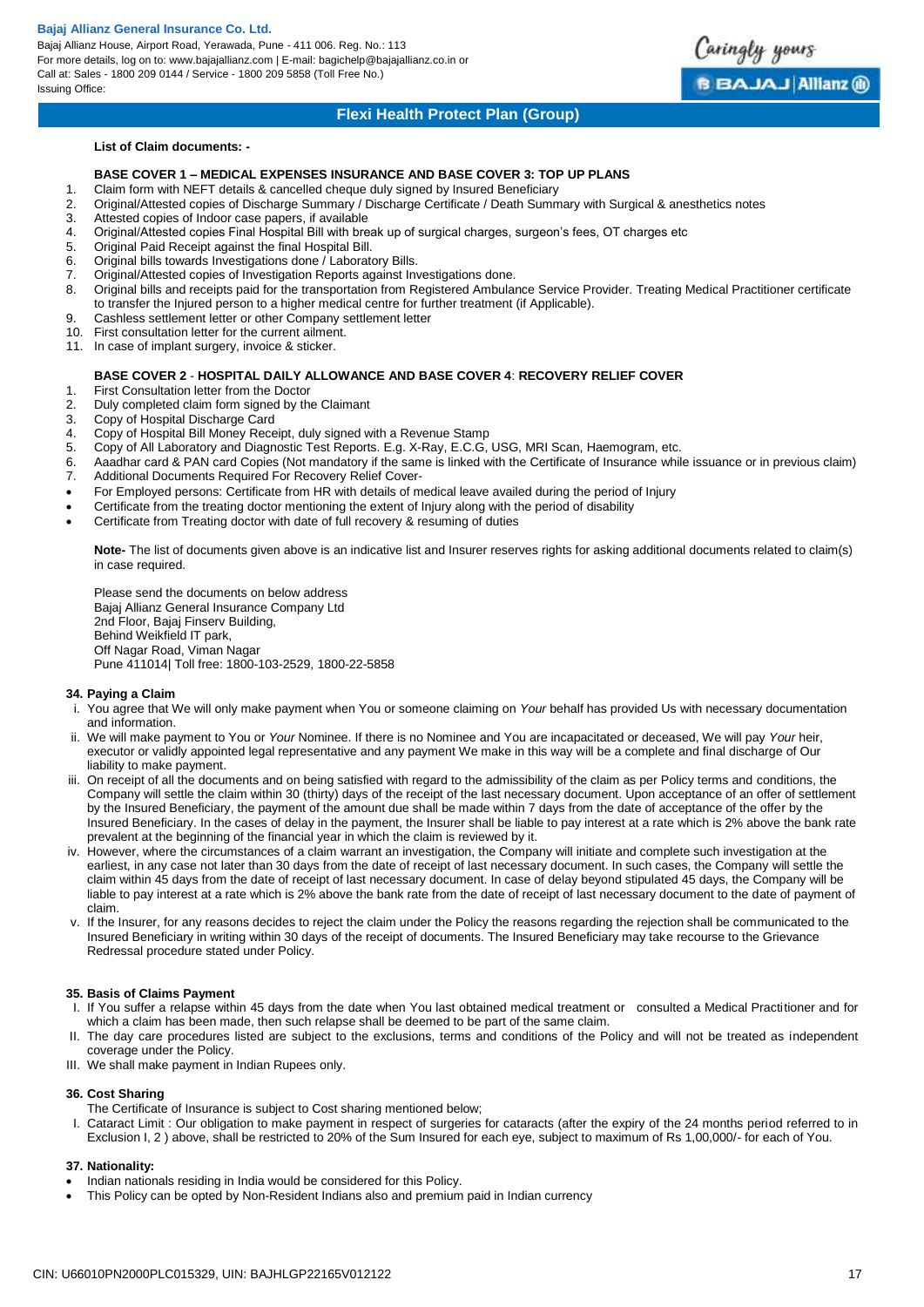Bajaj Allianz House, Airport Road, Yerawada, Pune - 411 006. Reg. No.: 113 For more details, log on to: www.bajajallianz.com | E-mail: bagichelp@bajajallianz.co.in or Call at: Sales - 1800 209 0144 / Service - 1800 209 5858 (Toll Free No.) Issuing Office:



# **Flexi Health Protect Plan (Group)**

## **38. Sum Insured Enhancement:**

- The Insured Beneficiary can apply for enhancement of Sum Insured at the time of Renewal. You can apply for enhancement of Sum Insured by submitting a fresh proposal form to the Company.
- ii. The acceptance of enhancement of Sum Insured would be at the discretion of the Company, based on the health condition of the Insured Beneficiary(s) & claim history of the Certificate of Insurance.
- All Waiting Periods as defined in the Certificate of Insurance read with Group Policy shall apply for this enhanced Sum Insured limit from the effective date of enhancement of such Sum Insured considering such Cover Period as the first Certificate of Insurance with the Company.

## **39. Inclusion of members under the Certificate of Insurance:**

Where an Insured Beneficiary is added to the Certificate of Insurance, either by way of Endorsement or at the time of Renewal, the preexisting disease clause, exclusions and Waiting Periods will be applicable considering such Policy Year as the first year of Certificate of Insurance with the Company for the Insured Beneficiary.

# **40. Additional Grievance Redressal Procedure**

# **Welcome to Bajaj Allianz and Thank You for choosing Us as** *Your* **Insurer.**

This Group Policy wordings, and Group Policy Schedule/ Certificate of Insurance set out the terms of Your contract with Us. Please read Your Group Policy wordings, and Group Policy Schedule/Certificate of Insurance carefully to ensure that the cover meets Your needs. We do Our best to ensure that Our customers are delighted with the service they receive from Bajaj Allianz. If You are dissatisfied We would like to inform You that We have a procedure for resolving issues. Please include Your Policy number in any communication. This will help Us deal with the issue more efficiently. If You don't have it, please call Our Branch office.

Initially, We suggest You contact the Branch Manager/ Regional Manager of the local office which has issued the Certificate of Insurance. The address and telephone number will be available in the Certificate of Insurance. Naturally, We hope the issue can be resolved to Your satisfaction at the earlier stage itself. But if You feel dissatisfied with the suggested resolution of the issue after contacting the local office, please e-mail or write to:

Toll free:1800-225858 (free calls from BSNL/MTNL lines only) 1800-1025858 ( free calls from Bharti users – mobile /landline ) or 020-30305858 E-mail: [bagichelp@bajajallianz.co.in](mailto:customercare@bajajallianz.co.in) Fax : 020-66026667 Courier: Bajaj Allianz General Insurance Co. Ltd Bajaj Allianz House, Airport Road Yerawada, Pune 411006

Insured Beneficiary may also approach the grievance cell at any of the Company's branches with the details of grievance

If Insured Beneficiary is not satisfied with the redressal of grievance through one of the above methods, Insured Beneficiary may contact the grievance officer at [ggro@bajajallianz.co.in](mailto:ggro@bajajallianz.co.in)

For updated details of grievance officer,<https://www.bajajallianz.com/about-us/customer-service.html>

Grievance Redressal Cell for Senior Citizens

Senior Citizen Cell for Insured Beneficiary who are Senior Citizens

'Good things come with time' and so for Our customers who are above 60 years of age We have created special cell to address any health insurance related query. Our senior citizen customers can reach Us through the below dedicated channels to enable Us to service them promptly

Health toll free number: 1800-103-2529

Exclusive Email address: [seniorcitizen@bajajallianz.co.in](mailto:seniorcitizen@bajajallianz.co.in)

Grievance may also be lodged at IRDAI Integrated Grievance Management System - <https://igms.irda.gov.in/>

If You are still not satisfied, You can approach the Insurance Ombudsman as mentioned in standard General Terms and Conditions:

# **Annexure I Day Care Treatment**

| <b>ENT</b>                             | <b>General Surgery</b>                      |
|----------------------------------------|---------------------------------------------|
|                                        |                                             |
| Stapedotomy<br>1                       | 204 Infected Keloid Excision                |
|                                        |                                             |
| 2 Myringoplasty (Type I Tympanoplasty) | 205 Incision of a pilonidal sinus / abscess |
| 3 Revision stapedectomy                | 206 Axillary lymphadenectomy                |
|                                        |                                             |
| 4 Labyrinthectomy for severe Vertigo   | Wound debridement and Cover<br>207          |
|                                        |                                             |
| 5 Stapedectomy under GA                | 208<br>Abscess-Decompression                |
|                                        |                                             |
| 6 Ossiculoplasty                       | 209 Cervical lymphadenectomy                |
| 7 Myringotomy with Grommet Insertion   | 210 infected sebaceous cyst                 |
|                                        |                                             |
| 8 Tympanoplasty (Type III)             | 211 Inguinal lymphadenectomy                |
|                                        |                                             |
| Stapedectomy under LA<br>9             | Incision and drainage of Abscess<br>212     |
|                                        |                                             |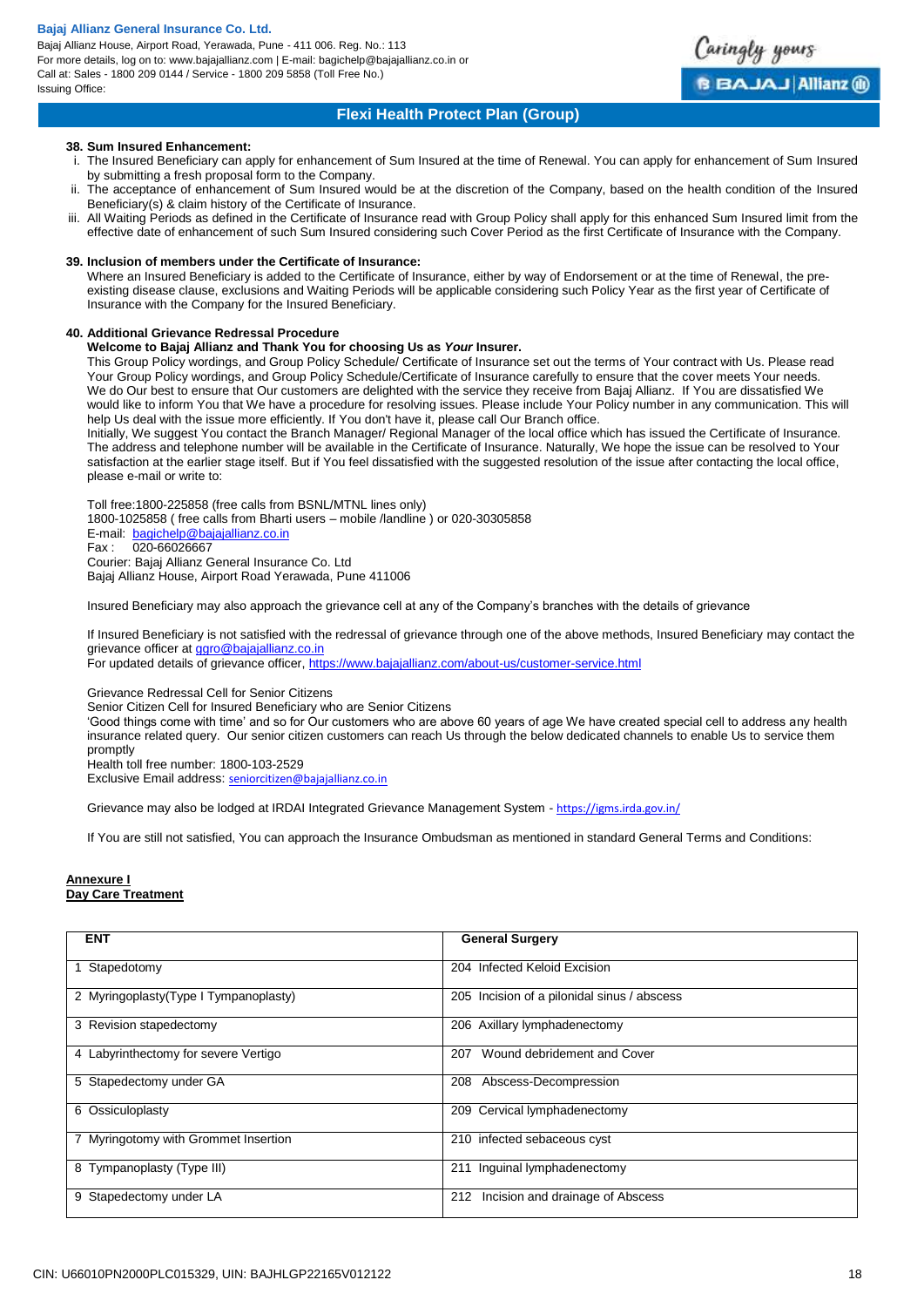Bajaj Allianz House, Airport Road, Yerawada, Pune - 411 006. Reg. No.: 113 For more details, log on to: www.bajajallianz.com | E-mail: bagichelp@bajajallianz.co.in or Call at: Sales - 1800 209 0144 / Service - 1800 209 5858 (Toll Free No.) Issuing Office:



| 10 Revision of the fenestration of the inner ear.          | 213 Suturing of lacerations                                                 |
|------------------------------------------------------------|-----------------------------------------------------------------------------|
| 11 Tympanoplasty (Type IV)                                 | 214 Scalp Suturing                                                          |
| 12 Endolymphatic Sac Surgery for Meniere's Disease         | 215 Infected lipoma excision                                                |
| 13 Turbinectomy                                            | 216 Maximal anal dilatation                                                 |
| 14 Removal of Tympanic Drain under LA                      | 217 Piles                                                                   |
| 15 Endoscopic Stapedectomy                                 | A)Injection Sclerotherapy                                                   |
| 16 Fenestration of the inner ear                           | <b>B)Piles banding</b>                                                      |
| 17 Incision and drainage of perichondritis                 | 218 Liver Abscess- catheter drainage                                        |
| 18 Septoplasty                                             | 219 Fissure in Ano- fissurectomy                                            |
| 19 Vestibular Nerve section                                | 220 Fibroadenoma breast excision                                            |
| 20 Thyroplasty Type I                                      | 221 OesophagealvaricesSclerotherapy                                         |
| 21 Pseudocyst of the Pinna - Excision                      | 222 ERCP - pancreatic duct stone removal                                    |
| 22 Incision and drainage - Haematoma Auricle               | 223 Perianal abscess I&D                                                    |
| 23 Tympanoplasty (Type II)                                 | 224 Perianal hematoma Evacuation                                            |
| 24 Keratosis removal under GA                              | 225 Fissure in anosphincterotomy                                            |
| 25 Reduction of fracture of Nasal Bone                     | 226 UGI scopy and Polypectomyoesophagus                                     |
| 26 Excision and destruction of lingual tonsils             | 227 Breast abscess I& D                                                     |
| 27 Conchoplasty                                            | 228 Feeding Gastrostomy                                                     |
| 28 Thyroplasty Type II                                     | 229 Oesophagoscopy and biopsy of growth oesophagus                          |
|                                                            |                                                                             |
| 29 Tracheostomy                                            | 230 UGI scopy and injection of adrenaline, sclerosants - bleeding<br>ulcers |
| 30 Excision of Angioma Septum                              | 231 ERCP - Bile duct stone removal                                          |
| 31 Turbinoplasty                                           | 232 Ileostomy closure                                                       |
| 32 Incision & Drainage of Retro Pharyngeal Abscess         | 233 Colonoscopy                                                             |
| 33 UvuloPalatoPharyngoPlasty                               | 234 Polypectomy colon                                                       |
| 34 Palatoplasty                                            | 235 Splenic abscesses Laparoscopic Drainage                                 |
| 35 Tonsillectomy without adenoidectomy                     | 236 UGI SCOPY and Polypectomy stomach                                       |
| 36 Adenoidectomy with Grommet insertion                    | 237 Rigid Oesophagoscopy for FB removal                                     |
| 37 Adenoidectomy without Grommet insertion                 | 238 Feeding Jejunostomy                                                     |
| 38 Vocal Cord lateralisation Procedure                     | 239 Colostomy                                                               |
| 39 Incision & Drainage of Para Pharyngeal Abscess          | 240 Ileostomy                                                               |
| 40 Transoral incision and drainage of a pharyngeal abscess | 241 colostomy closure                                                       |
| 41 Tonsillectomy with adenoidectomy                        | 242 Submandibular salivary duct stone removal                               |
| 42 Tracheoplasty Ophthalmology                             | 243 Pneumatic reduction of intussusception                                  |
| 43 Incision of tear glands                                 | 244 Varicose veins legs - Injection sclerotherapy                           |
| 44 Other operation on the tear ducts                       | 245 Rigid Oesophagoscopy for Plummer vinson syndrome                        |
| 45 Incision of diseased eyelids                            | 246 Pancreatic Pseudocysts Endoscopic Drainage                              |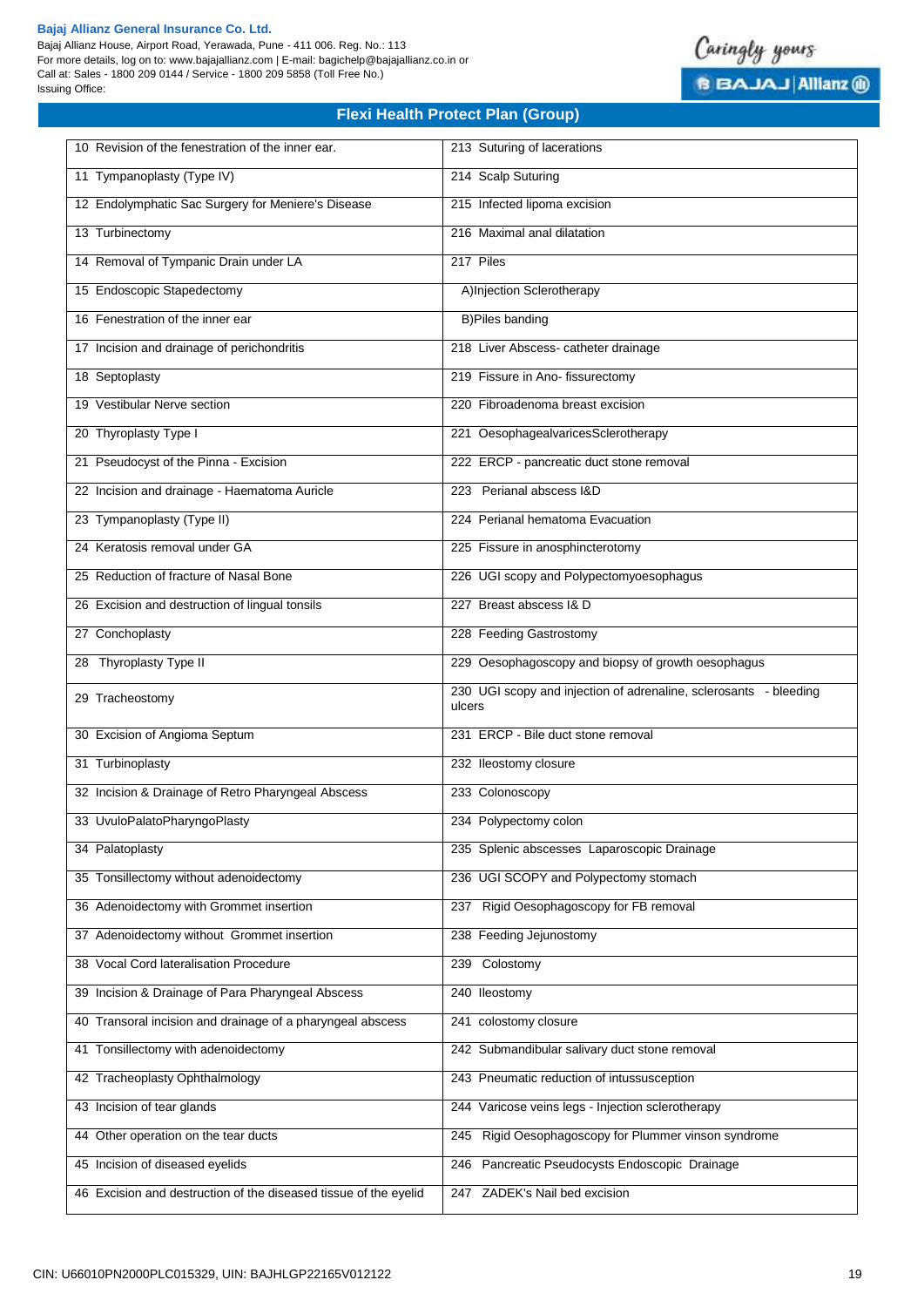Bajaj Allianz House, Airport Road, Yerawada, Pune - 411 006. Reg. No.: 113 For more details, log on to: www.bajajallianz.com | E-mail: bagichelp@bajajallianz.co.in or Call at: Sales - 1800 209 0144 / Service - 1800 209 5858 (Toll Free No.) Issuing Office:



| 47 Removal of foreign body from the lens of the eye.                | 248 Subcutaneous mastectomy                                   |
|---------------------------------------------------------------------|---------------------------------------------------------------|
| 48 Corrective surgery of the entropion and ectropion                | 249 Excision of Ranula under GA                               |
| 49 Operations for pterygium                                         | 250 Rigid Oesophagoscopy for dilation of benign Strictures    |
| 50 Corrective surgery of blepharoptosis                             | 251 Eversion of Sac                                           |
| 51 Removal of foreign body from conjunctiva                         | a) Unilateral                                                 |
| 52 Biopsy of tear gland                                             | b)Bilateral                                                   |
| 53 Removal of Foreign body from cornea                              | 252 Lord's plication                                          |
| 54 Incision of the cornea                                           | 253 Jaboulay's Procedure                                      |
| 55 Other operations on the cornea                                   | 254 Scrotoplasty                                              |
| 56 Operation on the canthus and epicanthus                          | 255 Surgical treatment of varicocele                          |
| 57 Removal of foreign body from the orbit and the eye ball.         | 256 Epididymectomy                                            |
| 58 Surgery for cataract                                             | 257 Circumcision for Trauma                                   |
| 59 Treatment of retinal lesion                                      | 258 Meatoplasty                                               |
| 60 Removal of foreign body from the posterior chamber of the<br>eye | 259 Intersphincteric abscess incision and drainage            |
| Oncology                                                            | 260 Psoas Abscess Incision and Drainage                       |
| 61 IV Push Chemotherapy                                             | 261 Thyroid abscess Incision and Drainage                     |
| 62 HBI-Hemibody Radiotherapy                                        | 262 TIPS procedure for portal hypertension                    |
| 63 Infusional Targeted therapy                                      | 263 Esophageal Growth stent                                   |
| 64 SRT-Stereotactic Arc Therapy                                     | 264 PAIR Procedure of Hydatid Cyst liver                      |
| 65 SC administration of Growth Factors                              | 265 Tru cut liver biopsy                                      |
| 66 Continuous Infusional Chemotherapy                               | 266 Photodynamic therapy or esophageal tumour and Lung tumour |
| 67 Infusional Chemotherapy                                          | 267 Excision of Cervical RIB                                  |
| 68 CCRT-Concurrent Chemo + RT                                       | laparoscopic reduction of intussusception<br>268              |
| 69 2D Radiotherapy                                                  | 269 Microdochectomy breast                                    |
| 70 3D Conformal Radiotherapy                                        | 270 Surgery for fracture Penis                                |
| 71 IGRT- Image Guided Radiotherapy                                  | 271 Sentinel node biopsy                                      |
| 72 IMRT-Step & Shoot                                                | 272 Parastomal hernia                                         |
| 73 Infusional Bisphosphonates                                       | 273 Revision colostomy                                        |
| 74 IMRT-DMLC                                                        | 274 Prolapsed colostomy- Correction                           |
| 75 Rotational Arc Therapy                                           | 275 Testicular biopsy                                         |
| 76 Tele gamma therapy                                               | 276 laparoscopic cardiomyotomy(Hellers)                       |
| 77 FSRT-Fractionated SRT                                            | 277 Sentinel node biopsy malignant melanoma                   |
| 78 VMAT-Volumetric Modulated Arc Therapy                            | 278 laparoscopic pyloromyotomy(Ramstedt)                      |
| 79 SBRT-Stereotactic Body Radiotherapy                              | <b>Orthopedics</b>                                            |
| 80 Helical Tomotherapy                                              | 279 Arthroscopic Repair of ACL tear knee                      |
| 81 SRS-Stereotactic Radiosurgery                                    | 280 Closed reduction of minor Fractures                       |
| 82 X-Knife SRS                                                      | 281 Arthroscopic repair of PCL tear knee                      |
|                                                                     |                                                               |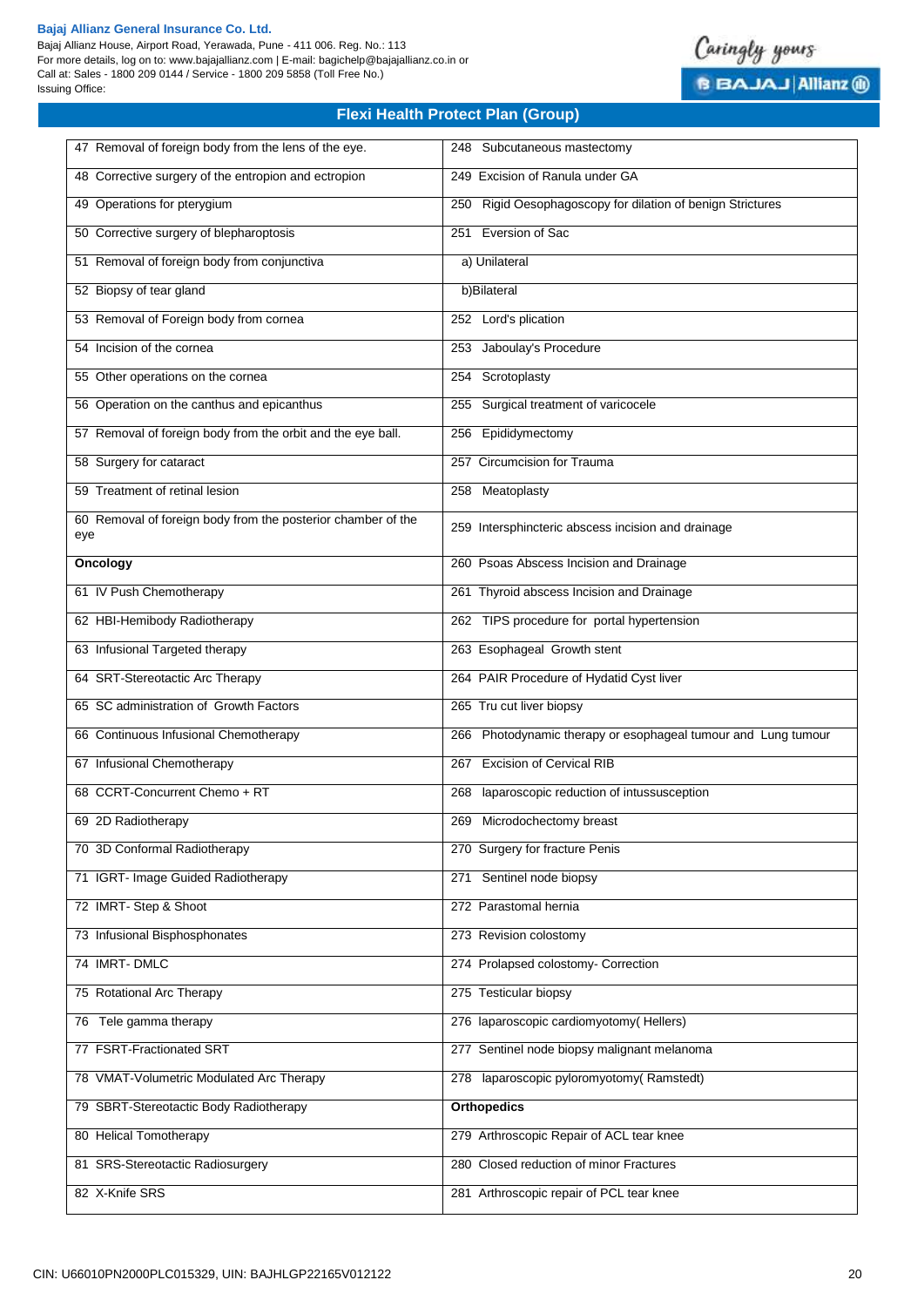Bajaj Allianz House, Airport Road, Yerawada, Pune - 411 006. Reg. No.: 113 For more details, log on to: www.bajajallianz.com | E-mail: bagichelp@bajajallianz.co.in or Call at: Sales - 1800 209 0144 / Service - 1800 209 5858 (Toll Free No.) Issuing Office:



| 83 Gammaknife SRS                                            | 282 Tendon shortening                      |
|--------------------------------------------------------------|--------------------------------------------|
| 84 TBI- Total Body Radiotherapy                              | 283 Arthroscopic Meniscectomy - Knee       |
| 85 intraluminal Brachytherapy                                | 284 Treatment of clavicle dislocation      |
| 86 Electron Therapy                                          | 285 Arthroscopic meniscus repair           |
| 87 TSET-Total Electron Skin Therapy                          | 286 Haemarthrosis knee- lavage             |
| 88 Extracorporeal Irradiation of Blood Products              | 287 Abscess knee joint drainage            |
| 89 Telecobalt Therapy                                        | 288 Carpal tunnel release                  |
| 90 Telecesium Therapy                                        | 289 Closed reduction of minor dislocation  |
| External mould Brachytherapy<br>91                           | 290 Repair of knee cap tendon              |
| 92 Interstitial Brachytherapy                                | 291 ORIF with K wire fixation- small bones |
| 93 Intracavity Brachytherapy                                 | 292 Release of midfoot joint               |
| 94 3D Brachytherapy                                          | 293 ORIF with plating- Small long bones    |
| 95 Implant Brachytherapy                                     | 294 Implant removal minor                  |
| 96 Intravesical Brachytherapy                                | 295 K wire removal                         |
| 97 Adjuvant Radiotherapy                                     | 296 POP application                        |
| 98 Afterloading Catheter Brachytherapy                       | 297 Closed reduction and external fixation |
| 99 Conditioning Radiothearpy for BMT                         | 298 Arthrotomy Hip joint                   |
| 100 Extracorporeal Irradiation to the Homologous Bone grafts | 299 Syme's amputation                      |
| 101 Radical chemotherapy                                     | 300 Arthroplasty                           |
| 102 Neoadjuvant radiotherapy                                 | 301 Partial removal of rib                 |
| 103 LDR Brachytherapy                                        | 302 Treatment of sesamoid bone fracture    |
| 104 Palliative Radiotherapy                                  | 303 Shoulder arthroscopy / surgery         |
| 105 Radical Radiotherapy                                     | 304 Elbow arthroscopy                      |
| 106 Palliative chemotherapy                                  | 305 Amputation of metacarpal bone          |
| 107 Template Brachytherapy                                   | 306 Release of thumb contracture           |
| 108 Neoadjuvant chemotherapy                                 | 307 Incision of foot fascia                |
| 109 Adjuvant chemotherapy                                    | 308 calcaneum spur hydrocort injection     |
| 110 Induction chemotherapy                                   | 309 Ganglion wrist hyalase injection       |
| 111 Consolidation chemotherapy                               | 310 Partial removal of metatarsal          |
| 112 Maintenance chemotherapy                                 | 311 Repair / graft of foot tendon          |
| 113 HDR Brachytherapy                                        | 312 Revision/Removal of Knee cap           |
| <b>Plastic Surgery</b>                                       | 313 Amputation follow-up surgery           |
| 114 Construction skin pedicle flap                           | 314 Exploration of ankle joint             |
| 115 Gluteal pressure ulcer-Excision                          | 315 Remove/graft leg bone lesion           |
| 116 Muscle-skin graft, leg                                   | 316 Repair/graft achilles tendon           |
| 117 Removal of bone for graft                                | 317 Remove of tissue expander              |
| 118 Muscle-skin graft duct fistula                           | 318 Biopsy elbow joint lining              |
| 119 Removal cartilage graft                                  | 319 Removal of wrist prosthesis            |
|                                                              |                                            |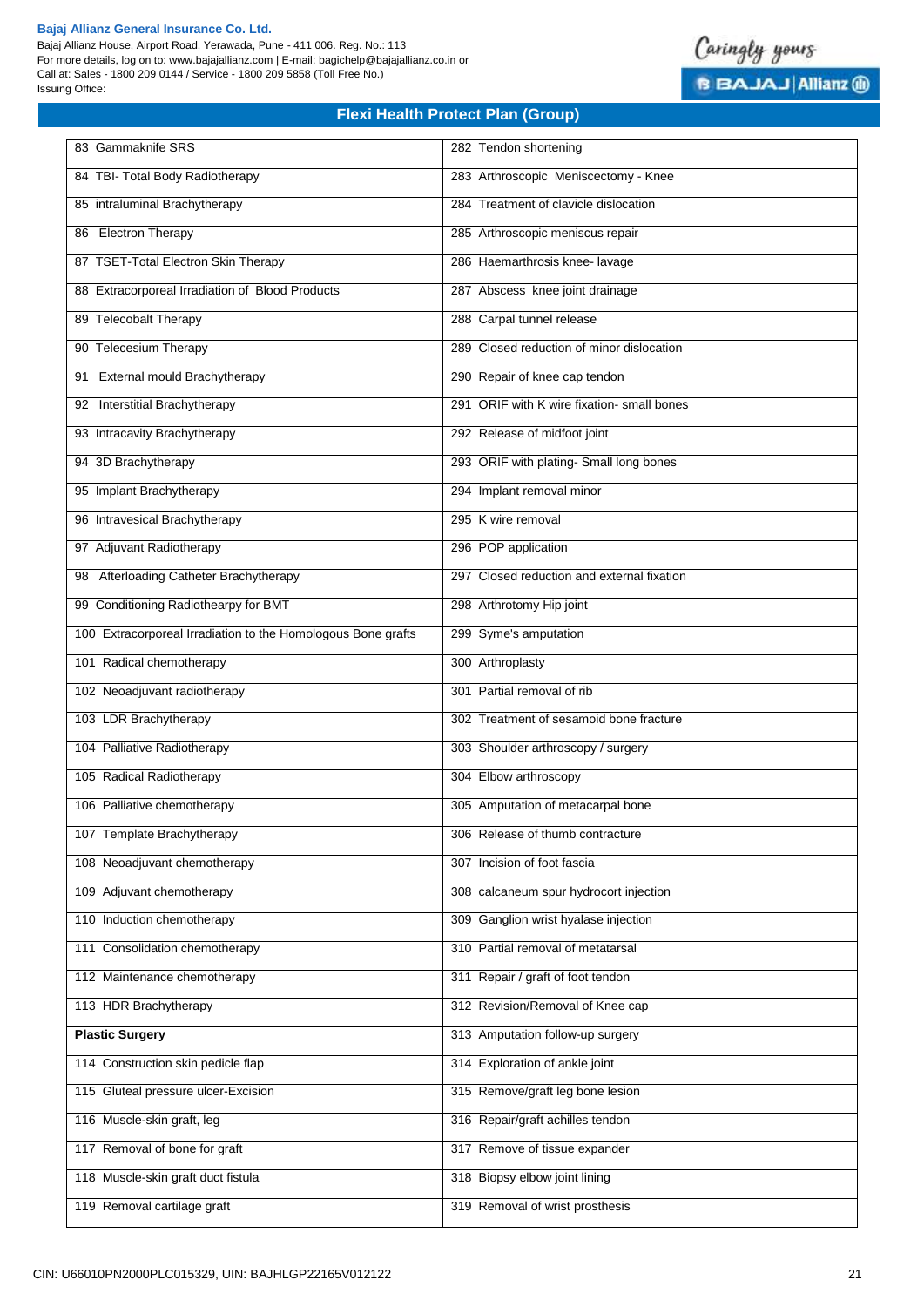Bajaj Allianz House, Airport Road, Yerawada, Pune - 411 006. Reg. No.: 113 For more details, log on to: www.bajajallianz.com | E-mail: bagichelp@bajajallianz.co.in or Call at: Sales - 1800 209 0144 / Service - 1800 209 5858 (Toll Free No.) Issuing Office:



| 120 Myocutaneous flap                                  | 320 Biopsy finger joint lining                               |
|--------------------------------------------------------|--------------------------------------------------------------|
| 121 Fibro myocutaneous flap                            | 321 Tendon lengthening                                       |
| 122 Breast reconstruction surgery after mastectomy     | 322 Treatment of shoulder dislocation                        |
| 123 Sling operation for facial palsy                   | 323 Lengthening of hand tendon                               |
| 124 Split Skin Grafting under RA                       | 324 Removal of elbow bursa                                   |
| 125 Wolfe skin graft                                   | 325 Fixation of knee joint                                   |
| 126 Plastic surgery to the floor of the mouth under GA | 326 Treatment of foot dislocation                            |
| <b>Urology</b>                                         | 327 Surgery of bunion                                        |
| 127 AV fistula - wrist                                 | 328 intra articular steroid injection                        |
| 128 URSL with stenting                                 | 329 Tendon transfer procedure                                |
| 129 URSL with lithotripsy                              | 330 Removal of knee cap bursa                                |
| 130 CystoscopicLitholapaxy                             | 331 Treatment of fracture of ulna                            |
| 131 ESWL                                               | 332 Treatment of scapula fracture                            |
| 132 Haemodialysis                                      | 333 Removal of tumor of arm/ elbow under RA/GA               |
| 133 Bladder Neck Incision                              | 334 Repair of ruptured tendon                                |
| 134 Cystoscopy & Biopsy                                | 335 Decompress forearm space                                 |
| 135 Cystoscopy and removal of polyp                    | 336 Revision of neck muscle (Torticollis release)            |
| 136 Suprapubiccystostomy                               | 337 Lengthening of thigh tendons                             |
| 137 percutaneous nephrostomy                           | 338 Treatment fracture of radius & ulna                      |
| 139 Cystoscopy and "SLING" procedure.                  | 339 Repair of knee joint Paediatric surgery                  |
| 140 TUNA- prostate                                     | 340 Excision Juvenile polyps rectum                          |
| 141 Excision of urethral diverticulum                  | 341 Vaginoplasty                                             |
| 142 Removal of urethral Stone                          | 342 Dilatation of Accidental caustic stricture oesophageal   |
| 143 Excision of urethral prolapse                      | 343 PresacralTeratomas Excision                              |
| 144 Mega-ureter reconstruction                         | 344 Removal of vesical stone                                 |
| 145 Kidney renoscopy and biopsy                        | 345 Excision Sigmoid Polyp                                   |
| 146 Ureter endoscopy and treatment                     | 346 SternomastoidTenotomy                                    |
| 147 Vesico ureteric reflux correction                  | Infantile Hypertrophic Pyloric Stenosis pyloromyotomy<br>347 |
| 148 Surgery for pelvi ureteric junction obstruction    | 348 Excision of soft tissue rhabdomyosarcoma                 |
| 149 Anderson hynes operation                           | Mediastinal lymph node biopsy<br>349                         |
| 150 Kidney endoscopy and biopsy                        | 350 High Orchidectomy for testis tumours                     |
| 151 Paraphimosis surgery                               | 351 Excision of cervical teratoma                            |
| 152 Injury prepuce-circumcision                        | 352 Rectal-Myomectomy                                        |
| 153 Frenular tear repair                               | 353 Rectal prolapse (Delorme's procedure)                    |
| 154 Meatotomy for meatal stenosis                      | Orchidopexy for undescended testis<br>354                    |
| 155 surgery for fournier's gangrene scrotum            | 355 Detorsion of torsion Testis                              |
| 156 surgery filarial scrotum                           | 356 lap.Abdominal exploration in cryptorchidism              |
| 157 surgery for watering can perineum                  | 357 EUA + biopsy multiple fistula in ano                     |
|                                                        |                                                              |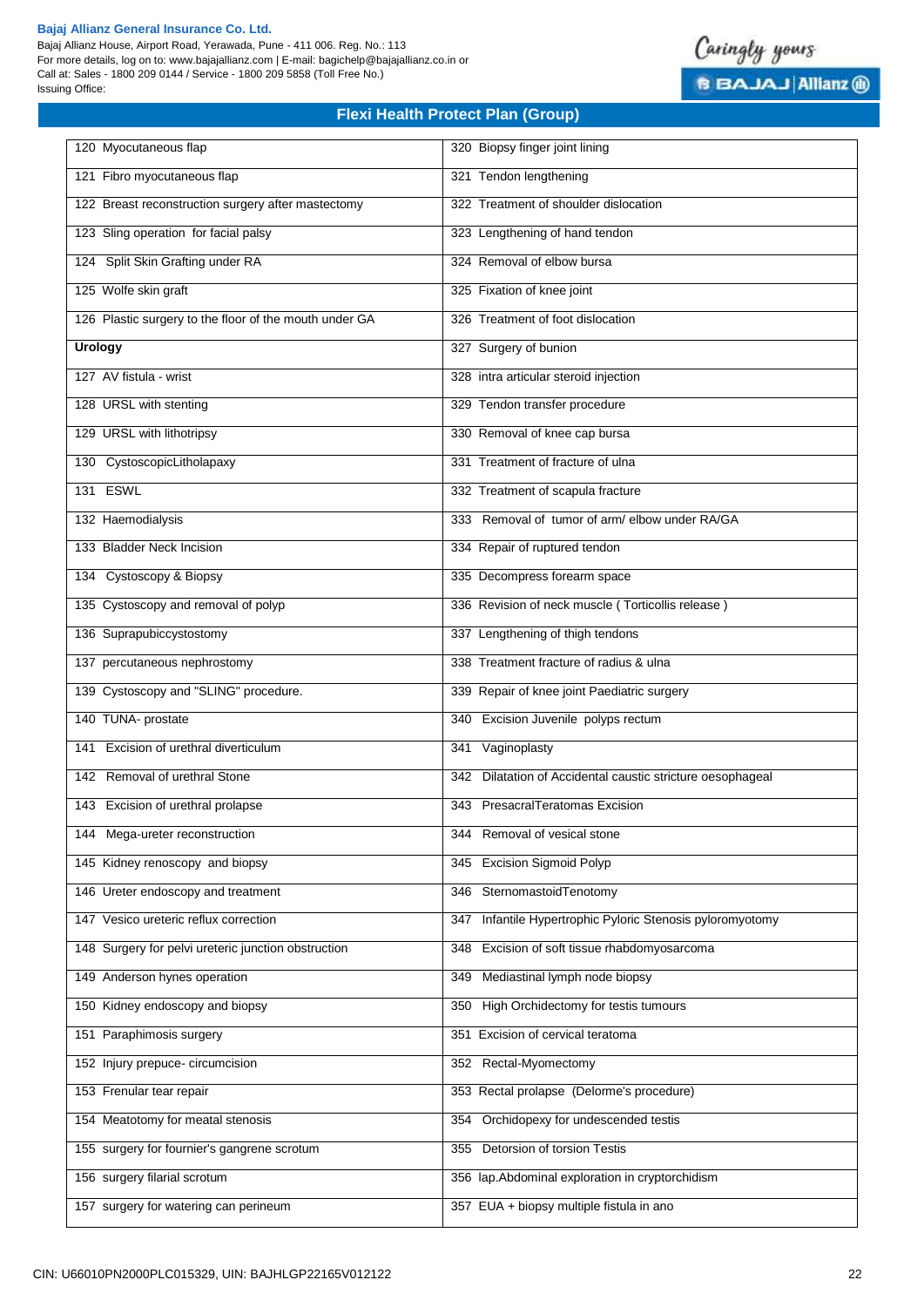Bajaj Allianz House, Airport Road, Yerawada, Pune - 411 006. Reg. No.: 113 For more details, log on to: www.bajajallianz.com | E-mail: bagichelp@bajajallianz.co.in or Call at: Sales - 1800 209 0144 / Service - 1800 209 5858 (Toll Free No.) Issuing Office:



| 158 Repair of penile torsion                             | 358 Cystic hygroma - Injection treatment          |
|----------------------------------------------------------|---------------------------------------------------|
| 159 Drainage of prostate abscess                         | 359 Excision of fistula-in-ano                    |
| 160 Orchiectomy                                          | Gynaecology                                       |
| 161 Cystoscopy and removal of FB                         | 360 Hysteroscopic removal of myoma                |
| Neurology                                                | 361 D&C                                           |
| 162 Facial nerve physiotherapy                           | 362 Hysteroscopic resection of septum             |
| 163 Nerve biopsy                                         | 363 thermal Cauterisation of Cervix               |
| 164 Muscle biopsy                                        | 364 MIRENA insertion                              |
| 165 Epidural steroid injection                           | 365 Hysteroscopicadhesiolysis                     |
| 166 Glycerol rhizotomy                                   | 366 LEEP                                          |
| 167 Spinal cord stimulation                              | 367 Cryocauterisation of Cervix                   |
| 168 Motor cortex stimulation                             | 368 Polypectomy Endometrium                       |
| 169 Stereotactic Radiosurgery                            | 369 Hysteroscopic resection of fibroid            |
| 170 Percutaneous Cordotomy                               | 370 LLETZ                                         |
| 171 Intrathecal Baclofen therapy                         | 371 Conization                                    |
| 172 Entrapment neuropathy Release                        | 372 polypectomy cervix                            |
| 173 Diagnostic cerebral angiography                      | 373 Hysteroscopic resection of endometrial polyp  |
| 174 VP shunt                                             | 374 Vulval wart excision                          |
| 175 Ventriculoatrial shunt                               | 375 Laparoscopic paraovarian cyst excision        |
| <b>Thoracic surgery</b>                                  | 376 uterine artery embolization                   |
| 176 Thoracoscopy and Lung Biopsy                         | 377 Bartholin Cyst excision                       |
| 177 Excision of cervical sympathetic Chain Thoracoscopic | 378 Laparoscopic cystectomy                       |
| 178 Laser Ablation of Barrett's oesophagus               | 379 Hymenectomy(imperforate Hymen)                |
| 179 Pleurodesis                                          | 380 Endometrial ablation                          |
| 180 Thoracoscopy and pleural biopsy                      | 381 vaginal wall cyst excision                    |
| 181 EBUS + Biopsy                                        | 382 Vulval cyst Excision                          |
| 182 Thoracoscopy ligation thoracic duct                  | 383 Laparoscopic paratubal cyst excision          |
| 183 Thoracoscopy assisted empyaema drainage              | 384 Repair of vagina (vaginal atresia)            |
| Gastroenterology                                         | 385 Hysteroscopy, removal of myoma                |
| 184 Pancreatic pseudocyst EUS & drainage                 | 386 TURBT                                         |
| 185 RF ablation for barrett'sOesophagus                  | 387 Ureterocoele repair - congenital internal     |
| 186 ERCP and papillotomy                                 | 388 Vaginal mesh For POP                          |
| 187 Esophagoscope and sclerosant injection               | 389 Laparoscopic Myomectomy                       |
| 188 EUS + submucosal resection                           | 390 Surgery for SUI                               |
| 189 Construction of gastrostomy tube                     | 391 Repair recto- vagina fistula                  |
| 190 EUS + aspiration pancreatic cyst                     | 392 Pelvic floor repair(excluding Fistula repair) |
| 191 Small bowel endoscopy (therapeutic)                  | 393 URS + LL                                      |
| 192 Colonoscopy , lesion removal                         | 394 Laparoscopic oophorectomy                     |
|                                                          |                                                   |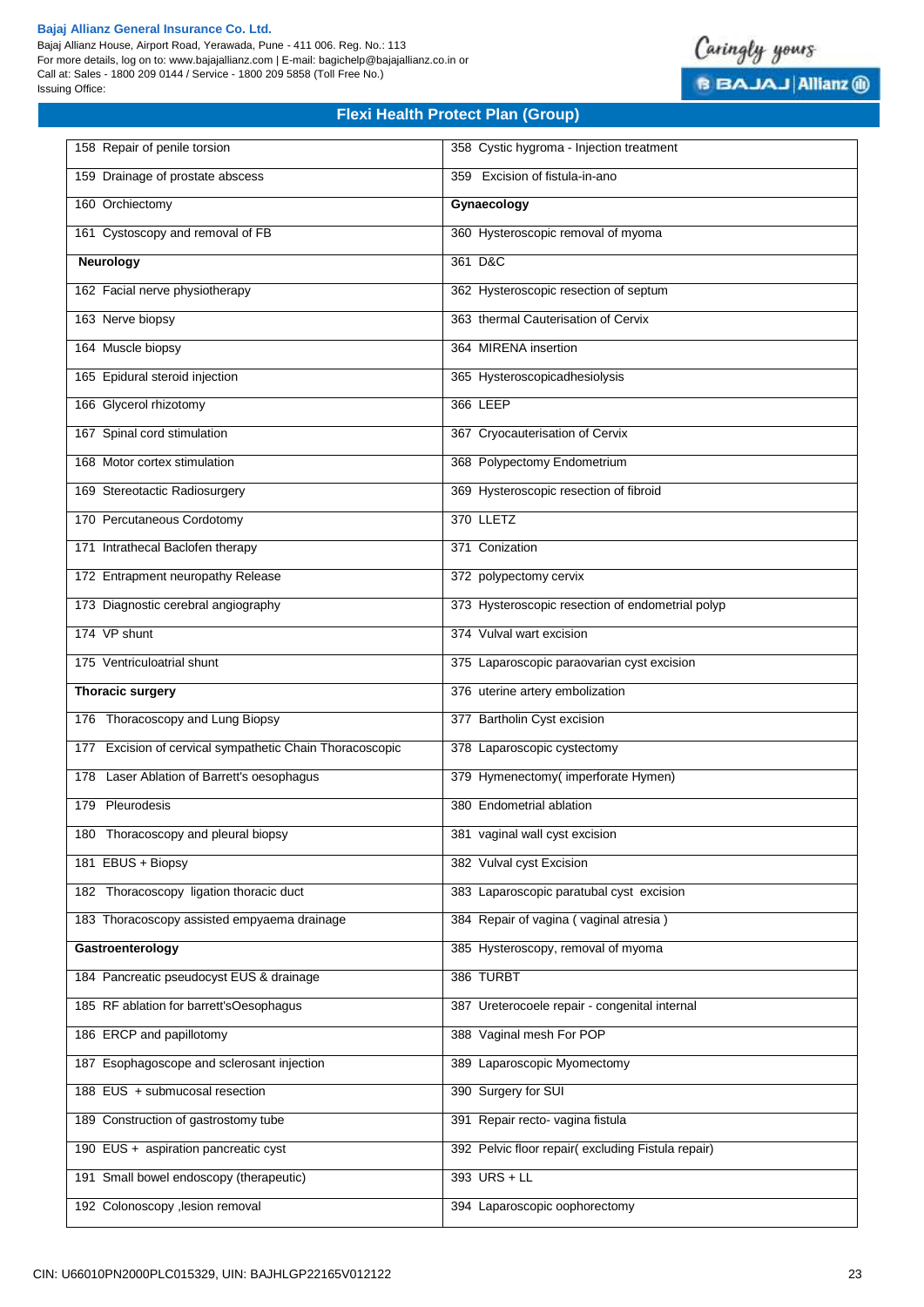Bajaj Allianz House, Airport Road, Yerawada, Pune - 411 006. Reg. No.: 113 For more details, log on to: www.bajajallianz.com | E-mail: bagichelp@bajajallianz.co.in or Call at: Sales - 1800 209 0144 / Service - 1800 209 5858 (Toll Free No.) Issuing Office:



# **Flexi Health Protect Plan (Group)**

| <b>193 ERCP</b>                             | <b>Critical care</b>                                           |
|---------------------------------------------|----------------------------------------------------------------|
| 194 Colonscopy stenting of stricture        | 395 Insert non-tunnel CV cath                                  |
| 195 Percutaneous Endoscopic Gastrostomy     | 396 Insert PICC cath (peripherally inserted central catheter)  |
| 196 EUS and pancreatic pseudo cyst drainage | 397 Replace PICC cath (peripherally inserted central catheter) |
| 197 ERCP and choledochoscopy                | 398 Insertion catheter, intra anterior                         |
| 198 Proctosigmoidoscopy volvulus detorsion  | 399 Insertion of Portacath                                     |
| 199 ERCP and sphincterotomy                 |                                                                |
| 200 Esophageal stent placement              |                                                                |
| 201 ERCP + placement of biliary stents      |                                                                |
| 202 Sigmoidoscopy w / stent                 |                                                                |
| 203 EUS + coeliac node biopsy               |                                                                |

(i) The standard exclusions and Waiting Periods are applicable to all of the above procedures depending on the medical condition/disease under treatment. Only 24 hours Hospitalisation is not mandatory.

# **Annexure II:-**

# **List I: List of Non-Medical Item**

# **(Applicable to Base Cover 1 and Base Cover 3)**

| <b>SL</b><br><b>No</b> | Item                                                          |                                                                  |
|------------------------|---------------------------------------------------------------|------------------------------------------------------------------|
| 1                      | <b>BABY FOOD</b>                                              | Not Payable                                                      |
| $\overline{2}$         | <b>BABY UTILITIES CHARGES</b>                                 | Not Payable                                                      |
| 3                      | <b>BEAUTY SERVICES</b>                                        | Not Payable                                                      |
| 4                      | <b>BELTS/BRACES</b>                                           | Not Payable                                                      |
| 5                      | <b>BUDS</b>                                                   | Not Payable                                                      |
| 6                      | <b>COLD PACK/HOT PACK</b>                                     | Not Payable                                                      |
| $\overline{7}$         | <b>CARRY BAGS</b>                                             | Not Payable                                                      |
| 8                      | <b>EMAIL / INTERNET CHARGES</b>                               | Not Payable                                                      |
| 9                      | FOOD CHARGES (OTHER THAN PATIENT's DIET PROVIDED              | Not Payable                                                      |
|                        | <b>BY HOSPITAL)</b>                                           |                                                                  |
| 10                     | <b>LEGGINGS</b>                                               | Essential in bariatric and varicose vein surgery and should be   |
|                        |                                                               | considered for these conditions where surgery itself is payable. |
| 11                     | <b>LAUNDRY CHARGES</b>                                        | Not Payable                                                      |
| 12                     | <b>MINERAL WATER</b>                                          | Not Payable                                                      |
| 13                     | <b>SANITARY PAD</b>                                           | Not Payable                                                      |
| 14                     | <b>TELEPHONE CHARGES</b>                                      | Not Payable                                                      |
| 15                     | <b>GUEST SERVICES</b>                                         | Not Payable                                                      |
| 16                     | CREPE BANDAGE                                                 | Not Payable                                                      |
| 17                     | DIAPER OF ANY TYPE                                            | Not Payable                                                      |
| 18                     | EYELET COLLAR                                                 | Not Payable                                                      |
| 19                     | <b>SLINGS</b>                                                 | Not Payable                                                      |
| 20                     | BLOOD GROUPING AND CROSS MATCHING OF DONORS<br><b>SAMPLES</b> | Not Payable                                                      |
| 21                     | SERVICE CHARGES WHERE NURSING CHARGES ALSO<br><b>CHARGED</b>  | Not Payable                                                      |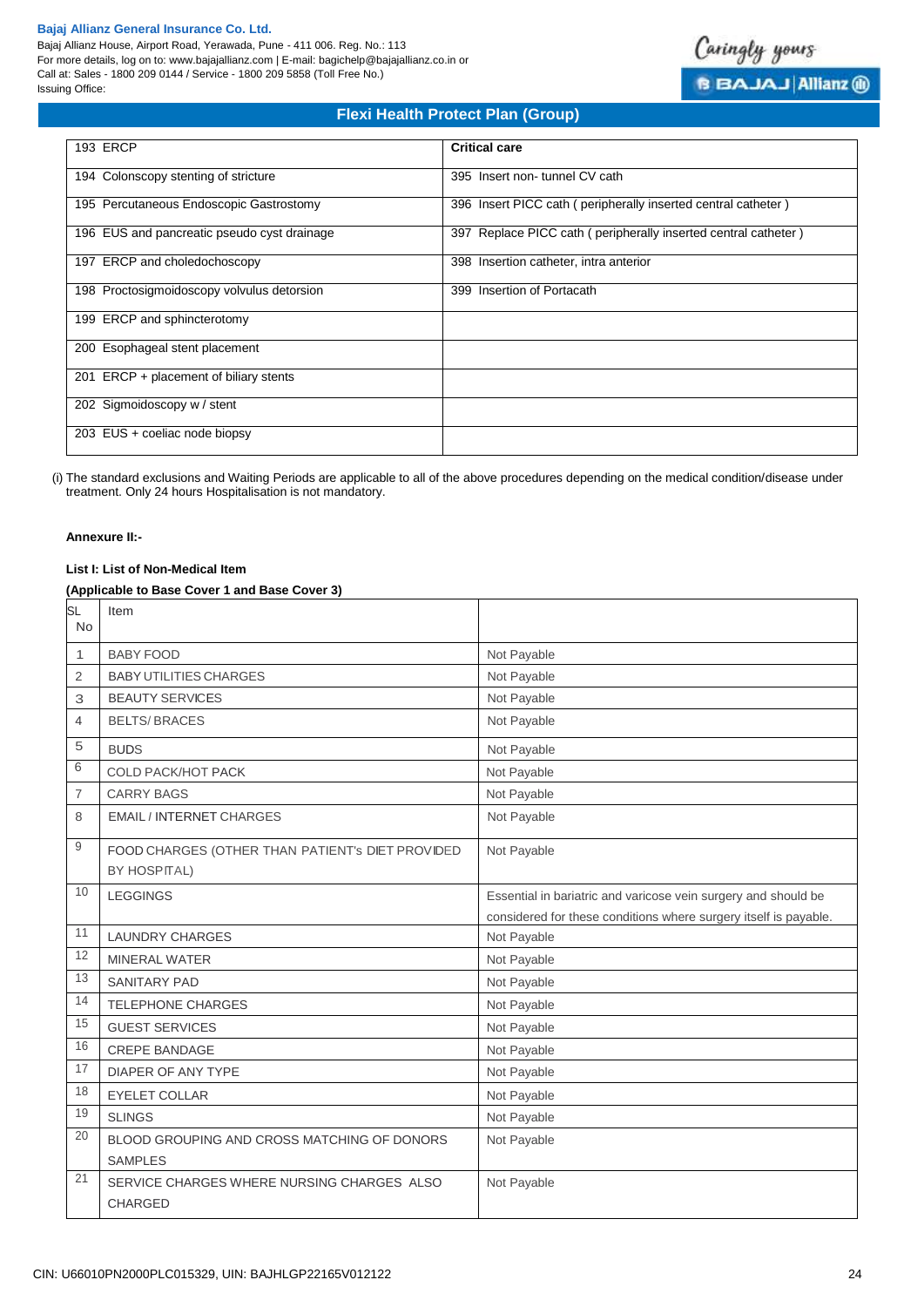Bajaj Allianz House, Airport Road, Yerawada, Pune - 411 006. Reg. No.: 113 For more details, log on to: www.bajajallianz.com | E-mail: bagichelp@bajajallianz.co.in or Call at: Sales - 1800 209 0144 / Service - 1800 209 5858 (Toll Free No.) Issuing Office:



| 22 | <b>Television Charges</b>                                                                               | Not Payable |
|----|---------------------------------------------------------------------------------------------------------|-------------|
| 23 | <b>SURCHA RGES</b>                                                                                      | Not Payable |
| 24 | <b>ATTENDANT CHARGES</b>                                                                                | Not Payable |
| 25 | EXTRA DIET OF PATIENT (OTHER THAN THAT WHICH FORMS                                                      | Not Payable |
|    | PART OF BED CHARGE)                                                                                     |             |
| 26 | <b>BIRTH CERTIFICATE</b>                                                                                | Not Payable |
| 27 | CERTIFICATE CHARGES                                                                                     | Not Payable |
| 28 | <b>COURIER CHARGES</b>                                                                                  | Not Payable |
| 29 | CONVEYANCE CHARGES                                                                                      | Not Payable |
| 30 | MEDICAL CERTIFICATE                                                                                     | Not Payable |
| 31 | MEDICAL RECORDS                                                                                         | Not Payable |
| 32 | PHOTOCOPIES CHARGES                                                                                     | Not Payable |
| 33 | <b>MORTUARY CHARGES</b>                                                                                 | Not Payable |
| 34 | <b>WALKING AIDS CHARGES</b>                                                                             | Not Payable |
| 35 | OXYGEN CYLINDER (FOR USAGE OUTSIDE THE HOSPITAL)                                                        | Not Payable |
| 36 | SPACER                                                                                                  | Not Payable |
| 37 | <b>SPIROMETRE</b>                                                                                       | Not Payable |
| 38 | NEBULIZER KIT                                                                                           | Not Payable |
| 39 | <b>STEAM INHALER</b>                                                                                    | Not Payable |
| 40 | <b>ARMSLING</b>                                                                                         | Not Payable |
| 41 | THERMOMETER                                                                                             | Not Payable |
| 42 | CERVICAL COLLAR                                                                                         | Not Payable |
| 43 | <b>SPLINT</b>                                                                                           | Not Payable |
| 44 | DIABETIC FOOT WEAR                                                                                      | Not Payable |
| 45 | KNEE BRACES (LONG/ SHORT/ HINGED)                                                                       | Not Payable |
| 46 | KNEE IMMOBILIZER/S HOULDER IMMOBILIZER                                                                  | Not Payable |
| 47 | LUMBOSACRAL BELT                                                                                        | Not Payable |
| 48 | NIMBUS BED OR WATER OR AIR BED CHARGES                                                                  | Not Payable |
| 49 | AMBULANCE COLLAR                                                                                        | Not Payable |
| 50 | AMBULANCE EQUIPMENT                                                                                     | Not Payable |
| 51 | ABDOMINAL BINDER                                                                                        | Not Payable |
| 52 | PRIVATE NURSES CHARGES - SPECIAL NURSING CHARGES                                                        | Not Payable |
| 53 | SUGAR FREE Tablets                                                                                      | Not Payable |
| 54 | CREAMS POWDERS LOTIONS (Toiletries are not payable, only<br>prescribed medical pharmaceuticals payable) | Not Payable |
| 55 | <b>ECG ELECTRODES</b>                                                                                   | Not Payable |
| 56 | <b>GLOVES</b>                                                                                           | Not Payable |
| 57 | NEBULISATION KIT                                                                                        | Not Payable |
| 58 | ANY KIT WITH NO DETAILS MENTIONED [DELIVERY KIT,                                                        | Not Payable |
|    | ORTHOKIT, RECOVERY KIT, ETC]                                                                            |             |
| 59 | <b>KIDNEY TRAY</b>                                                                                      | Not Payable |
| 60 | <b>MASK</b>                                                                                             | Not Payable |
| 61 | <b>OUNCE GLASS</b>                                                                                      | Not Payable |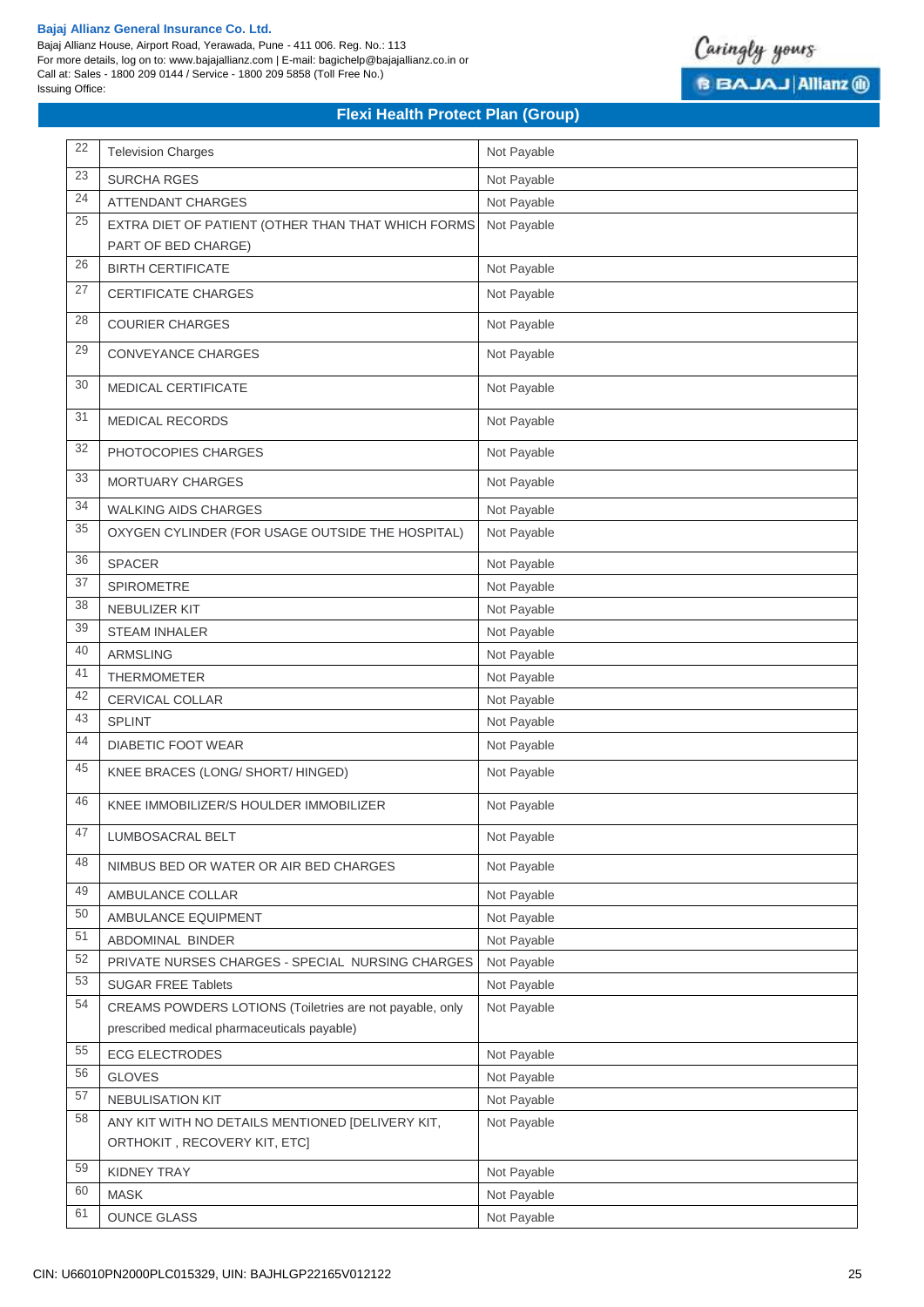Bajaj Allianz House, Airport Road, Yerawada, Pune - 411 006. Reg. No.: 113 For more details, log on to: www.bajajallianz.com | E-mail: bagichelp@bajajallianz.co.in or Call at: Sales - 1800 209 0144 / Service - 1800 209 5858 (Toll Free No.) Issuing Office:



# **Flexi Health Protect Plan (Group)**

| 62 | <b>OXYGEN MASK</b>    | Not Payable |
|----|-----------------------|-------------|
| 63 | PELVIC TRACTION BELT  | Not Payable |
| 64 | <b>PAN CAN</b>        | Not Payable |
| 65 | <b>TROLLY COVER</b>   | Not Payable |
| 66 | UROMETER, URINE JUG   | Not Payable |
| 68 | <b>VASOFIX SAFETY</b> | Not Payable |

# **List ll - ltems that are to be subsumed into Room Charges**

# **(Applicable to Base Cover 1 and Base Cover 3)**

| S. No.          | Item                                              |
|-----------------|---------------------------------------------------|
| 1               | <b>BABY CHARGES (UNLESS SPECIFIED /INDICATED)</b> |
| 2               | <b>HAND WASH</b>                                  |
| 3               | SHOE COVER                                        |
| $\overline{4}$  | <b>CAPS</b>                                       |
| 5               | <b>CARDLE CHARGES</b>                             |
| 6               | <b>COMB</b>                                       |
| $\overline{7}$  | EAU-DE-COLOGNE/ROOM FRESHNERS                     |
| 8               | <b>FOOT COVER</b>                                 |
| 9               | GOWN                                              |
| 10              | <b>SLIPPERS</b>                                   |
| 11              | <b>TISSUE PAPPER</b>                              |
| 12              | <b>TOOTH PASTE</b>                                |
| 13              | <b>TOOTH BRUSH</b>                                |
| 14              | <b>BED PAN</b>                                    |
| 15              | <b>FACE MASK</b>                                  |
| 16              | <b>FLEXI MASK</b>                                 |
| 17              | <b>HAND HOLDER</b>                                |
| 18              | <b>SPUTUM CUP</b>                                 |
| 19              | <b>DISINEFCTANT LOTIONS</b>                       |
| 20              | <b>LUXURY TAX</b>                                 |
| 21              | <b>HVAC</b>                                       |
| 22              | <b>HOUSE KEEPING CHARGES</b>                      |
| $\overline{23}$ | AIR CONDITIONER CHARGES                           |
| 24              | IM IV INJECTION CHARGES                           |
| 25              | <b>CLEAN SHEET</b>                                |
| 26              | <b>BLANKET/WARMER BLANKET</b>                     |
| 27              | <b>ADMISSION KIT</b>                              |
| 28              | <b>DIABETIC CHART CHARGES</b>                     |
| 29              | DOCUMENTATION CHARGES/ADMINISTRATIVE EXPENSES     |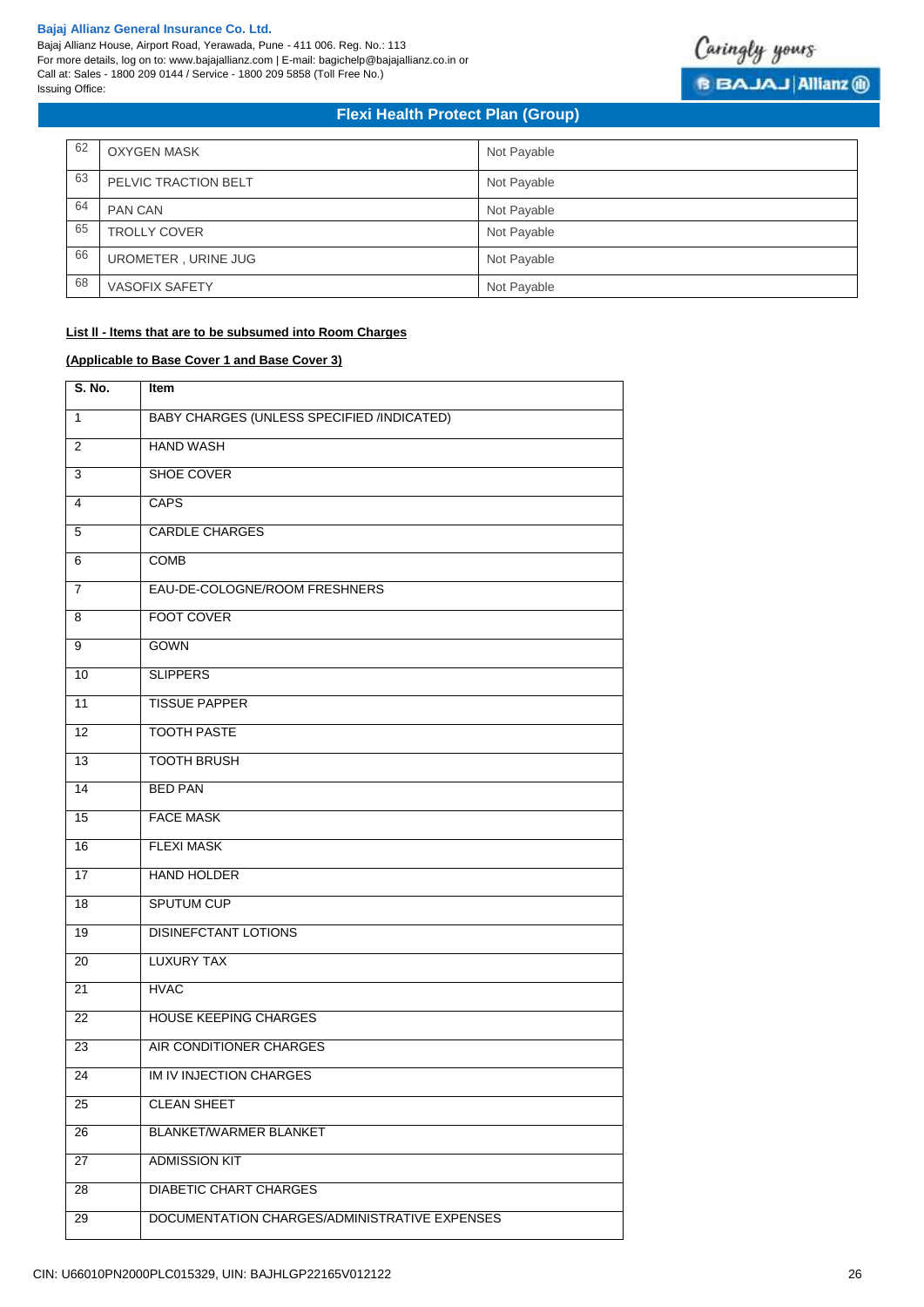Bajaj Allianz House, Airport Road, Yerawada, Pune - 411 006. Reg. No.: 113 For more details, log on to: www.bajajallianz.com | E-mail: bagichelp@bajajallianz.co.in or Call at: Sales - 1800 209 0144 / Service - 1800 209 5858 (Toll Free No.) Issuing Office:



# **Flexi Health Protect Plan (Group)**

| 30 | DISCHARGE PROCEDURE CHARGES                         |
|----|-----------------------------------------------------|
| 31 | DAILY CHART CHARGES                                 |
| 32 | ENTRANCE PASS / VISITORS PASS CHARGES               |
| 33 | EXPENSES RELATED TO PRESCRIPTION ON DISCHARGE       |
| 34 | FILE OPENING CHARGES                                |
| 35 | INCTDENTAL EXPENSES / MtSC. CHARGES (NOT EXPLATNED) |
| 36 | PATIENT IDENTIFICATION BAND / NAME TAG              |
| 37 | PULSEOXYMETER CHARGES                               |

# **List lll- ltems that are to be subsumed into Procedure Charges**

# **(Applicable to Base Cover 1 and Base Cover 3)**

| S. No.          | <b>Item</b>                                        |
|-----------------|----------------------------------------------------|
| $\mathbf{1}$    | <b>HAIR REMOVAL CREAM</b>                          |
| 2               | DISPOSABLES RAZORS CHARGES (for site preparations) |
| 3               | <b>EYE PAD</b>                                     |
| 4               | <b>EYE SHEILD</b>                                  |
| $\overline{5}$  | <b>CAMERA COVER</b>                                |
| 6               | <b>DVD, CD CHARGES</b>                             |
| $\overline{7}$  | <b>GAUSE SOFT</b>                                  |
| 8               | <b>GAUZE</b>                                       |
| 9               | WARD AND THEATRE BOOKING CHARGES                   |
| 10              | ARTHROSCOPE AND ENDOSCOPY INSTRUMENTS              |
| 11              | MICROSCOPE COVER                                   |
| 12              | SURGICAL BLADES, HARMONICSCALPEL, SHAVER           |
| 13              | <b>SURGICAL DRILL</b>                              |
| $\overline{14}$ | <b>EYE KIT</b>                                     |
| 15              | <b>EYE DRAPE</b>                                   |
| 16              | <b>X-RAY FILM</b>                                  |
| 17              | <b>BOYLES APPARATUS CHARGES</b>                    |
| 18              | <b>COTTON</b>                                      |
| $\overline{19}$ | <b>COTTON BANDAGE</b>                              |
| 20              | <b>SURGICAL TAPE</b>                               |
| $\overline{21}$ | <b>APRON</b>                                       |
| $\overline{22}$ | <b>TORNIQUET</b>                                   |
| $\overline{23}$ | ORTHOBUNDLE, GYNAEC BUNDLE                         |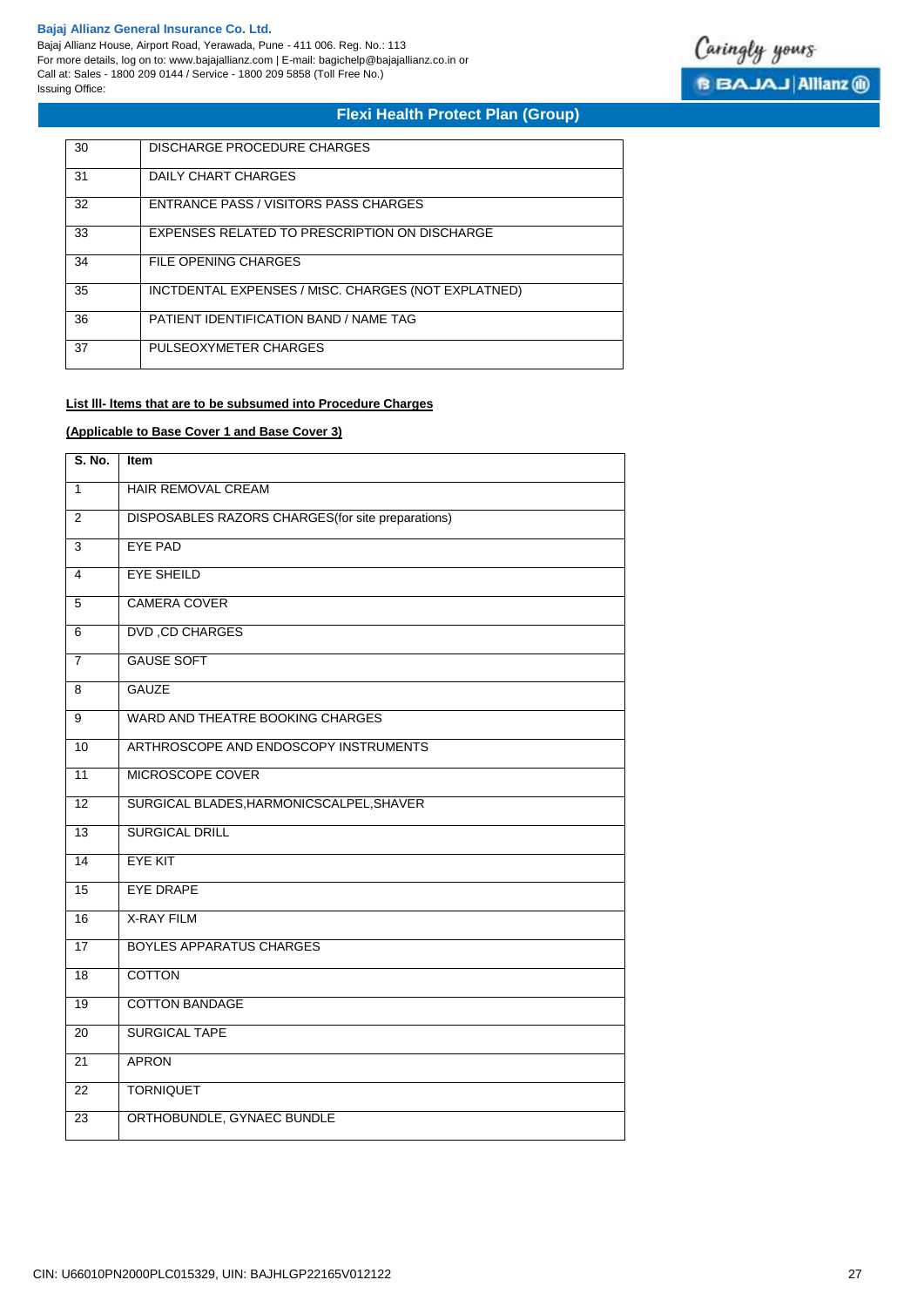Bajaj Allianz House, Airport Road, Yerawada, Pune - 411 006. Reg. No.: 113 For more details, log on to: www.bajajallianz.com | E-mail: bagichelp@bajajallianz.co.in or Call at: Sales - 1800 209 0144 / Service - 1800 209 5858 (Toll Free No.) Issuing Office:



# **Flexi Health Protect Plan (Group)**

# **List lV - ltems that are to be subsumed into costs of treatment**

# **(Applicable to Base Cover 1 and Base Cover 3)**

| $\overline{S}$ . No. | Item                                                           |
|----------------------|----------------------------------------------------------------|
| 1                    | ADMISSION/REGISTRATION CHARGES                                 |
| 2                    | HOSPITALIZATION FOR EVALUATION/DIAGNOSTIC PURPOSE              |
| 3                    | URINE CONTAINER                                                |
| 4                    | BLOOD RESERVATION CHARGES AND ANTE NATAL BOOKING CHARGES       |
| 5                    | <b>BIPAP MACHINE</b>                                           |
| 6                    | <b>CPAP/CAPD EQUIPMENTS</b>                                    |
| $\overline{7}$       | <b>INFUSION PUMP-COST</b>                                      |
| 8                    | HYDROGEN PERPOXIDE\SPIRIT\DISINFECTION ETC                     |
| 9                    | NUTTRITION PLANNING CHARGES - DIETICIAN CHARGES - DIET CHARGES |
| 10                   | <b>HIV KIT</b>                                                 |
| 11                   | ANTISEPTIC MOUTHWASH                                           |
| 12                   | <b>LOZENGES</b>                                                |
| 13                   | <b>MOUTH PAINT</b>                                             |
| 14                   | <b>VACCINATION CHARGES</b>                                     |
| 15                   | ALCOHOL SWABES                                                 |
| 16                   | <b>SCRUB SOLUTION / STERILLIUM</b>                             |
| 17                   | <b>GLUCOMETER &amp; STRIPS</b>                                 |
| 18                   | <b>URINE BAG</b>                                               |

# **Annexure III: Modern Treatment Methods and Advancement in Technologies (Applicable to Base Cover 1 and Base Cover 3)**

- 1. Uterine Artery Embolization and HIFU
- 2. Balloon Sinuplasty
- 3. Deep Brain stimulation
- 4. Oral chemotherapy
- 5. Immunotherapy- Monoclonal Antibody to be given as injection
- 6. Intra vitreal injections
- 7. Robotic surgeries
- 8. Stereotactic radio surgeries
- 9. Bronchical Thermoplasty
- 10. Vaporisation of the prostrate (Green laser treatment or holmium laser treatment)
- 11. IONM -(Intra Operative Neuro Monitoring)
- 12. Stem cell therapy: Hematopoietic stem cells for bone marrow transplant for haematological conditions to be covered

# **Annexure IV:**

# **ICD specific for Mental Illness**

| <b>ICD Codes</b> | <b>ICD Description</b>                                             |
|------------------|--------------------------------------------------------------------|
| F <sub>0</sub>   | Dementia in Alzheimer disease                                      |
| F <sub>02</sub>  | Dementia in other diseases classified elsewhere                    |
| F <sub>03</sub>  | Unspecified dementia                                               |
| F <sub>05</sub>  | Delirium, not induced by alcohol and other psychoactive substances |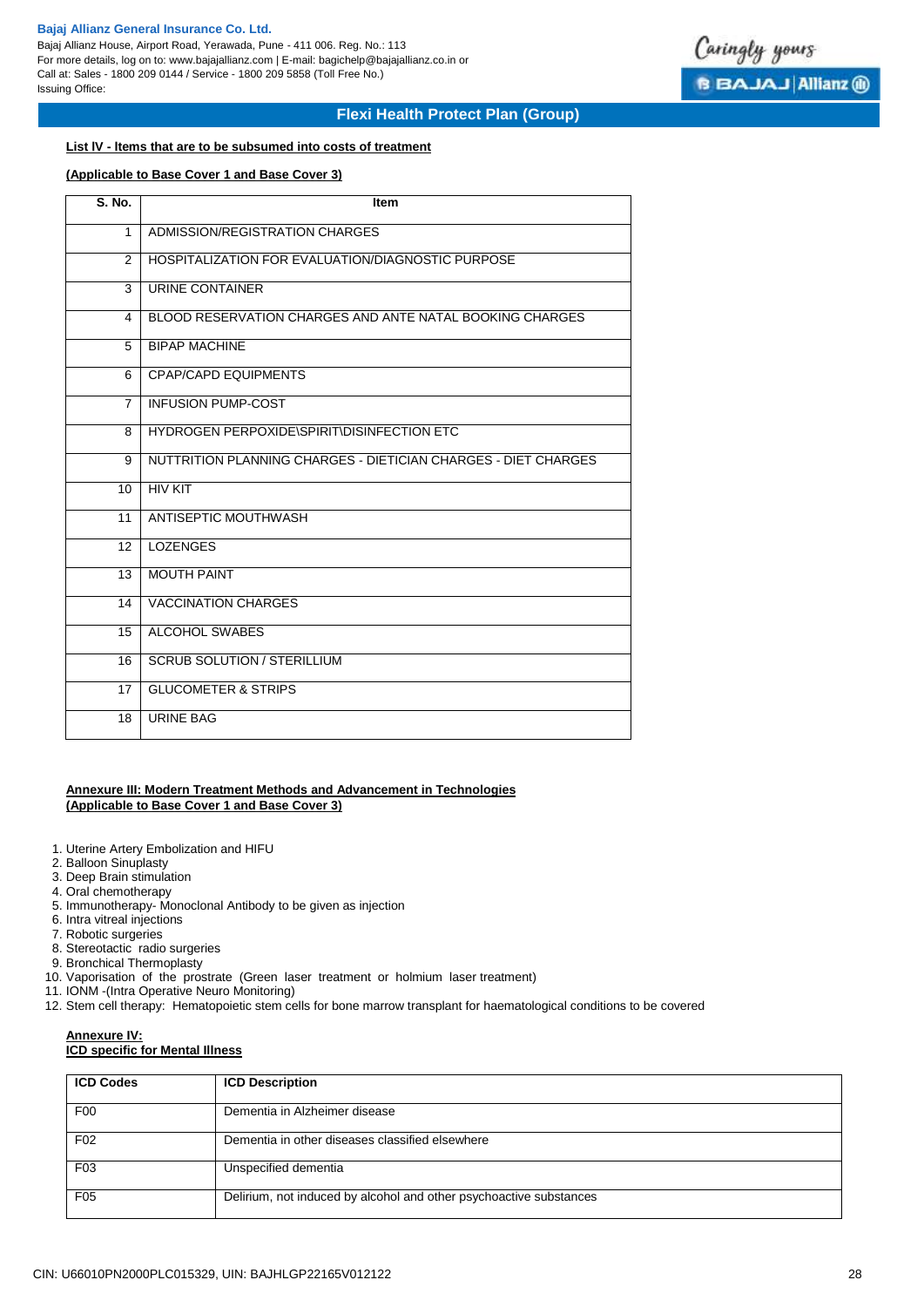Bajaj Allianz House, Airport Road, Yerawada, Pune - 411 006. Reg. No.: 113 For more details, log on to: www.bajajallianz.com | E-mail: bagichelp@bajajallianz.co.in or Call at: Sales - 1800 209 0144 / Service - 1800 209 5858 (Toll Free No.) Issuing Office:



# **Flexi Health Protect Plan (Group)**

| <b>F07</b>      | Personality and behavioural disorders due to brain disease, damage and dysfunction |
|-----------------|------------------------------------------------------------------------------------|
| F09             | Unspecified organic or symptomatic mental disorder                                 |
| F <sub>20</sub> | Schizophrenia                                                                      |
| F <sub>21</sub> | Schizotypal disorder                                                               |
| F <sub>22</sub> | Persistent delusional disorders                                                    |
| F <sub>23</sub> | Acute and transient psychotic disorders                                            |
| F24             | Induced delusional disorder                                                        |
| F <sub>25</sub> | Schizoaffective disorders                                                          |
| F31             | Bipolar affective disorder                                                         |
| F32             | Depressive episode                                                                 |
| F33             | Recurrent depressive disorder                                                      |
| F40             | Phobic anxiety disorders                                                           |

# **Annexure V –**

# **List of Ombudsmen offices in India and their contact details**

| <b>Office Details</b>                                                                                                                                                                                                                                                                             | <b>Jurisdiction of Office</b><br><b>Union Territory, District)</b> |
|---------------------------------------------------------------------------------------------------------------------------------------------------------------------------------------------------------------------------------------------------------------------------------------------------|--------------------------------------------------------------------|
| <b>AHMEDABAD -</b><br>Insurance Ombudsman<br>Office of the Insurance Ombudsman,<br>Jeevan Prakash Building, 6th floor,<br>Tilak Marg, Relief Road,<br>AHMEDABAD - 380 001.<br>Tel.: 079 - 25501201/02/05/06<br>Email: bimalokpal.ahmedabad@cioins.co.in                                           | Gujarat, Dadra & Nagar Haveli, Daman and Diu                       |
| <b>BENGALURU -</b><br>Insurance Ombudsman<br>Office of the Insurance Ombudsman,<br>Jeevan Soudha Building, PID No. 57-27-N-19<br>Ground Floor, 19/19, 24th Main Road,<br>JP Nagar, Ist Phase, Bengaluru - 560 078.<br>Tel.: 080 - 26652048 / 26652049<br>Email: bimalokpal.bengaluru@cioins.co.in | Karnataka.                                                         |
| <b>BHOPAL-</b><br>Insurance Ombudsman<br>Office of the Insurance Ombudsman,<br>Janak Vihar Complex, 2nd Floor,<br>6, Malviya Nagar, Opp. Airtel Office,<br>Near New Market, Bhopal - 462 003.<br>Tel.: 0755 - 2769201 / 2769202<br>Email: bimalokpal.bhopal@cioins.co.in                          | Madhya Pradesh<br>Chattisgarh.                                     |
| <b>BHUBANESHWAR-</b><br>Insurance Ombudsman<br>Office of the Insurance Ombudsman,<br>62, Forest park,<br>Bhubaneswar - 751 009.<br>Tel.: 0674 - 2596461 /2596455<br>Email: bimalokpal.bhubaneswar@cioins.co.in                                                                                    | Orissa.                                                            |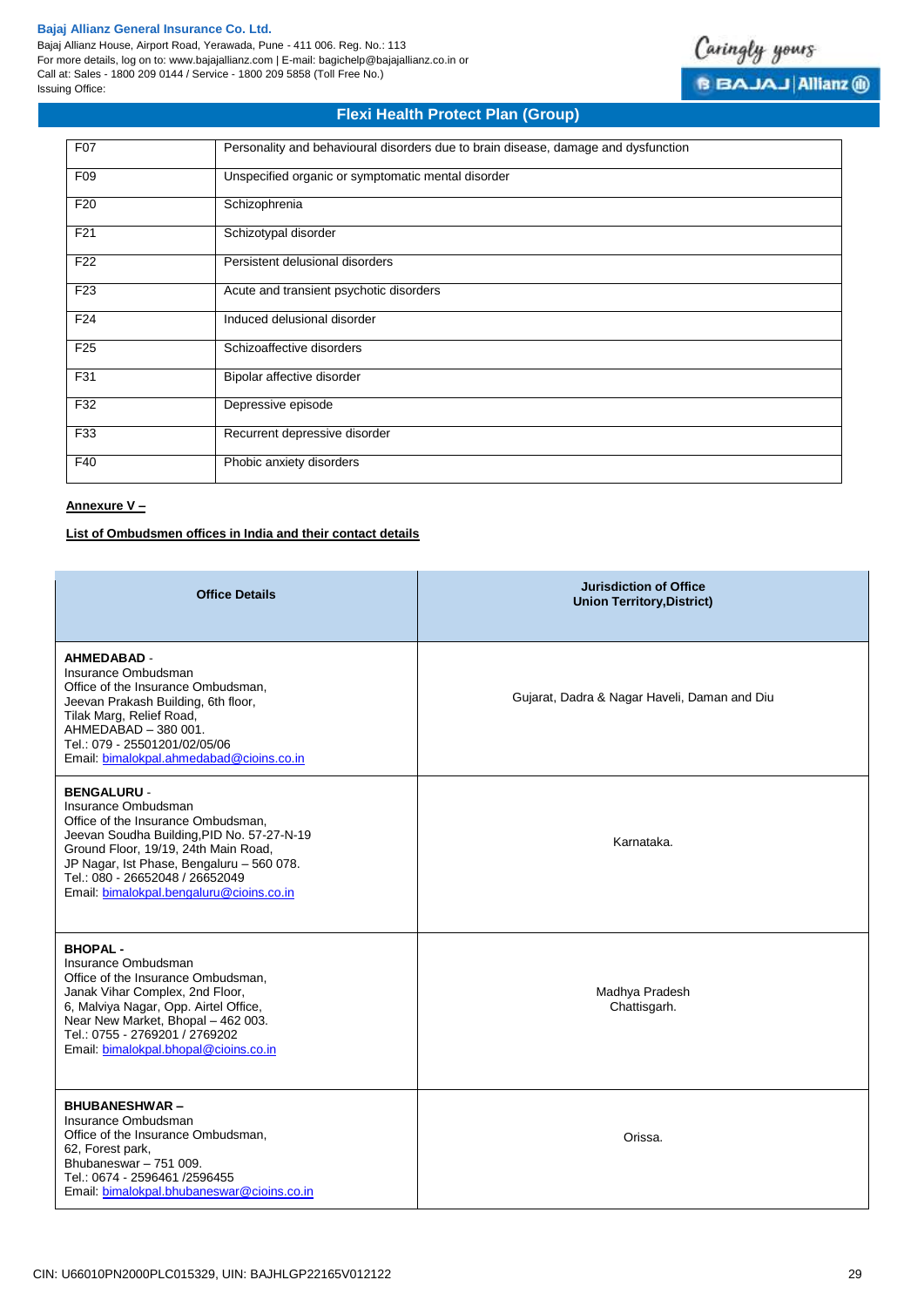Bajaj Allianz House, Airport Road, Yerawada, Pune - 411 006. Reg. No.: 113 For more details, log on to: www.bajajallianz.com | E-mail: bagichelp@bajajallianz.co.in or Call at: Sales - 1800 209 0144 / Service - 1800 209 5858 (Toll Free No.) Issuing Office:



| <b>Office Details</b>                                                                                                                                                                                                                                                            | <b>Jurisdiction of Office</b><br><b>Union Territory, District)</b>                                                                                           |
|----------------------------------------------------------------------------------------------------------------------------------------------------------------------------------------------------------------------------------------------------------------------------------|--------------------------------------------------------------------------------------------------------------------------------------------------------------|
| <b>CHANDIGARH -</b><br>Insurance Ombudsman<br>Office of the Insurance Ombudsman,<br>S.C.O. No. 101, 102 & 103, 2nd Floor,<br>Batra Building, Sector 17 - D,<br>Chandigarh $-160$ 017.<br>Tel.: 0172 - 2706196 / 2706468<br>Email: bimalokpal.chandigarh@cioins.co.in             | Punjab, Haryana (excluding Gurugram, Faridabad, Sonepat and<br>Bahadurgarh), Himachal Pradesh, Union Territories of Jammu &<br>Kashmir, Ladakh & Chandigarh. |
| <b>CHENNAI -</b><br>Insurance Ombudsman<br>Office of the Insurance Ombudsman,<br>Fatima Akhtar Court, 4th Floor, 453,<br>Anna Salai, Teynampet,<br>CHENNAI - 600 018.<br>Tel.: 044 - 24333668 / 24335284<br>Email: bimalokpal.chennai@cioins.co.in                               | Tamil Nadu, PuducherryTown and Karaikal (which are part of Puducherry)                                                                                       |
| DELHI-<br>Insurance Ombudsman<br>Office of the Insurance Ombudsman,<br>2/2 A, Universal Insurance Building,<br>Asaf Ali Road,<br>New Delhi - 110 002.<br>Tel.: 011 - 23232481/23213504<br>Email: bimalokpal.delhi@cioins.co.in                                                   | Delhi & following Districts of Haryana - Gurugram, Faridabad, Sonepat &<br>Bahadurgarh.                                                                      |
| <b>GUWAHATI-</b><br>Insurance Ombudsman<br>Office of the Insurance Ombudsman,<br>Jeevan Nivesh, 5th Floor,<br>Nr. Panbazar over bridge, S.S. Road,<br>Guwahati - 781001(ASSAM).<br>Tel.: 0361 - 2632204 / 2602205<br>Email: bimalokpal.quwahati@cioins.co.in                     | Assam, Meghalaya, Manipur, Mizoram, Arunachal Pradesh, Nagaland and<br>Tripura.                                                                              |
| <b>HYDERABAD-</b><br>Insurance Ombudsman<br>Office of the Insurance Ombudsman,<br>6-2-46, 1st floor, "Moin Court",<br>Lane Opp. Saleem Function Palace,<br>A. C. Guards, Lakdi-Ka-Pool, Hyderabad - 500 004.<br>Tel.: 040 - 23312122<br>Email: bimalokpal.hyderabad@cioins.co.in | Andhra Pradesh, Telangana, Yanam and part of Union Territory of<br>Puducherry.                                                                               |
| <b>JAIPUR -</b><br>Insurance Ombudsman<br>Office of the Insurance Ombudsman,<br>Jeevan Nidhi - Il Bldg., Gr. Floor,<br>Bhawani Singh Marg,<br>Jaipur - 302 005.<br>Tel.: 0141 - 2740363<br>Email: bimalokpal.jaipur@cioins.co.in                                                 | Rajasthan.                                                                                                                                                   |
| <b>ERNAKULAM-</b><br>Insurance Ombudsman<br>Office of the Insurance Ombudsman,<br>2nd Floor, Pulinat Bldg.,<br>Opp. Cochin Shipyard, M. G. Road,<br>Ernakulam - 682 015.                                                                                                         | Kerala, Lakshadweep, Mahe-a part of Union Territory of Puducherry.                                                                                           |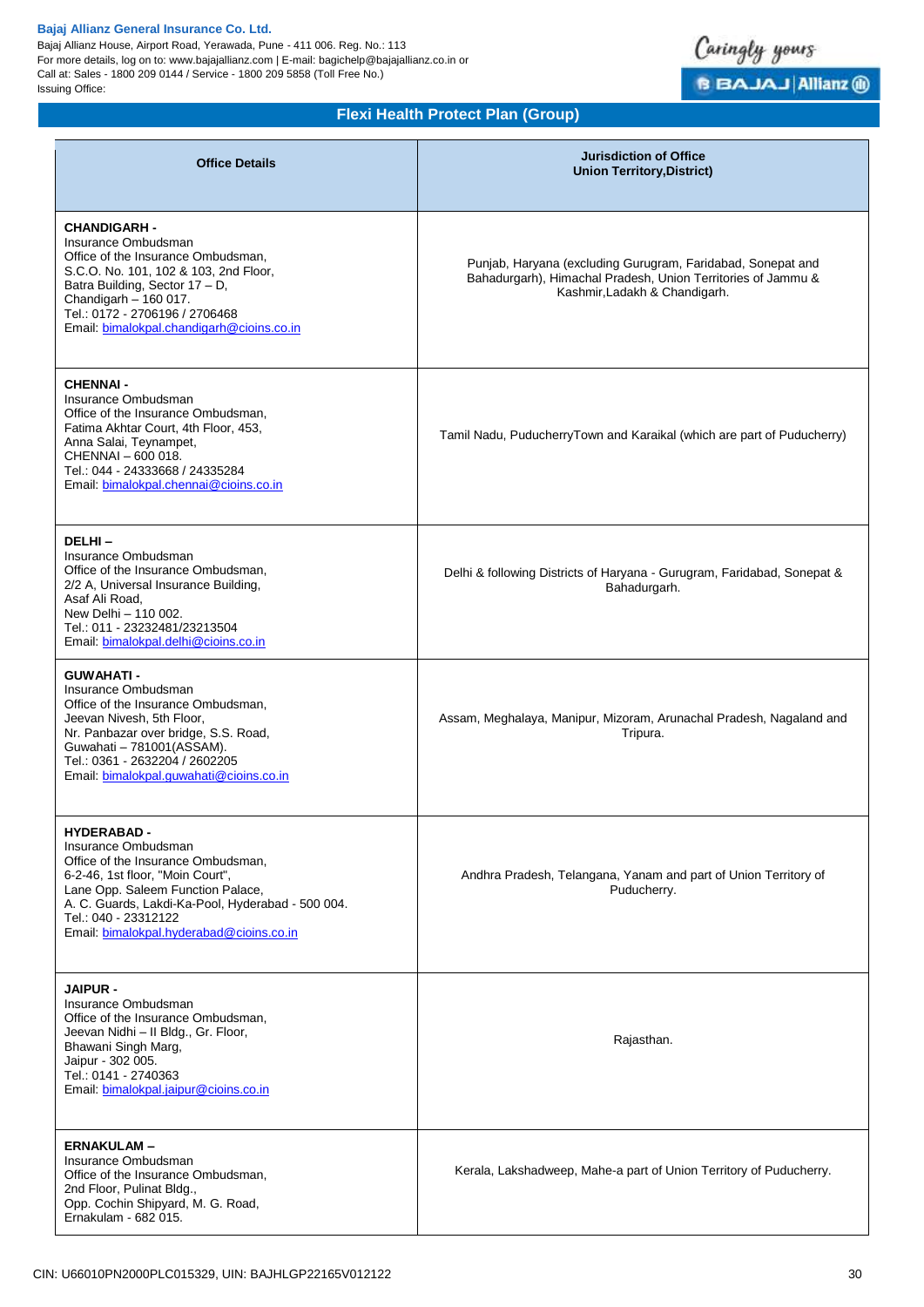Bajaj Allianz House, Airport Road, Yerawada, Pune - 411 006. Reg. No.: 113 For more details, log on to: www.bajajallianz.com | E-mail: bagichelp@bajajallianz.co.in or Call at: Sales - 1800 209 0144 / Service - 1800 209 5858 (Toll Free No.) Issuing Office:



# **Flexi Health Protect Plan (Group)**

| <b>Office Details</b>                                                                                                                                                                                                                                                | <b>Jurisdiction of Office</b><br><b>Union Territory, District)</b>                                                                                                                                                                                                                                                                                                                                                                                                                          |
|----------------------------------------------------------------------------------------------------------------------------------------------------------------------------------------------------------------------------------------------------------------------|---------------------------------------------------------------------------------------------------------------------------------------------------------------------------------------------------------------------------------------------------------------------------------------------------------------------------------------------------------------------------------------------------------------------------------------------------------------------------------------------|
| Tel.: 0484 - 2358759 / 2359338<br>Email: bimalokpal.ernakulam@cioins.co.in                                                                                                                                                                                           |                                                                                                                                                                                                                                                                                                                                                                                                                                                                                             |
| KOLKATA -<br>Insurance Ombudsman<br>Office of the Insurance Ombudsman.<br>Hindustan Bldg. Annexe, 4th Floor,<br>4, C.R. Avenue,<br>KOLKATA - 700 072.<br>Tel.: 033 - 22124339 / 22124340<br>Email: bimalokpal.kolkata@cioins.co.in                                   | West Bengal, Sikkim, Andaman & Nicobar Islands.                                                                                                                                                                                                                                                                                                                                                                                                                                             |
| <b>LUCKNOW-</b><br>Insurance Ombudsman<br>Office of the Insurance Ombudsman.<br>6th Floor, Jeevan Bhawan, Phase-II,<br>Nawal Kishore Road, Hazratganj,<br>Lucknow - 226 001.<br>Tel.: 0522 - 2231330 / 2231331<br>Email: bimalokpal.lucknow@cioins.co.in             | Districts of Uttar Pradesh: Lalitpur, Jhansi, Mahoba, Hamirpur, Banda,<br>Chitrakoot, Allahabad, Mirzapur, Sonbhabdra, Fatehpur, Pratapgarh,<br>Jaunpur, Varanasi, Gazipur, Jalaun, Kanpur, Lucknow, Unnao, Sitapur,<br>Lakhimpur, Bahraich, Barabanki, Raebareli, Sravasti, Gonda, Faizabad,<br>Amethi, Kaushambi, Balrampur, Basti, Ambedkarnagar, Sultanpur,<br>Maharajgang, Santkabirnagar, Azamgarh, Kushinagar, Gorkhpur, Deoria,<br>Mau, Ghazipur, Chandauli, Ballia, Sidharathnagar |
| <b>MUMBAI-</b><br>Insurance Ombudsman<br>Office of the Insurance Ombudsman.<br>3rd Floor, Jeevan Seva Annexe,<br>S. V. Road, Santacruz (W),<br>Mumbai - 400 054.<br>Tel.: 69038821/23/24/25/26/27/28/28/29/30/31<br>Email: bimalokpal.mumbai@cioins.co.in            | Goa, Mumbai Metropolitan Region (excluding Navi Mumbai & Thane).                                                                                                                                                                                                                                                                                                                                                                                                                            |
| <b>NOIDA -</b><br>Insurance Ombudsman<br>Office of the Insurance Ombudsman,<br>Bhagwan Sahai Palace<br>4th Floor, Main Road, Naya Bans, Sector 15,<br>Distt: Gautam Buddh Nagar, U.P-201301.<br>Tel.: 0120-2514252 / 2514253<br>Email: bimalokpal.noida@cioins.co.in | State of Uttarakhand and the following Districts of Uttar Pradesh: Agra,<br>Aligarh, Bagpat, Bareilly, Bijnor, Budaun, Bulandshehar, Etah, Kannauj,<br>Mainpuri, Mathura, Meerut, Moradabad, Muzaffarnagar, Oraiyya, Pilibhit,<br>Etawah, Farrukhabad, Firozbad, Gautam Buddh nagar, Ghaziabad, Hardoi,<br>Shahjahanpur, Hapur, Shamli, Rampur, Kashganj, Sambhal, Amroha,<br>Hathras, Kanshiramnagar, Saharanpur.                                                                          |
| <b>PATNA-</b><br>Insurance Ombudsman<br>Office of the Insurance Ombudsman,<br>2nd Floor, Lalit Bhawan,<br>Bailey Road,<br>Patna 800 001.<br>Tel.: 0612-2547068<br>Email: bimalokpal.patna@cioins.co.in                                                               | Bihar,<br>Jharkhand.                                                                                                                                                                                                                                                                                                                                                                                                                                                                        |
| <b>PUNE -</b><br>Insurance Ombudsman<br>Office of the Insurance Ombudsman,<br>Jeevan Darshan Bldg., 3rd Floor,<br>C.T.S. No.s. 195 to 198, N.C. Kelkar Road,<br>Narayan Peth, Pune - 411 030.<br>Tel.: 020-41312555<br>Email: bimalokpal.pune@cioins.co.in           | Maharashtra, Areas of Navi Mumbai and Thane (excluding Mumbai<br>Metropolitan Region).                                                                                                                                                                                                                                                                                                                                                                                                      |

**Note:** Address and contact number of Governing Body of Insurance Council

Executive Council Of Insurers, 3rd Floor, Jeevan Seva Annexe, S. V. Road, Santacruz (W), Mumbai - 400 054. Tel.: 022 - 69038801/03/04/05/06/07/08/09

Email: [inscoun@cioins.co.in](mailto:inscoun@cioins.co.in)